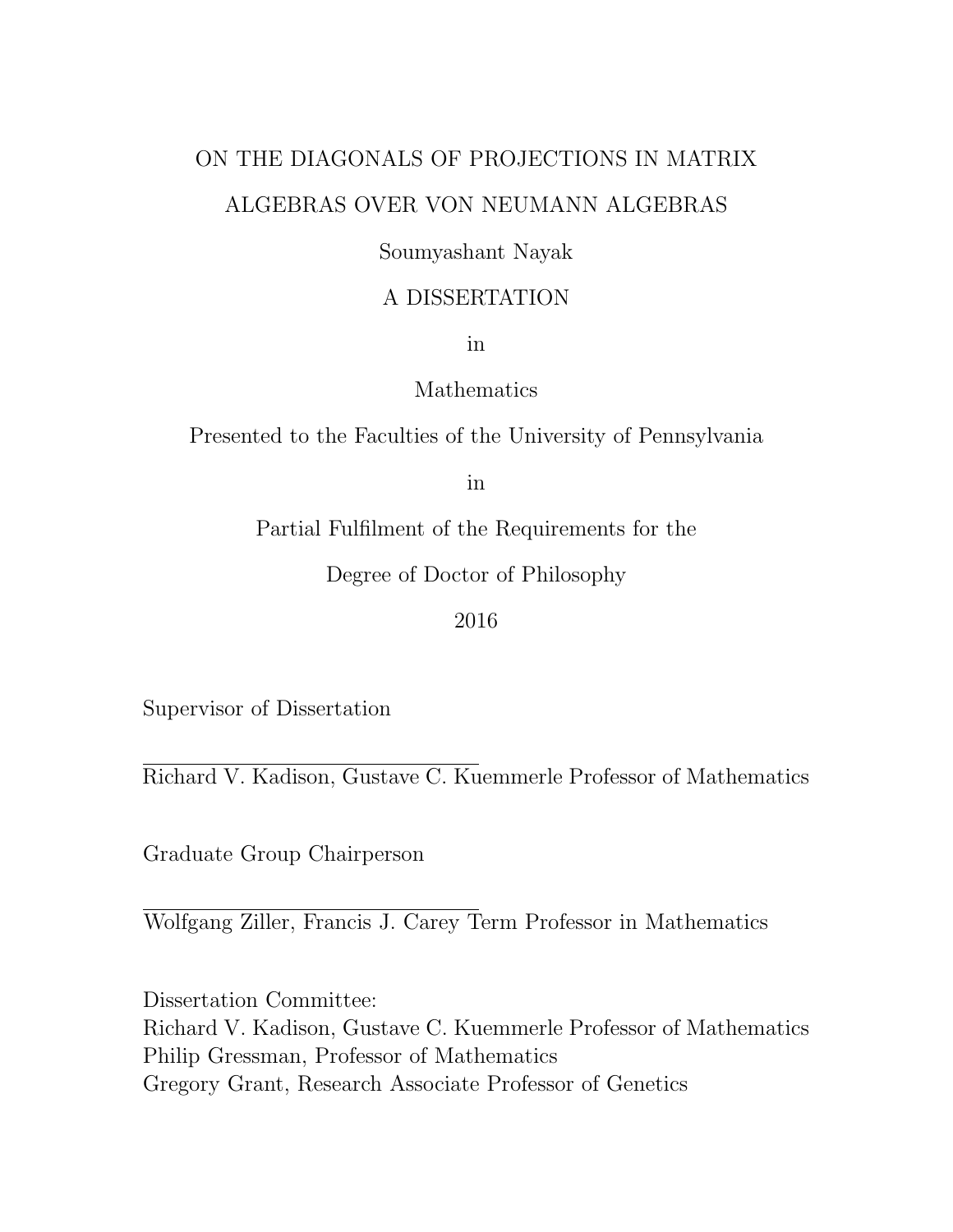Dedicated to my parents, Soudamini Nayak and Sachidananda Nayak.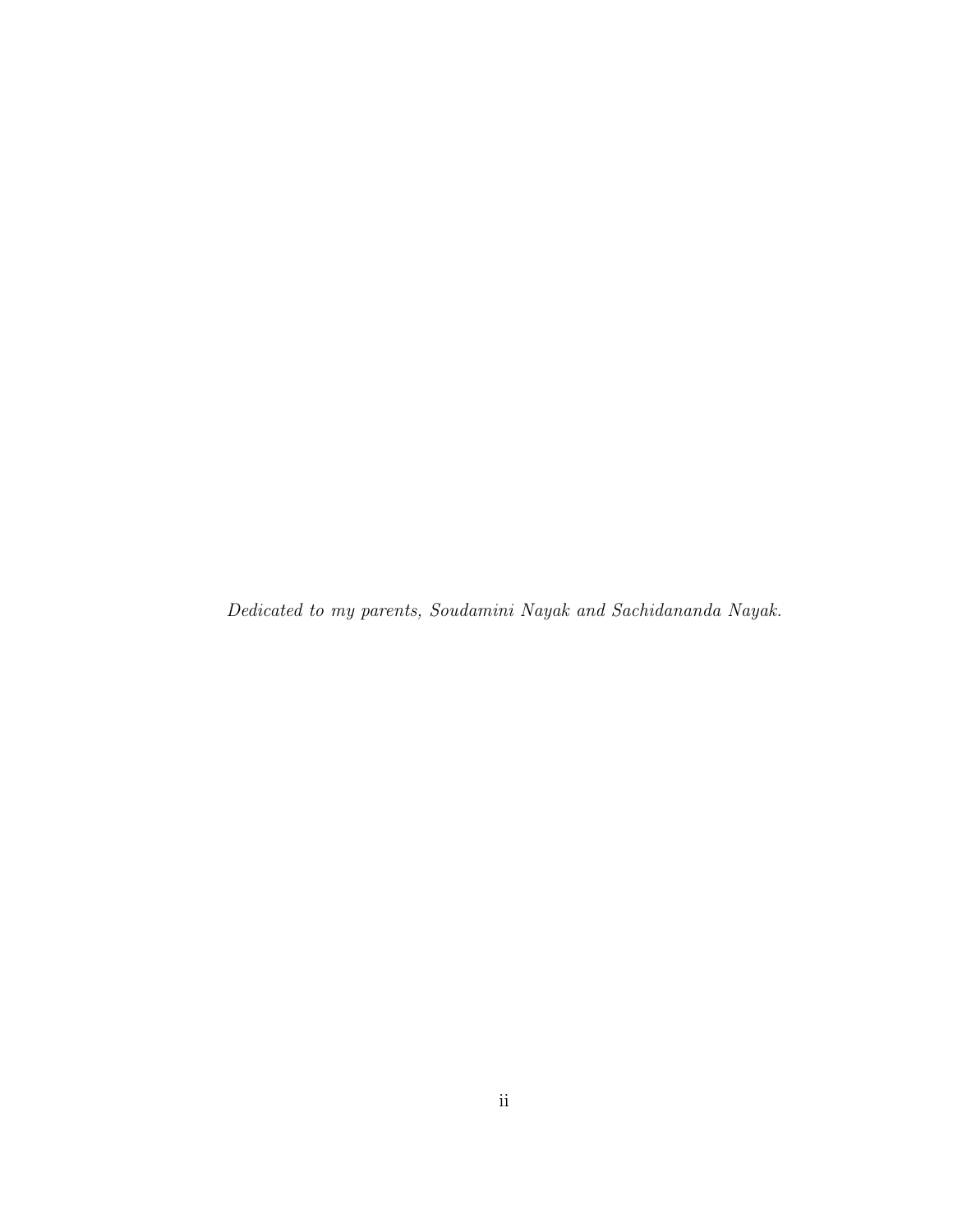## Acknowledgments

First I would like to thank my mother, Soudamini Nayak for her keen attention in my childhood years and unconditional encouragement of pursuits that gave me joy. I am grateful to my father, Sachidananda Nayak for whetting my appetite for learning and for actively seeking opportunities to better my education. I have been fortunate enough to have a wonderful friend in my sister, Mahaprajna Nayak, who has always been there for me without judgement, whenever I needed support or advice.

A pivotal role was played by Prof. Swadheenananda Pattanayak and Prof. Chandrakishore Mohapatra, who were faculty members at the Institute of Mathematics and Applications, Bhubaneswar, in imbibing in me a love for mathematics. Through their honorary Olympiad programmes, they revealed to me many beautiful facets of mathematics which I may not have seen otherwise. In particular, I would like to thank Swadheen Sir for his mentorship and Chandra Sir for his good humour and anecdotes about mathematicians which were quite enlightening about mathematical culture. Without them, I would not be where I stand today.

A special note of thanks to my dear friend from high school, K. V. Shuddhodan.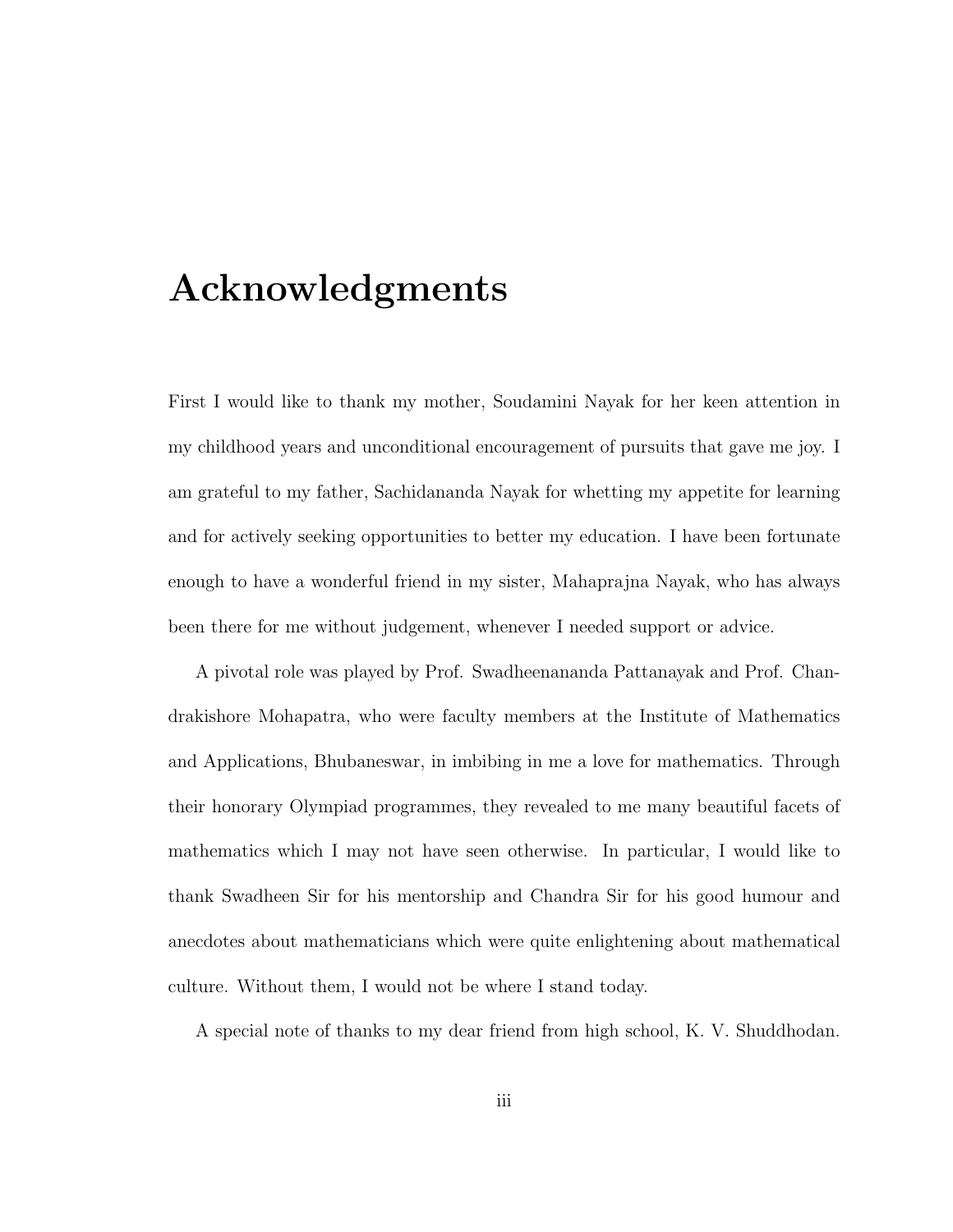We grew to love mathematics together, and I cherish the numerous conversations we have had, be it about mathematics or about life.

I would like to thank Prof. V. S. Sunder and Prof. Partha Sarathi Chakraborty for introducing me to the beautiful world of operator algebras. During my undergraduate studies, the summer in 2010 I spent learning the subject at the Institute of Mathematical Sciences, Chennai, gave me a good foundation to build on. I would also like to thank all my professors at the Indian Statistical Institute, Bangalore Centre, for their high quality of instruction which honed my mathematical thinking.

I would like to express my sincere gratitude to my advisor, Prof. Richard V. Kadison, for his guidance, kindness and immense patience. I am grateful to him for trusting in me and granting me sufficient autonomy to pursue my thoughts and reasoning. I greatly appreciate his uplifting words and anecdotes to put my situation in perspective whenever I felt stuck with only dead-ends in sight. I would also like to thank him for suggesting a number of research directions which were very interesting, one of which led to this dissertation, which also has potential to be expanded further in the future.

I am thankful to Prof. Christopher Croke, Prof. Robert Strain for serving on my oral exam committee, to Prof. Gregory Grant for serving on my thesis defense committee, and to Prof. Philip Gressman who served on both committees. I also owe my gratitude to Janet, Monica, Paula, Reshma for being ever accommodating and making it easier to navigate the administrative aspects of the graduate program over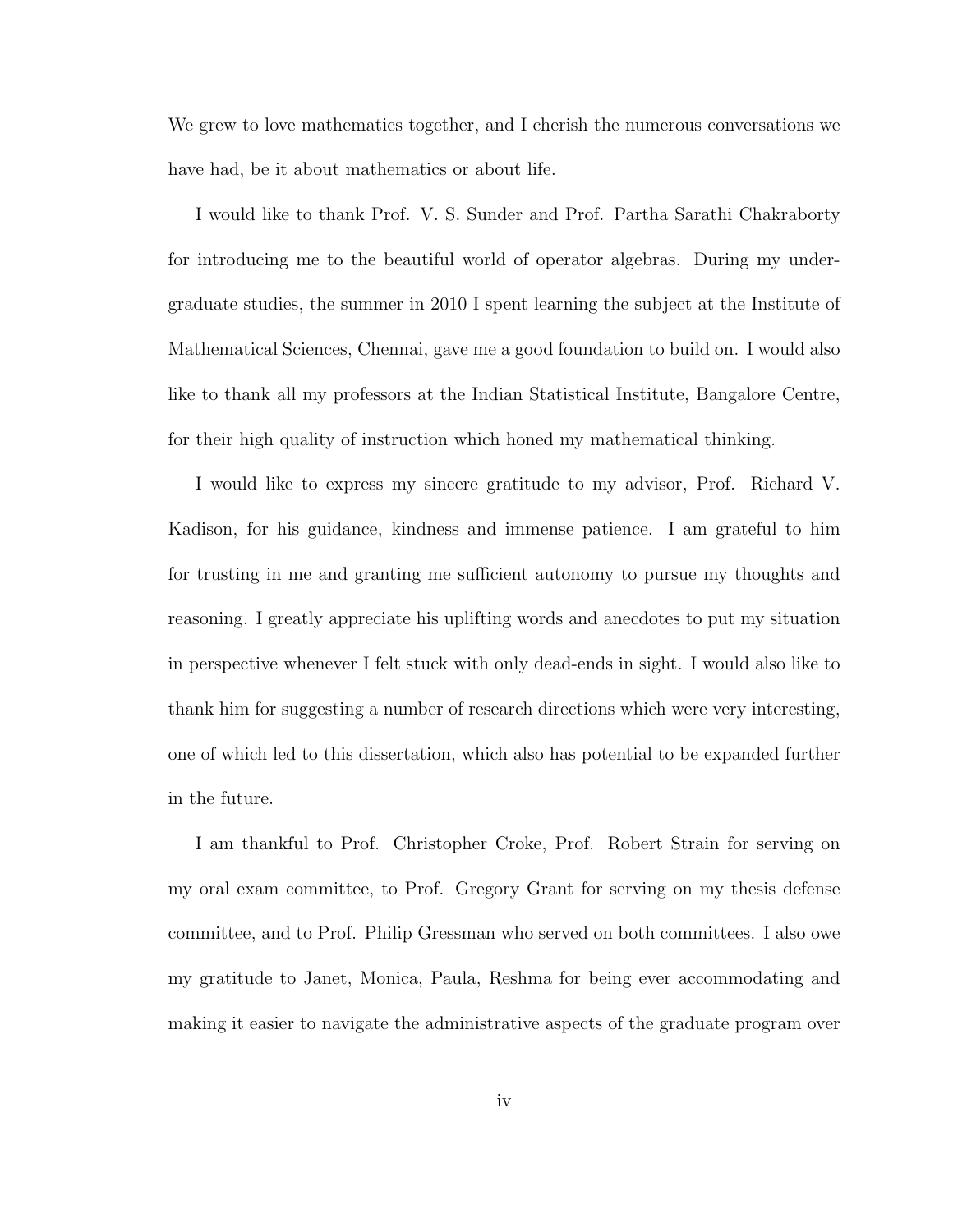the years.

The friends I made in the graduate program at the University of Pennsylvania have left an indelible mark on me. I am thankful to Maxim Gilula, Hua Qiang, Jin Woo Jang not only for the mathematical discussions we have had but also for their warmth and good-heartedness. In addition, I would like to thank Neel Patel, Benjamin Pollack, Marcus Michelen for their enthusiasm in partaking in regular games of Settlers of Catan, which was a source of relaxation for me. I am also grateful to my good friend Raghavendra Venkatraman, from Indiana University, for proofreading my thesis.

I am indebted to Rekha for her unwavering love and support. Her optimism and belief in me during trying circumstances means a lot to me.

A traditional African proverb says, "It takes a village to raise a child." Thank you everyone, my family, friends, teachers who have shaped me and the way I view the world.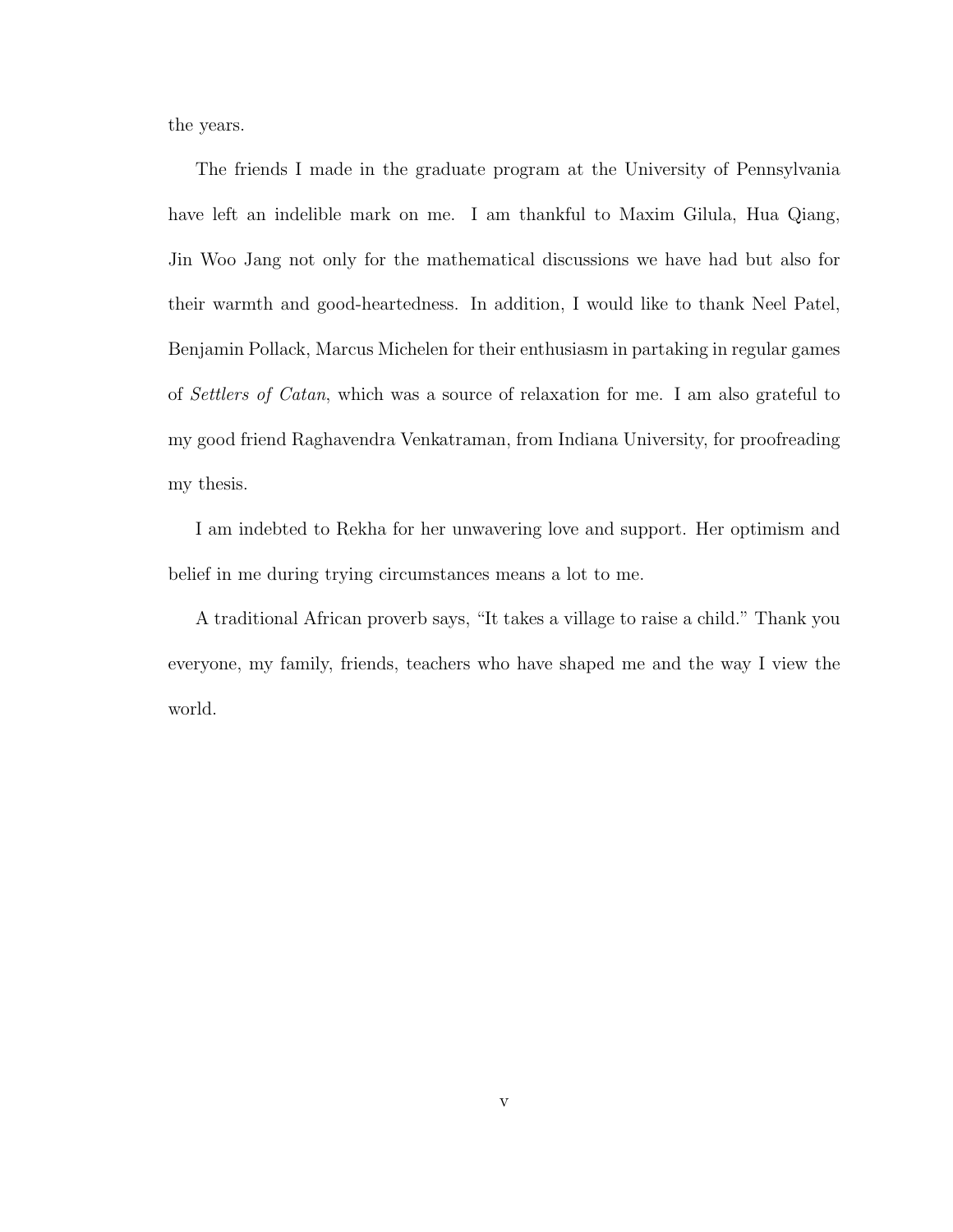#### ABSTRACT

### ON THE DIAGONALS OF PROJECTIONS IN MATRIX ALGEBRAS OVER VON NEUMANN ALGEBRAS

Soumyashant Nayak

Richard V. Kadison

The main focus of this dissertation is on exploring methods to characterize the diagonals of projections in matrix algebras over von Neumann algebras. This may be viewed as a non-commutative version of the generalized Pythagorean theorem and its converse (Carpenter's Theorem) studied by R. Kadison. A combinatorial lemma, which characterizes the permutation polytope of a vector in  $\mathbb{R}^n$  in terms of majorization, plays an important role in a proof of the Schur-Horn theorem. The Pythagorean theorem and its converse follow from this as a special case. In the quest for finding a non-commutative version of the lemma alluded to above, the notion of  $C^*$ -convexity looks promising as the correct generalization for convexity. We make generalizations and improvements of some results known about  $C^*$ -convex sets.

We prove the Douglas lemma for von Neumann algebras and use it to prove some new results on the one-sided ideals of von Neumann algebras. As a useful technical tool, a non-commutative version of the Gram-Schmidt process is proved for finite von Neumann algebras. A complete characterization of the diagonals of projections in full matrix algebras over an abelian  $C^*$ -algebra is provided in chapter 5. In chapter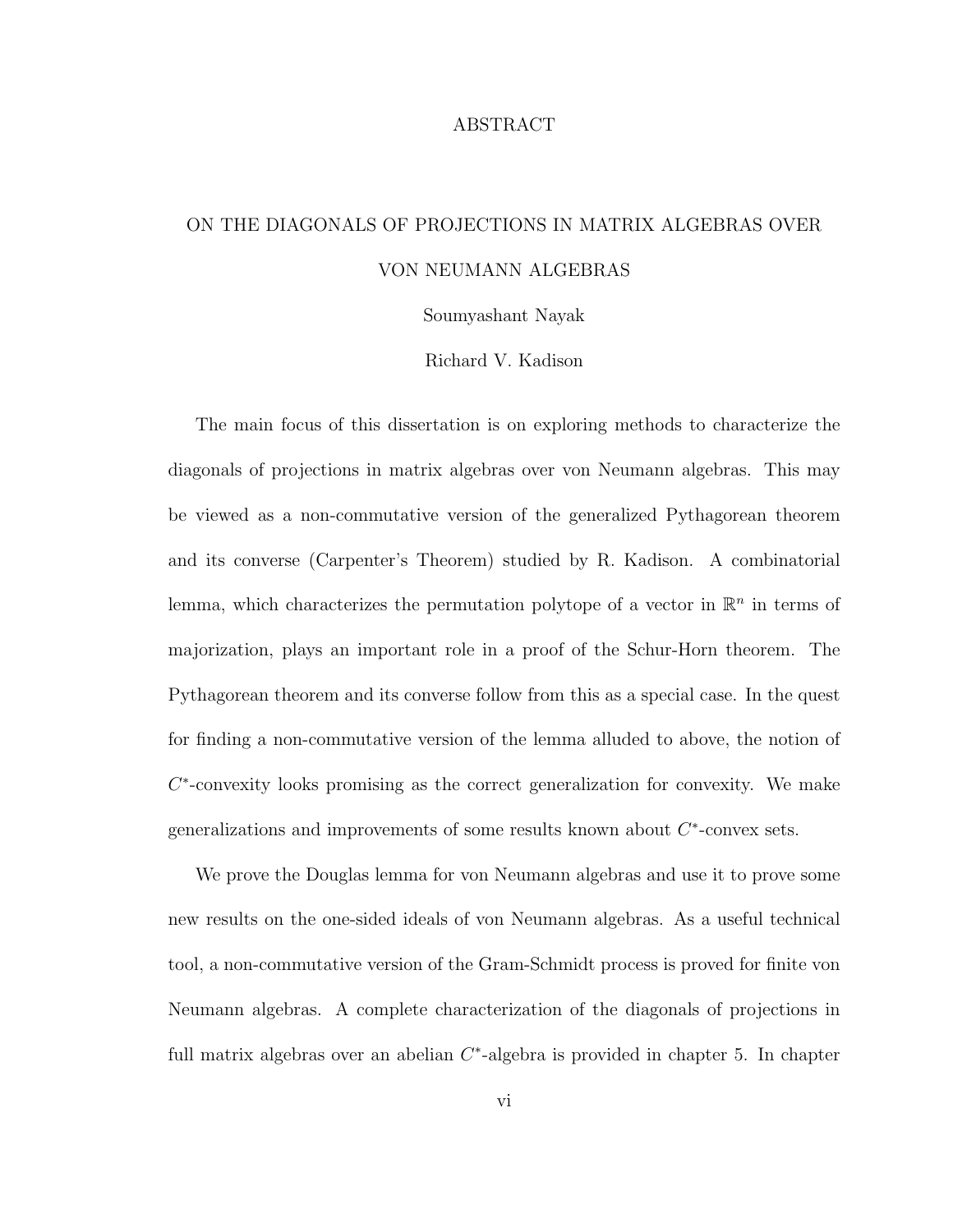6, we study the problem in the case of  $M_2(M_n(\mathbb{C}))$ , the full algebra of  $2 \times 2$  matrices over  $M_n(\mathbb{C})$ . The example gives us hints regarding the possibility of extracting an underlying notion of convexity for  $C^*$ -polytopes, which are not necessarily convex.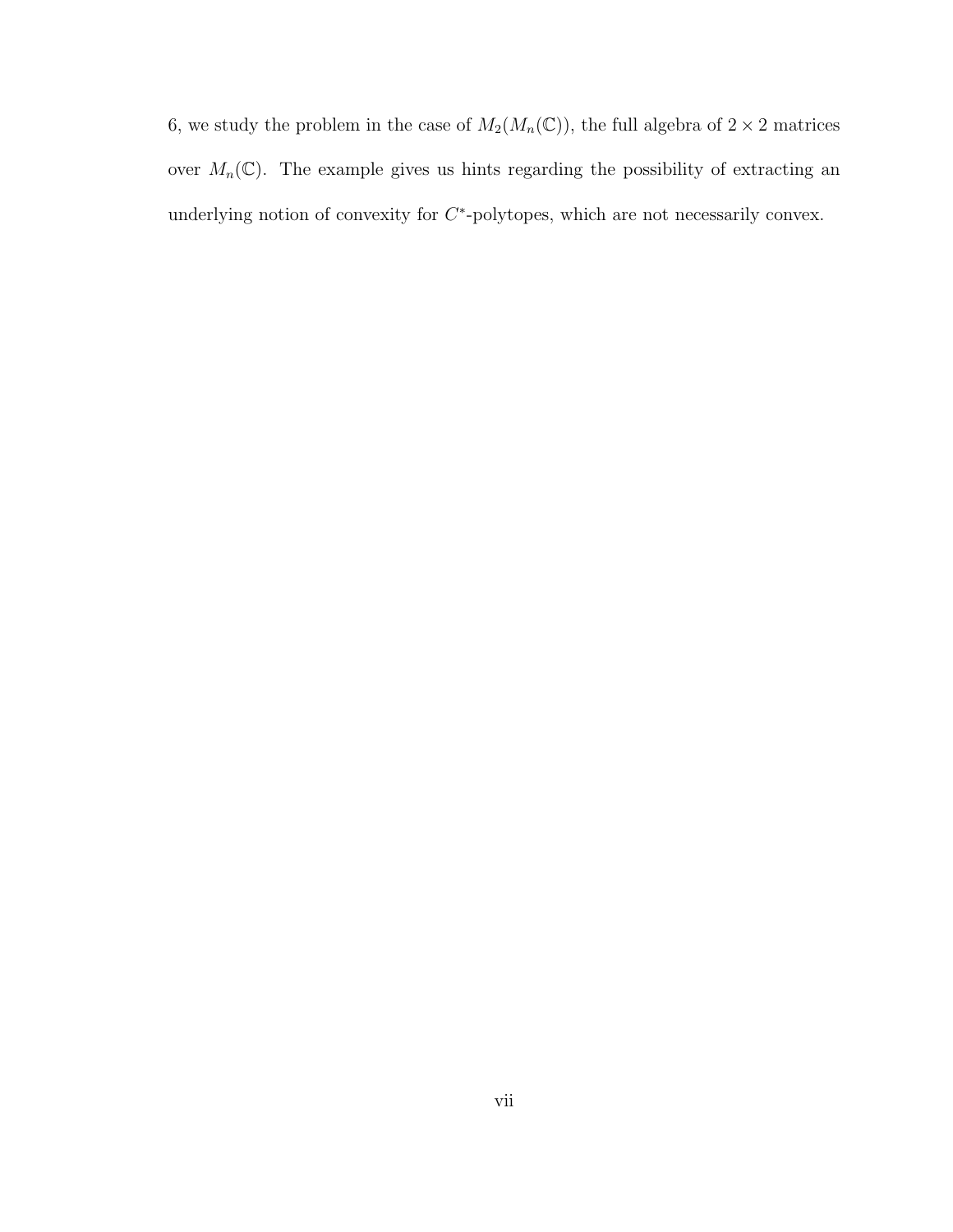## **Contents**

| $\mathbf{1}$ | Introduction                  |                                                                                   |                |
|--------------|-------------------------------|-----------------------------------------------------------------------------------|----------------|
|              | 1.1                           | The Pythagorean theorem and Carpenter's Theorem                                   | $\overline{1}$ |
|              | 1.2                           |                                                                                   | $\overline{4}$ |
| $\mathbf{2}$ | <b>Background and Context</b> |                                                                                   |                |
|              | 2.1                           |                                                                                   | $\overline{7}$ |
|              | 2.2                           | Numerical Ranges and Convexity $\ldots \ldots \ldots \ldots \ldots \ldots \ldots$ | 8              |
|              | 2.3                           |                                                                                   | 10             |
|              | 2.4                           |                                                                                   | 11             |
| 3            |                               | <b>Some Technical Lemmas</b>                                                      | 15             |
|              | 3.1                           |                                                                                   | 16             |
|              | 3.2                           |                                                                                   | 16             |
|              |                               | A Proof of the Douglas lemma for von Neumann algebras<br>3.2.1                    | 17             |
|              | 3.3                           | A Non-commutative Gram-Schmidt Process                                            | 19             |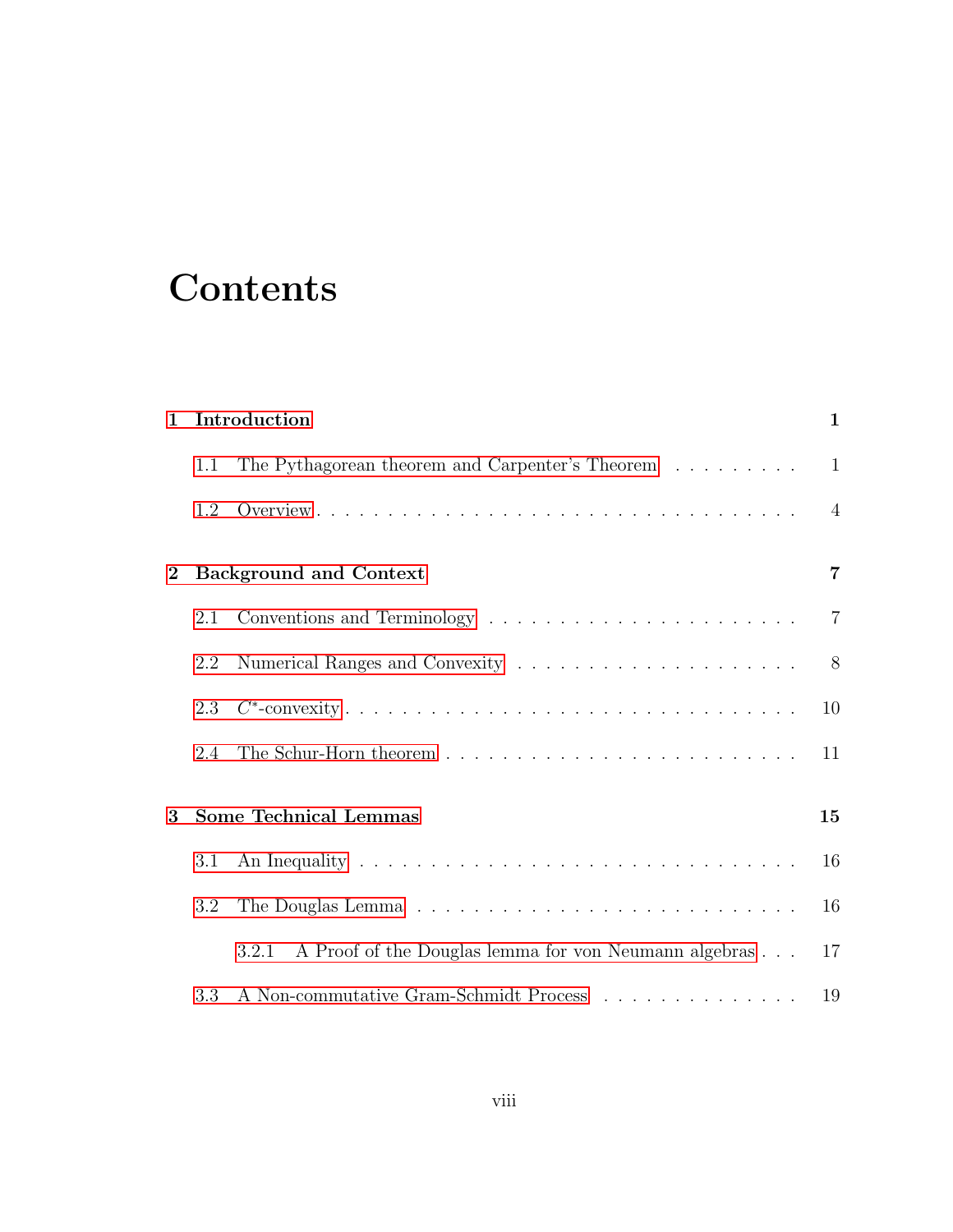|    | 4 Some Applications of the Douglas Lemma |                                              |    |
|----|------------------------------------------|----------------------------------------------|----|
|    | 4.1                                      | The Douglas property and polar decomposition | 27 |
|    |                                          |                                              |    |
|    |                                          |                                              |    |
|    |                                          |                                              |    |
| 5. |                                          | The Abelian Case                             | 40 |
|    | 5.1                                      |                                              |    |
|    | 5.2                                      |                                              |    |
|    |                                          |                                              |    |
| 6  |                                          | The Non-commutative Case                     | 51 |
|    | 6.1                                      |                                              | 51 |
|    | 6.2                                      |                                              |    |
|    |                                          |                                              |    |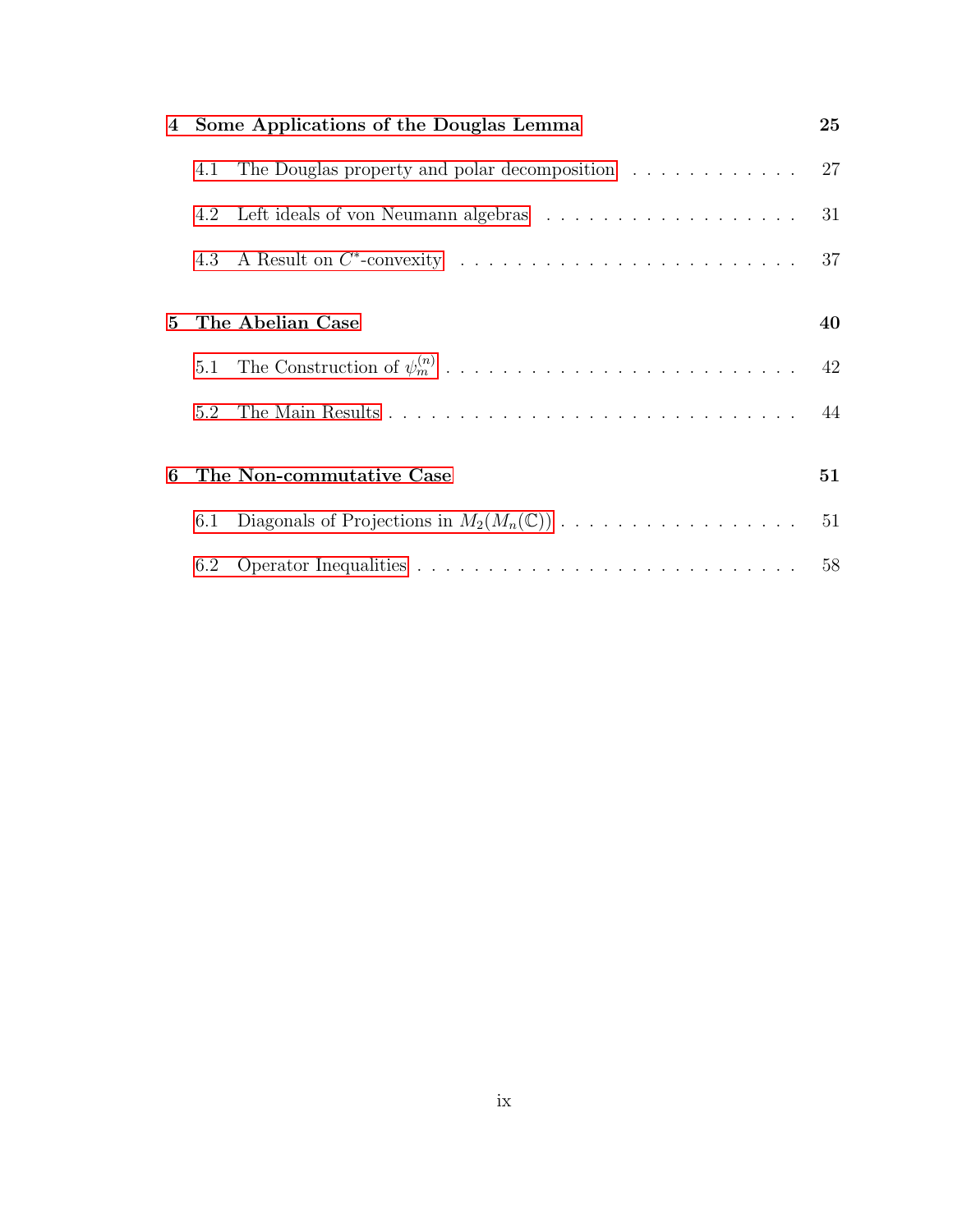## <span id="page-9-0"></span>Chapter 1

## Introduction

# <span id="page-9-1"></span>1.1 The Pythagorean theorem and Carpenter's Theorem

The Pythagorean theorem in the Euclidean plane, in essence, says that if  $e_1, e_2$  are the standard basis vectors for the Euclidean plane  $\mathbb{R}^2$ , then for a unit vector  $x \in \mathbb{R}^2$ , we have  $|\langle x, e_1\rangle|^2 + |\langle x, e_2\rangle|^2 = 1$ . One may restate the theorem as a criterion for possible lengths of projections  $(\langle e_i, x \rangle, i = 1, 2)$  of the standard orthonormal basis vectors onto a one-dimensional subspace of  $\mathbb{R}^2$  (spanned by x). Along with its converse (Carpenter's Theorem), it gives necessary and sufficient conditions for the lengths of those projections. Let  $E$  be the matrix associated with this projection (and the standard basis). Then the diagonal elements of E, given by  $\langle e_i, E e_i \rangle = \langle E e_i, E e_i \rangle =$  $||Ee_i||^2$ ,  $i = 1, 2$ , are the squares of lengths of the projections. Thus these classical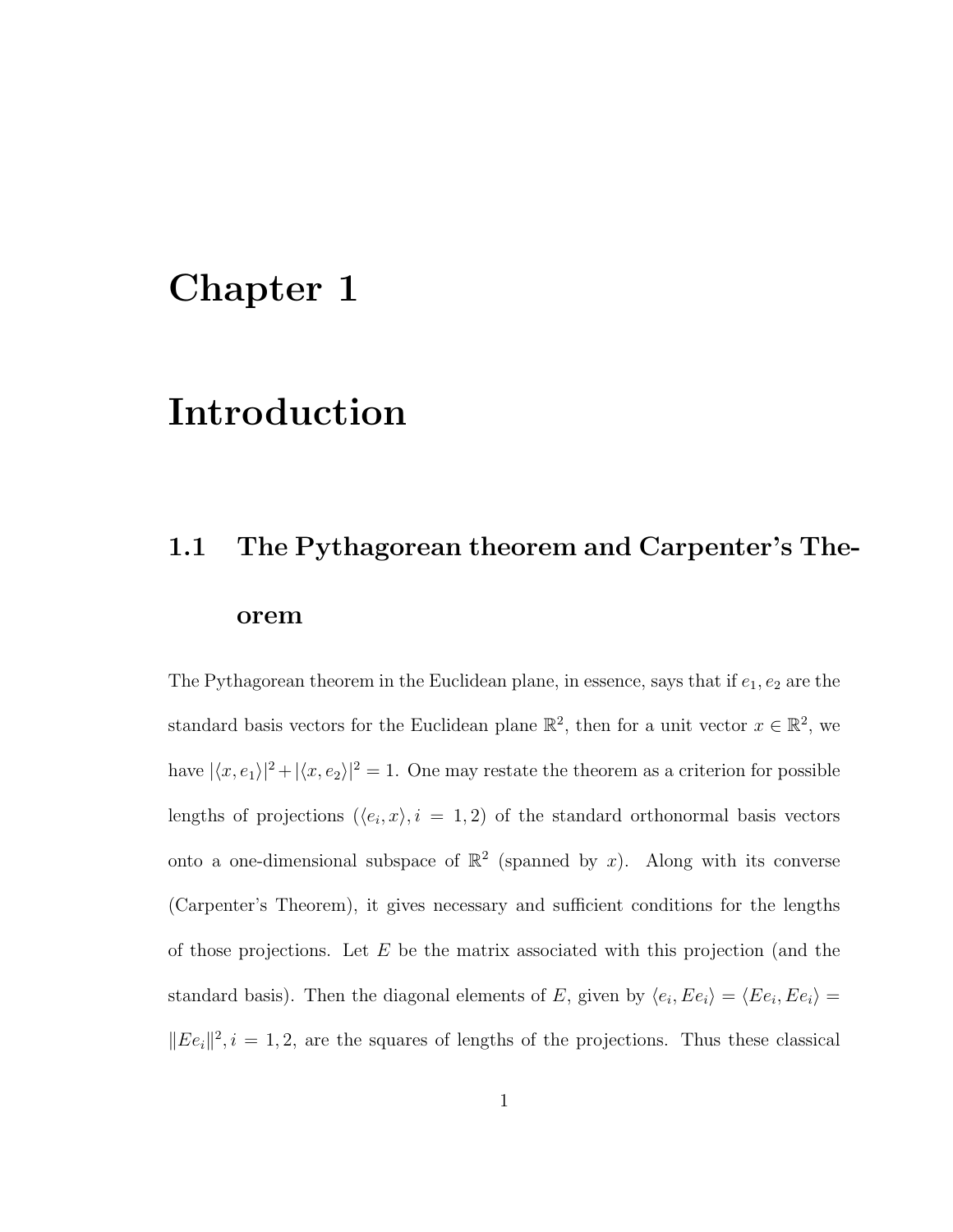theorems may be generalized by posing questions about lengths of projections of standard basis vectors onto subspaces of  $\mathbb{C}^n$ , or equivalently diagonals of projections in  $M_n(\mathbb{C})$ . Below, we state Theorem 6 in [\[10\]](#page-73-0) as an illustration for such a result.

**Theorem 1.1.1.** Let  $\varphi$  be the mapping that assigns to each self-adjoint  $n \times n$  matrix  $(a_{jk})$  the point  $(a_{11}, \dots, a_{nn}) (= \tilde{a})$  in  $\mathbb{R}^n$ ,  $\mathscr{K}_m$  be the range of  $\varphi$  restricted to the set  $\mathscr{P}_m$  of projections of rank m, where  $m \in \{0, \cdots, n\}$ , and  $\mathscr{K}$  be the range of  $\varphi$ restricted to the set  $\mathscr P$  of projections. Then  $\tilde{a} \in \mathscr K_m$  if and only if  $0 \leq a_{jj} \leq 1$ , for each j and  $\sum_{j=1}^{n} a_{jj} = m$ , and  $\tilde{a} \in \mathcal{K}$  if and only if  $0 \le a_{jj} \le 1$ , for each j, and  $\sum_{j=1}^{n} a_{jj} \in \{0, \cdots, n\}.$ 

The version of the Pythagorean theorem and its converse, for the set of  $n \times n$ complex matrices  $M_n(\mathbb{C})$  mentioned above, may be thought of as a special instance of the Schur-Horn theorem. This classical result describes the set of diagonals of Hermitian matrices with a prescribed set of eigenvalues counted with multiplicity. The Pythagorean theorem corresponds to the case where the list of eigenvalues is given by the components of the vector  $(1, \dots, 1, 0, \dots, 0)$  in  $\mathbb{R}^n$ , the number of 1's being the rank of the projection. It is worthwhile to note here that the set of diagonals of rank m projections in  $M_n(\mathbb{C})$  is a convex set.

In [\[11\]](#page-73-1), R. Kadison characterizes the diagonals of projections in  $\mathcal{B}(\mathcal{H})$ , the set of bounded operators on an infinite-dimensional complex Hilbert space. We quote the three relevant theorems, Theorem 13, 14, 15 from [\[11\]](#page-73-1) below, which characterize the diagonals of projections with finite-dimensional range, cofinite-dimensional range, and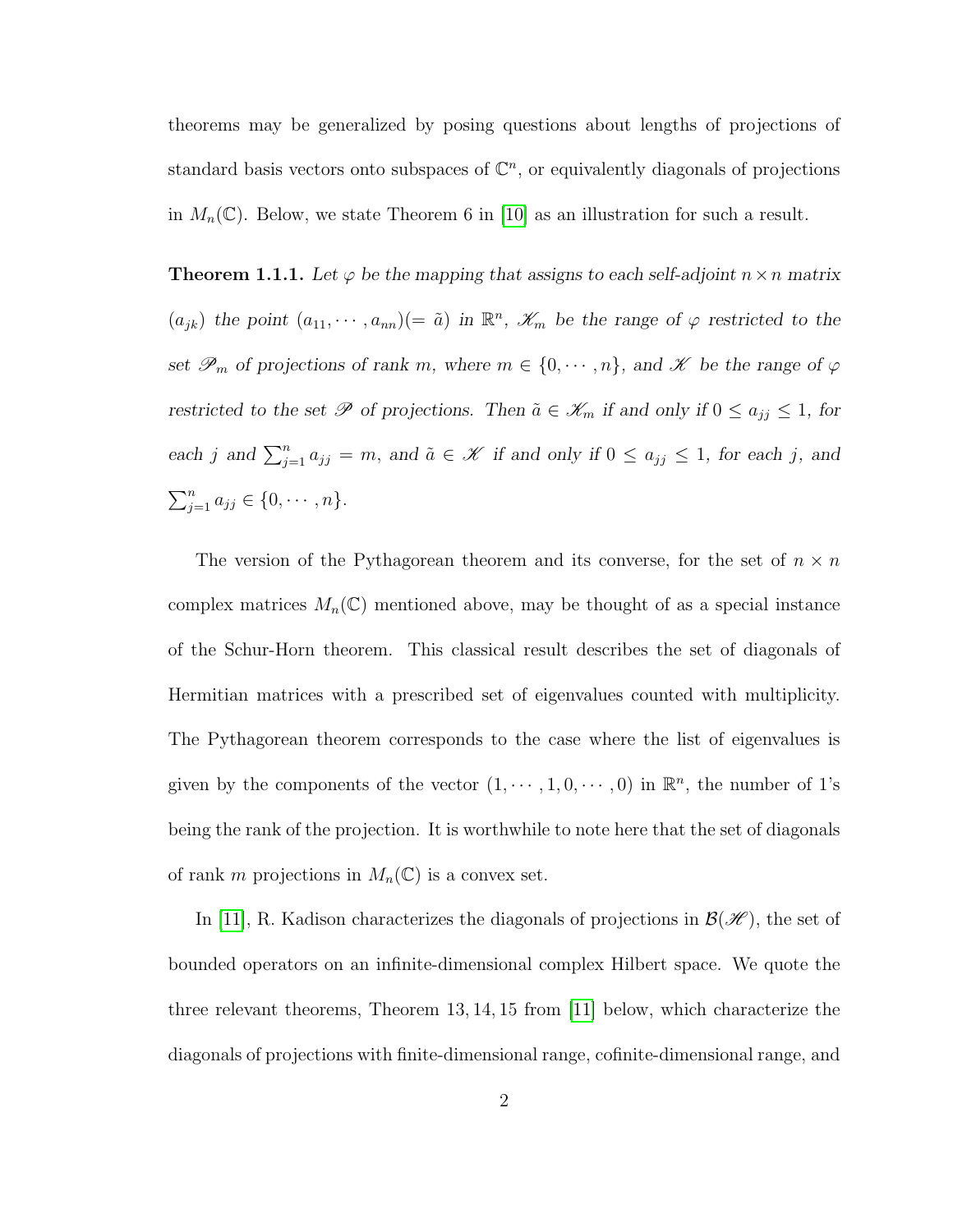those with infinite-dimensional range whose complement is also infinite-dimensional, respectively.

**Theorem 1.1.2.** If  $\{e_b\}_{b\in\mathbb{B}}$  is an orthonormal basis for the Hilbert space  $\mathcal{H}$  and numbers  $t_b$  in [0, 1] are specified, there is an m-dimensional subspace  $\mathscr V$  of  $\mathscr H$  such that  $||Fe_b||^2 = t_b$  for each b in B, where F is the projection with range  $\mathscr V$ , if and only if  $\sum_{t_b \in \mathbb{B}} t_b = m$ .

**Theorem 1.1.3.** If  $\{e_a\}_{a \in \mathbb{A}}$  is an orthonormal basis for the Hilbert space  $\mathcal{H}$  and  $\{t_a\}_{a\in\mathbb{A}}$  is a family of numbers in [0,1], there is an infinite-dimensional subspace  $\mathscr V$ of H with m-dimensional orthogonal complement such that  $||Fe_{a}||^{2} = t_{a}$  for each a in A, where F is the projection with range  $\mathscr V$ , if and only if  $\sum_{a\in A} 1 - t_a = m$ .

**Theorem 1.1.4.** Let  $\{e_1, e_2, \dots\}$  be an orthonormal basis for the Hilbert space *H* and numbers  $a_1, a_2, \cdots$  in [0, 1] be specified. Let  $a'_1, a'_2, \cdots$  be the  $a_j$  in  $(\frac{1}{2})$  $\frac{1}{2}, 1],$  $a''_1, a''_2, \cdots \text{ those in } [0, \frac{1}{2}]$  $\frac{1}{2}$ , a the sum of the  $a''_j$  and b the sum  $\sum_{j=1}^{\infty} 1 - a'_j$ . There is an infinite-dimensional subspace  $\mathscr V$  of  $\mathscr H$  with infinite-dimensional complement such that  $||Fe_j|| = a_j$  for each j, where F is the projection with range  $\mathscr V$ , if and only if  $\sum_{j=1}^{\infty} a_j$  and  $\sum_{j=1}^{\infty} 1 - a_j$  diverge and either of a or b is infinite of both are finite and  $a - b$  is an integer.

The map  $\varphi: M_n(\mathbb{C}) \to M_n(\mathbb{C})$ , which takes a matrix A to a diagonal matrix D with the same diagonal entries as that of  $A$ , is a trace-preserving conditional expectation from  $M_n(\mathbb{C})$  to a maximal abelian self-adjoint algebra, namely the algebra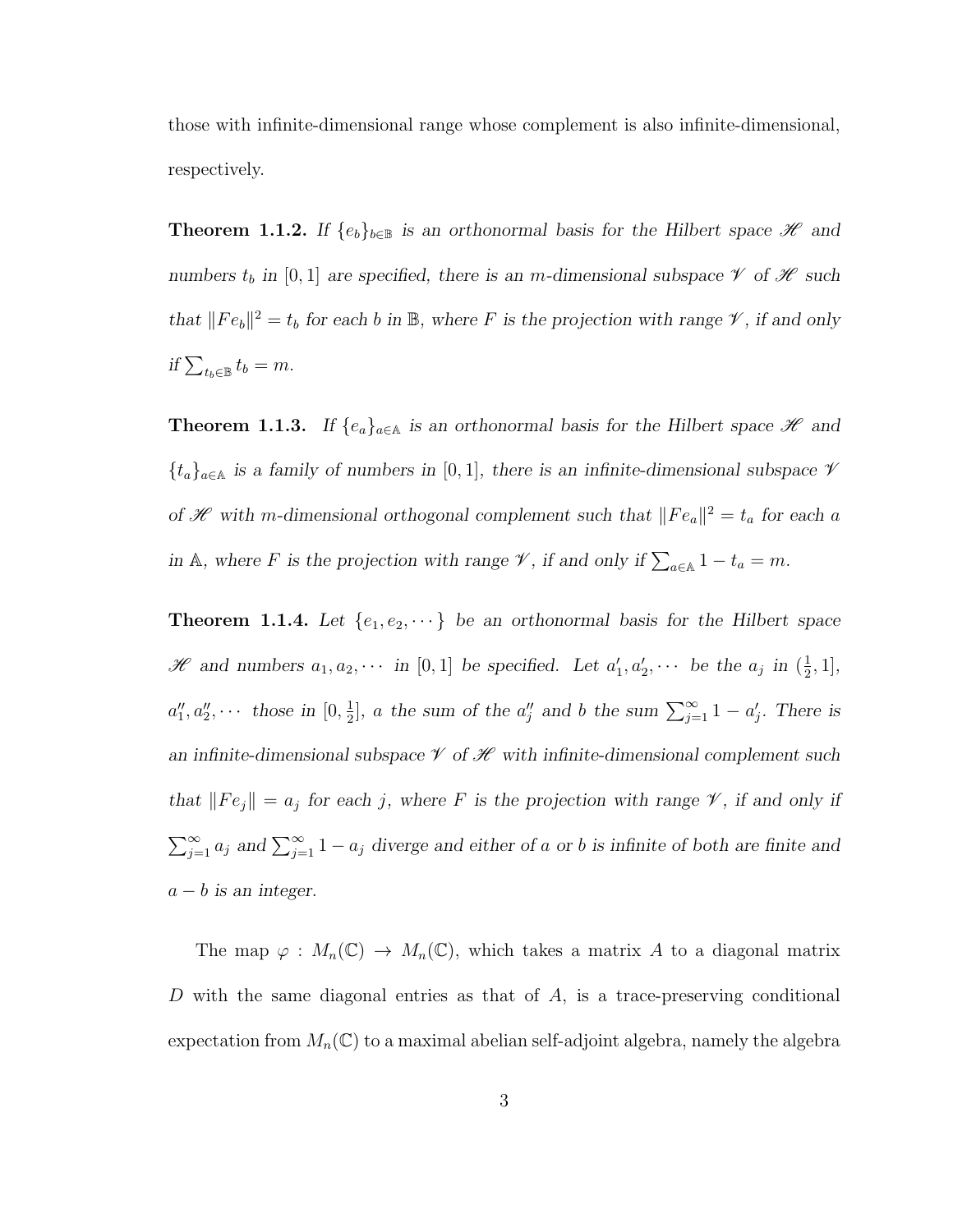of diagonal matrices. If  $\mathcal M$  is a  $II_1$  factor with a m.a.s.a.  $\mathcal A$ , then this point of view can be directly carried forward. Let  $\Phi : \mathcal{M} \to \mathcal{A}$  be the unique trace-preserving normal conditional expectation. Then every positive contraction A (i.e.  $0 \le A \le I$ ) in  $\mathscr A$  ought to be the image of a projection E in  $\mathscr M$  under  $\Phi$ . However, this remains an open question.

Continuing in a similar vein, we are interested in characterizing the diagonals of projections in  $M_n(\mathscr{R})$  where  $\mathscr{R}$  is a von Neumann algebra. This may be viewed as a non-commutative version of the Pythagorean theorem as the entries of the matrices are from von Neumann algebras which are not necessarily C.

#### <span id="page-12-0"></span>1.2 Overview

In the next chapter, we describe the notation and conventions used in this document. We also set up the necessary background and context for the results in the later chapters, discussing the notions of numerical ranges, convexity and  $C^*$ -convexity. We include a proof of the Schur-Horn theorem and also describe certain generalizations. A combinatorial lemma, Lemma 5 in [\[10\]](#page-73-0), is crucial to the proof. In the general case, we mimic the proof and study the impediments that are brought forth by the noncommutativity of the von Neumann algebra from which the entries of the self-adjoint matrix are derived.

In Chapter [3,](#page-23-0) we state and prove three technical lemmas that will be pivotal to our main results. The first lemma is an inequality, based on the Cauchy-Schwarz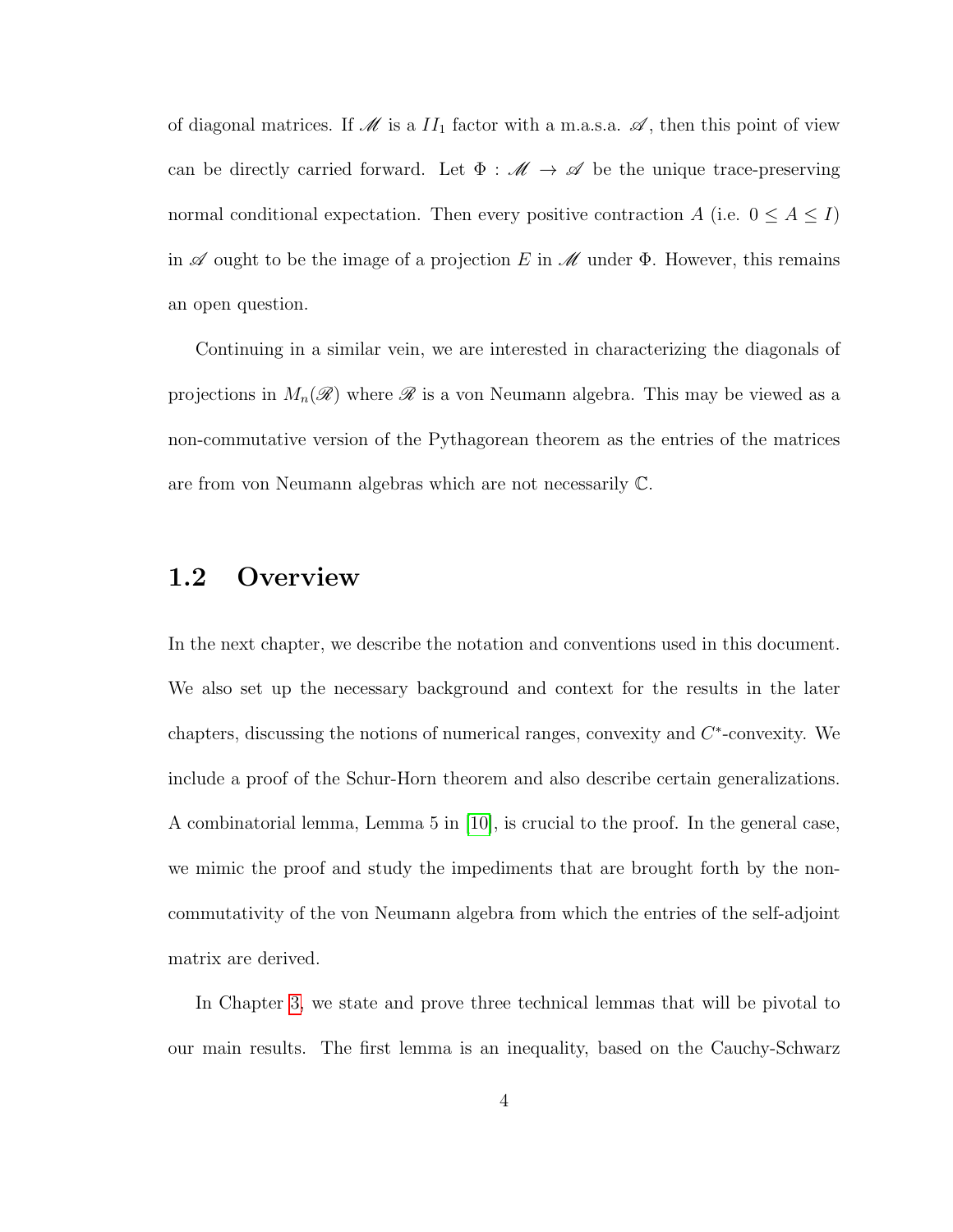inequality, which gives upper bounds for the off-diagonal entries of an orthogonal projection in  $M_n(\mathbb{C})$ , which depend on the diagonal entries. Next we prove the Douglas lemma in the case of von Neumann algebras which relates the notions of majorization, and factorization of operators, in a von Neumann algebra. The third lemma may be viewed as a non-commutative Gram-Schmidt process for finite von Neumann algebras.

In Chapter [4,](#page-33-0) we discuss applications of the Douglas lemma to the theory of one-sided ideals of von Neumann algebras. We also apply it to generalize a result on  $C^*$ -convexity by Loebl-Paulsen, Theorem 15 in [\[14\]](#page-73-2), to the setting of finite von Neumann algebras.

In Chapter [5,](#page-48-0) we consider the problem of characterizing diagonals of projections in  $M_n(\mathfrak{A})$ , where  $\mathfrak A$  is an C<sup>\*</sup>-algebra. A result by Grove-Pedersen in [\[3\]](#page-72-0) discusses topological obstructions for diagonalizing matrices over  $C(X)$ , X being a compact, Hausdorff space. In view of this, one may be tempted to believe that there ought to be similar obstructions to the problem of characterizing diagonals of projections in  $M_n(C(X))$ . In this chapter, we construct a projection with a prescribed set of diagonal entries, as mentioned in Theorem 7 in [\[10\]](#page-73-0). We prove that the construction is a continuous function on  $\mathscr{K}_m$ .

In Chapter [6,](#page-59-0) we take a dive into the non-commutative world. In the first, we work out the details in the case of  $M_2(M_n(\mathbb{C}))$ . The problem becomes one of characterizing the principal  $n \times n$  diagonal blocks of projections in  $M_{2n}(\mathbb{C})$ . In remark [6.2.6,](#page-70-0) we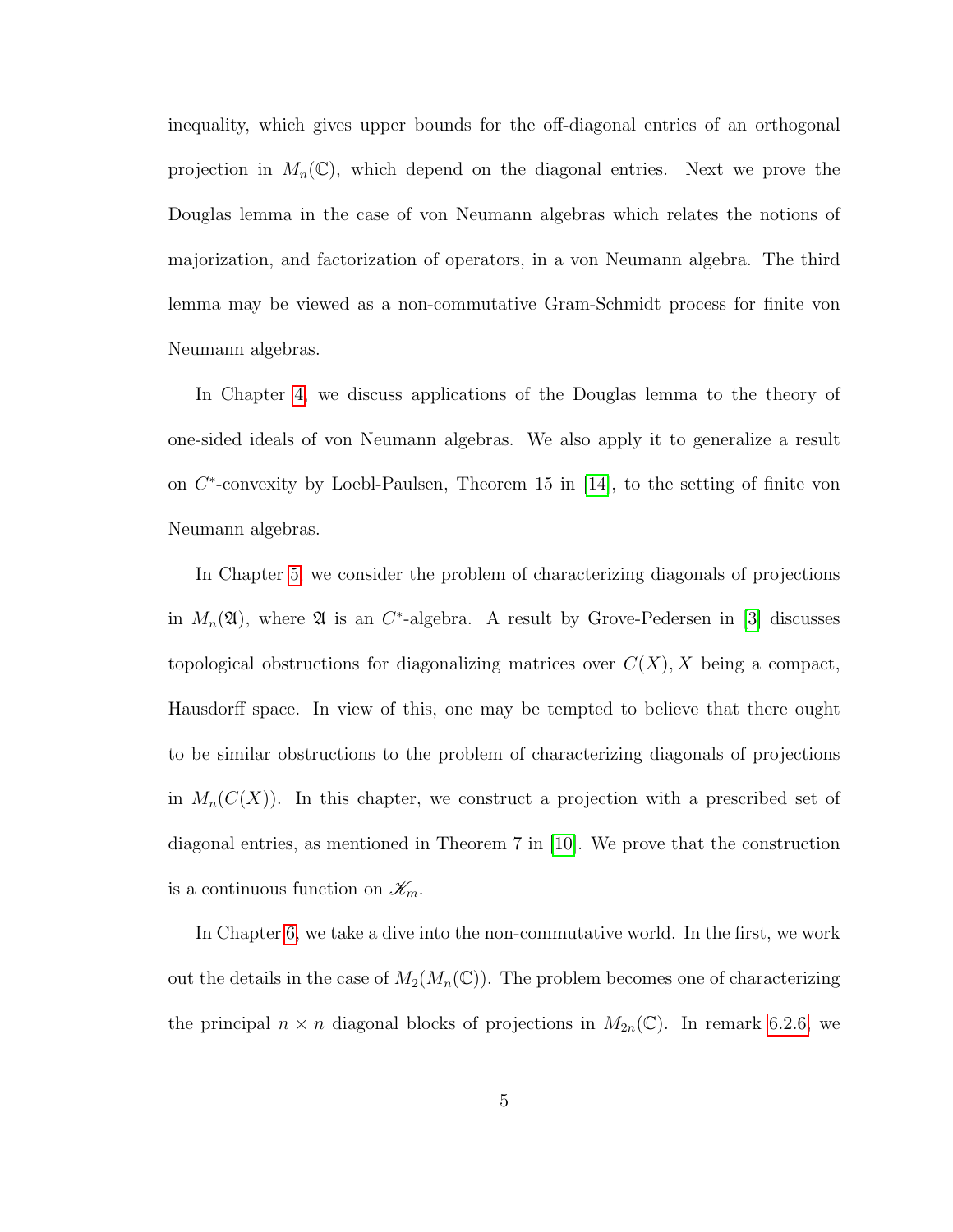note that there is an undercurrent of convexity, which is not as straightforward as in the commutative case. In the third section, we prove that any diagonal element of a projection in  $M_n(\mathscr{R})$ , where  $\mathscr R$  is a countably decomposable von Neumann algebra, must be a  $C^*$ -convex combination of projections. For a finite factor  $\mathcal M$ , the diagonal elements of a trace a projection must be  $C^*$ -convex combinations of  $I$ , 0 and  $P$  for a projection P in M with trace  $\frac{\{na\}}{n}$ . As a word of caution, these results do not completely characterize the full diagonals of projections but rather the set of possible diagonal entries.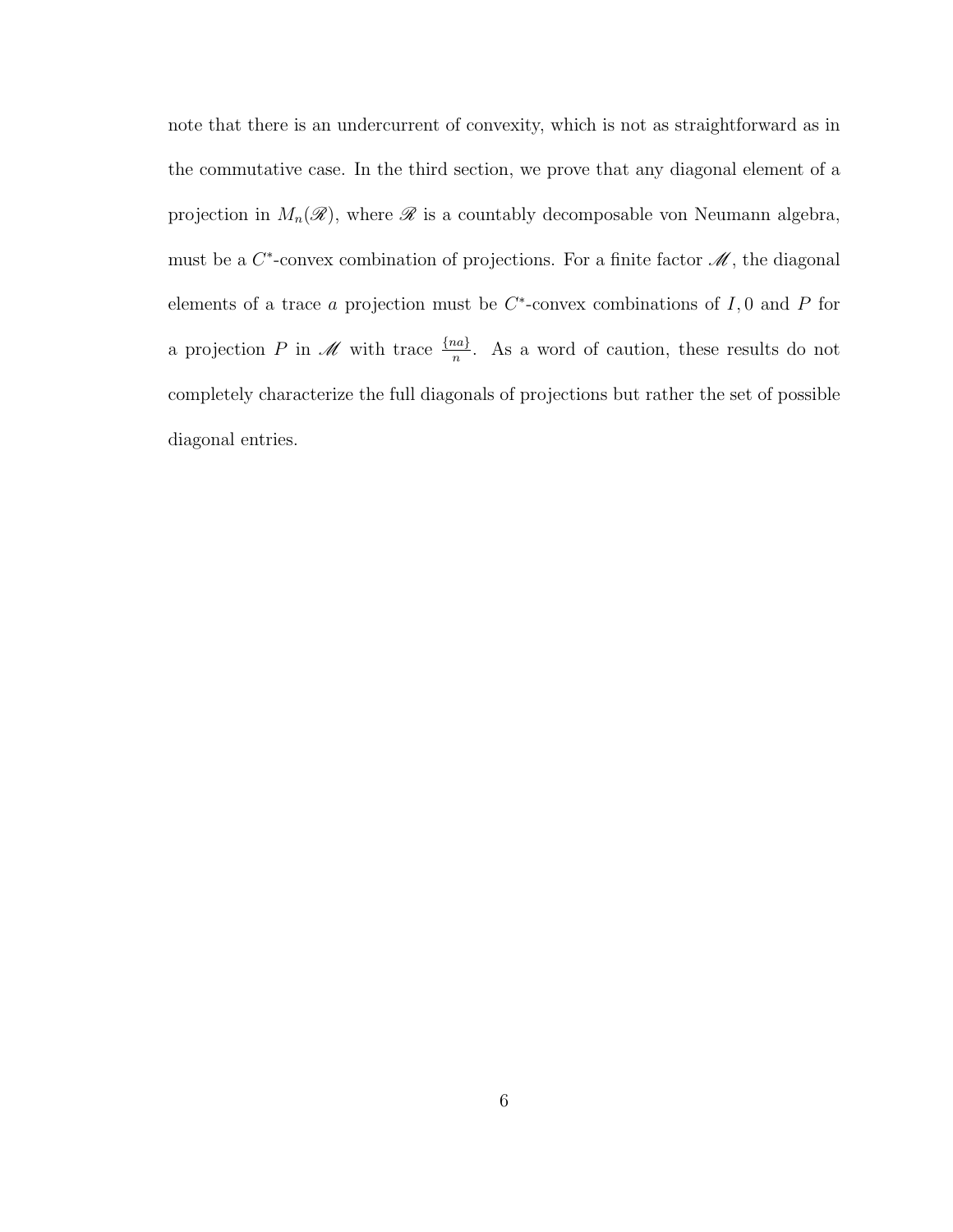## <span id="page-15-0"></span>Chapter 2

## Background and Context

#### <span id="page-15-1"></span>2.1 Conventions and Terminology

We shall denote a complex Hilbert space by  $\mathscr H$  and the set of bounded operators on  $\mathscr{H}$  by  $\mathcal{B}(\mathscr{H})$ . Unless otherwise stated, for us, a Hilbert space will be over the field of complex numbers. The family  $\mathcal{B}(\mathcal{H})$  is an algebra relative to the usual addition and multiplication (composition) of operators. With  $\|\cdot\|$  the bound of B,  $\mathcal{B}(\mathcal{H})$ provided with this norm becomes a Banach algebra. A family  $\Gamma$  of operators on  $\mathscr H$ is said to be "self-adjoint" when  $A^*$ , the adjoint-operator of A, is in  $\Gamma$  if A is in  $\Gamma$ . The norm-closed subalgebras of  $\mathcal{B}(\mathcal{H})$  are called "C<sup>\*</sup>-algebras" and those closed in the strong-operator topology on  $\mathcal{B}(\mathcal{H})$  (the topology corresponding to convergence of nets of bounded operators on individual vectors in  $\mathscr{H}$  are the "von Neumann algebras" Our von Neumann algebras are required to contain the identity operator I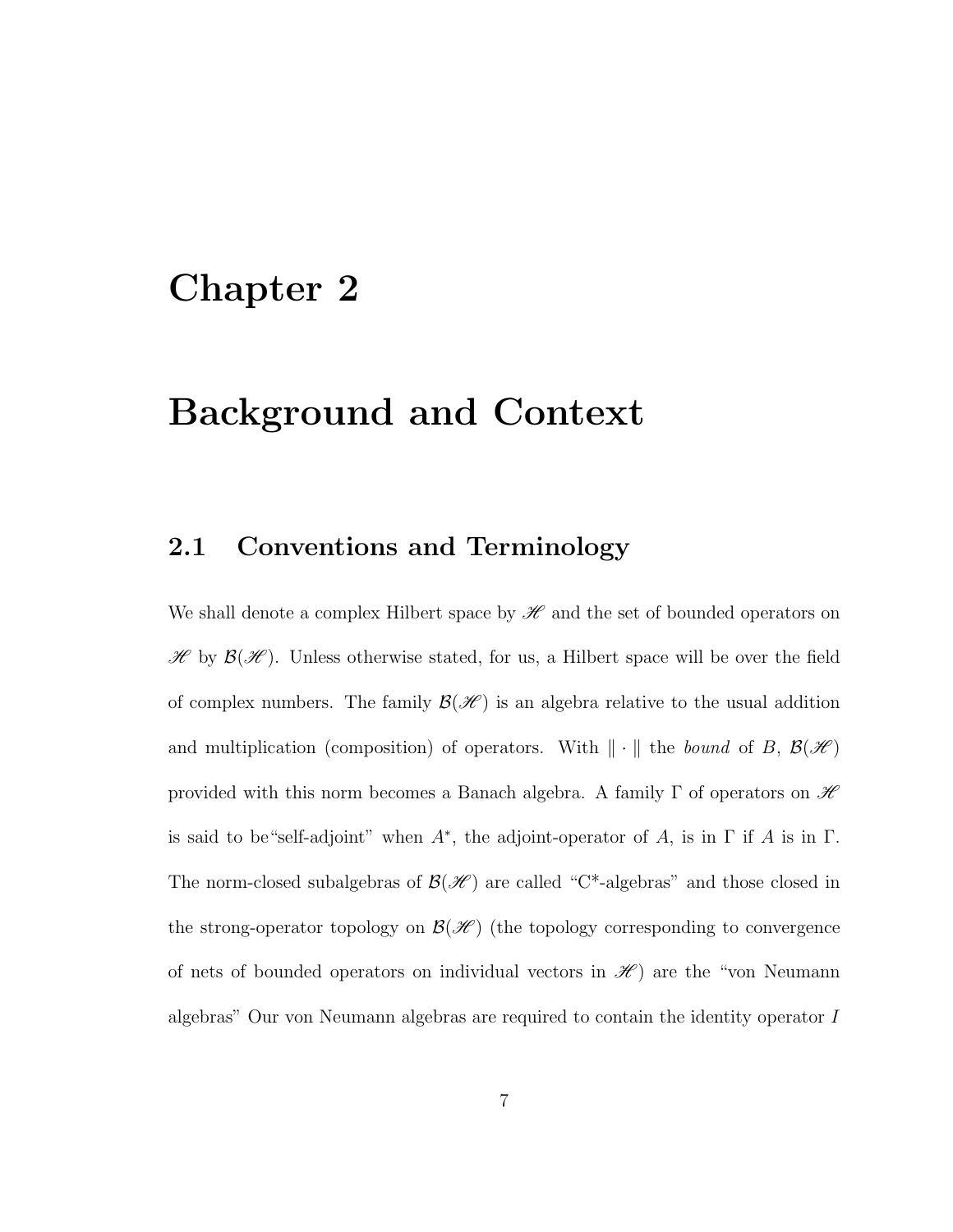on  $\mathscr{H}$  (so,  $Ix = x$ , for each x in  $\mathscr{H}$ .) We often denote a von Neumann algebra by " $\mathscr{R}$ " and a C<sup>\*</sup>-algebra by " $\mathfrak{A}$ ."

We use the following standard notation:

 $\mathbb{N} \to$  the set of natural numbers,

 $\mathbb{R} \to$  the set of real numbers,

 $\mathbb{C} \rightarrow$  the set of complex numbers,

 $M_n(\mathbb{C}) \to$  the set of  $n \times n$  complex matrices.

We often write  $\mathscr{R} \otimes M_n(\mathbb{C})$  as  $M_n(\mathscr{R})$  and think of it as the set of  $n \times n$  matrices with entries from the von Neumann algebra  $\mathscr{R}$ .

#### <span id="page-16-0"></span>2.2 Numerical Ranges and Convexity

The numerical range  $W(T)$  of a bounded operator T on a complex Hilbert space  $\mathscr{H}$ , is the set of complex numbers of the form  $\langle x, Ax \rangle$ , where  $x \in \mathcal{H}$  is a unit-norm vector.

$$
W(T) := \left\{ \frac{\langle x, Tx \rangle}{\langle x, x \rangle} : x \in \mathcal{H} - \{0\} \right\}.
$$

This subset of the complex plane  $\mathbb C$  may be thought of as a *photograph* of T, as it succinctly captures information about the eigenvalues, algebraic, analytic structure of T in the geometry of its boundary. An illustration of such a result is the following theorem which we state without proof.

**Theorem 2.2.1.** Suppose that the numerical range of  $A \in M_n(\mathbb{C})$  is a convex polygon.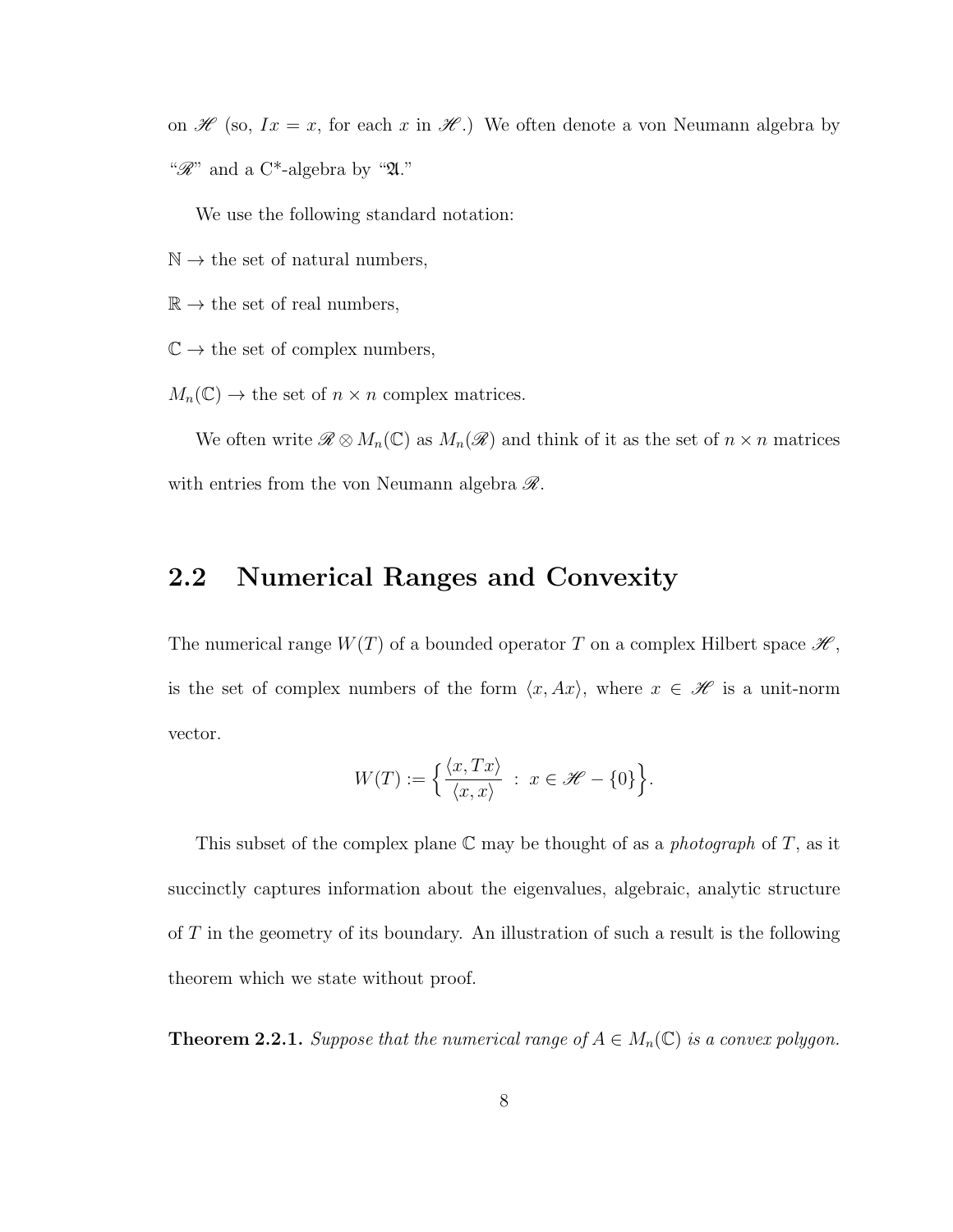- (i) If  $n \leq 4$ , then A is normal.
- (ii) If  $n > 4$ , then either A is normal, or A is unitarily similar to a matrix of the form  $B \oplus C$ , where B is normal and  $W(C) \subseteq W(B)$ .
- (iii) If  $W(A)$  has n or  $n-1$  vertices, then A is normal.

The boundary of the numerical range contains all of its essential information because of the Toeplitz-Hausdorff theorem which states that the numerical range of a bounded operator is a convex set. In the original proof (for  $A \in M_n(\mathbb{C})$ ), in [\[18\]](#page-74-0), Toeplitz first proved that the outer boundary is a convex curve and in [\[6\]](#page-72-1) Hausdorff proved that  $W(A)$  is simply connected. For the sake of completion, we include a well-known proof below which is different from the original proof.

**Theorem 2.2.2** (Toeplitz-Hausdorff). For any operator T in  $\mathcal{B}(\mathcal{H})$ ,  $W(T)$  is convex. *Proof.* First we prove this in the case where  $\mathcal{H} = \mathbb{C}^2$  with the standard inner product. Let A be a matrix in  $M_2(\mathbb{C})$ . As a unitary operator U in  $M_2(\mathbb{C})$  acts isometrically and transitively on the unit ball of  $\mathbb{C}^2$ , and  $\langle U^* A U x, x \rangle = \langle A(Ux), Ux \rangle$ , we may conclude that  $W(A) = W(U^*AU)$ . By an appropriate choice of U, we may bring the matrix A to upper triangular form by a change of basis. So without loss of generality, we may assume that A is in upper-triangular form with the eigenvalues of A,  $\lambda_1, \lambda_2$  on the diagonal and  $\mu$  as the upper off-diagonal entry. For a unit vector  $\tilde{x} := [z_1 \ z_2]^t \in \mathbb{C}^2$  $(i.e.|z_1|^2 + |z_2|^2 = 1)$ , we see that  $\langle A\tilde{x}, \tilde{x}\rangle = \lambda_1 |z_1|^2 + \mu \overline{z_1} z_2 + \lambda_2 |z_2|^2$ . Thus the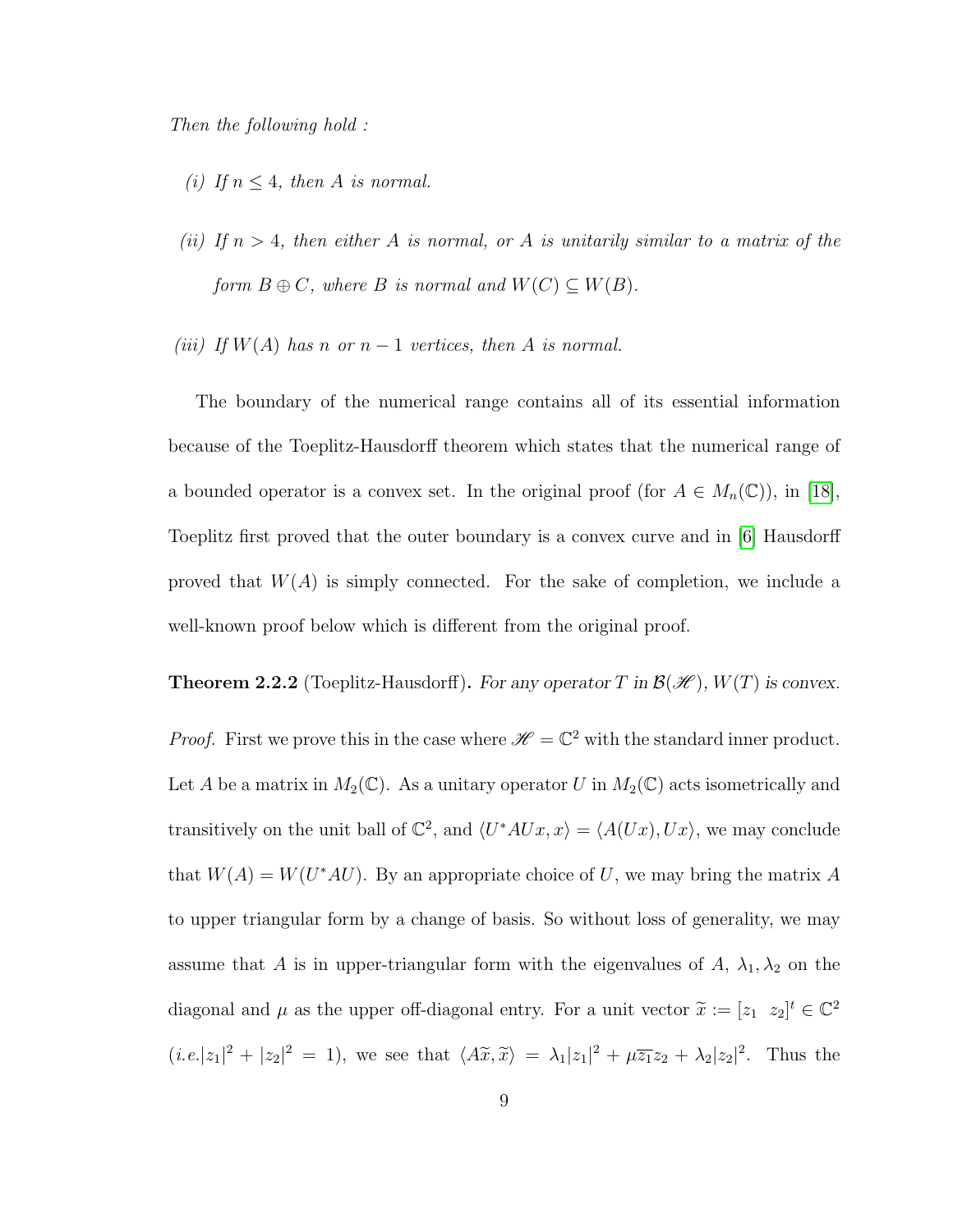numerical range is an ellipse with foci at  $\lambda_1, \lambda_2$  and minor axis of length  $\sqrt{|\mu|}$ . This proves that  $W(A)$  is convex.

Let T be an operator in  $\mathcal{B}(\mathcal{H})$ . In the general case, for two unit vectors  $\widetilde{x}, \widetilde{y}$ in  $\mathscr{H}$ , we would like to prove that any convex combination of  $\langle T\widetilde{x}, \widetilde{x}\rangle$  and  $\langle T\widetilde{y}, \widetilde{y}\rangle$ is in  $W(T)$ . If  $\tilde{x}, \tilde{y}$  are scalar multiples of each other, $\langle T\tilde{x}, \tilde{x} \rangle = \langle T\tilde{y}, \tilde{y} \rangle$  and we are done. If they are linearly independent, we consider the two dimensional subspace V of H generated by  $\tilde{x}, \tilde{y}$ . If E denotes the orthogonal projection onto V, ETE can be represented as a  $2 \times 2$  matrix in the basis  $\{\tilde{x}, \tilde{y}\}\$ . Also  $\langle T\tilde{x}, \tilde{x} = \langle ETE\tilde{x}, \tilde{x} \rangle$ . But from what we have proved for matrices in  $M_2(\mathbb{C})$ , we get that  $W(ETE)$  is convex. This finishes the proof.

 $\Box$ 

**Remark 2.2.3.** Let  $e_1, \dots, e_n$  be the standard orthonormal basis vectors for  $\mathbb{C}^n$  and A be a matrix in  $M_n(\mathbb{C})$ . Then the diagonal entries of A are  $\langle Ae_1, e_1 \rangle, \cdots, \langle Ae_n, e_n \rangle$ which lie in the numerical range of A.

#### <span id="page-18-0"></span>2.3 ∗ -convexity

At this point, we direct the interested reader to [\[14\]](#page-73-2) for an exposition on the basic notions and results in the theory of  $C^*$ -convexity, which may be though of as a noncommutative version of convexity. For the sake of completion, we include the necessary definitions below in order to be able to state Proposition [4.3.2.](#page-46-0)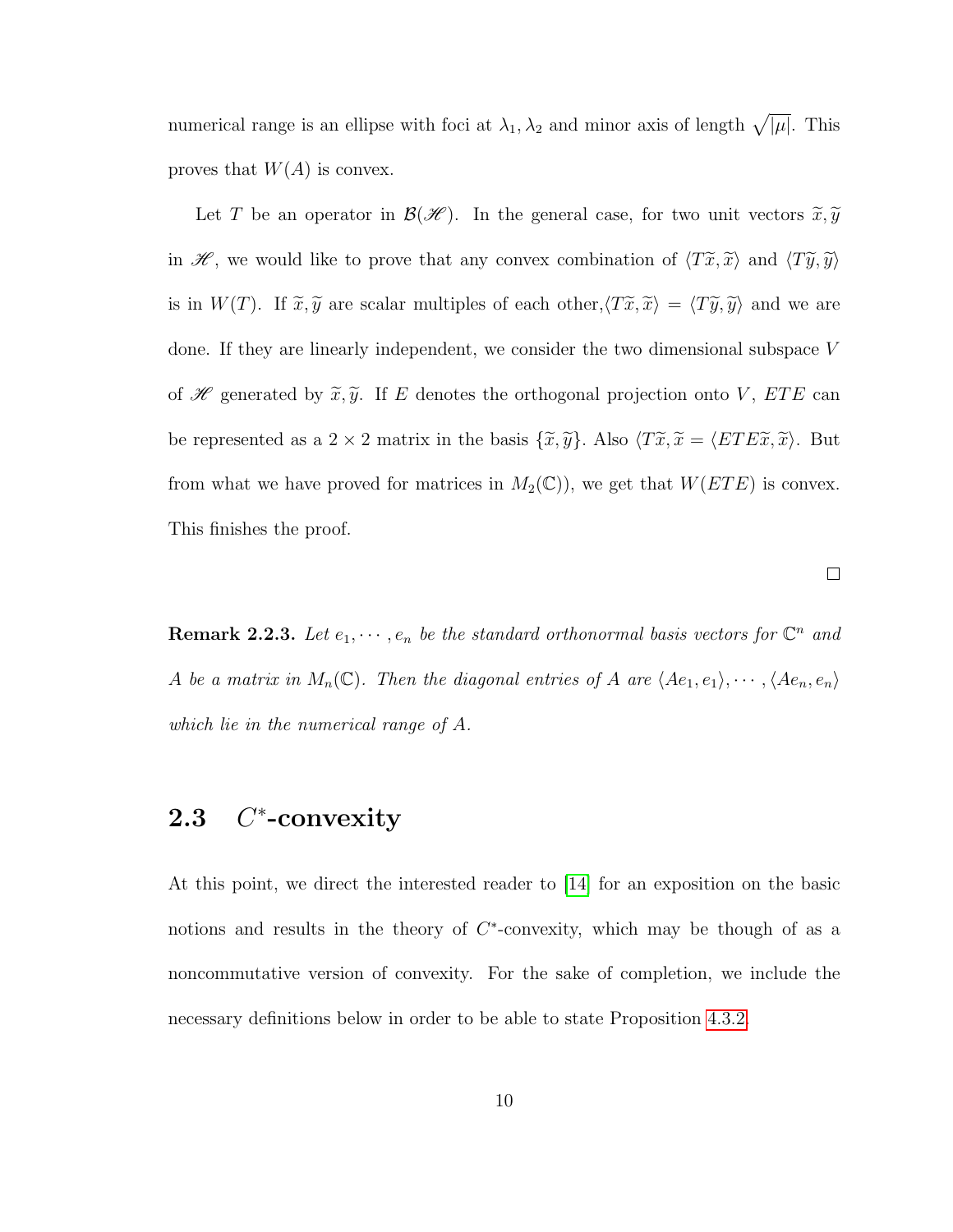**Definition 2.3.1.** Let  $\mathfrak A$  be a unital C<sup>\*</sup>-algebra with identity I. A set  $\mathscr S$  in  $\mathfrak A$  is said to be C<sup>\*</sup>-convex in  $\mathfrak A$  if for operators  $A_1, \cdots, A_n \in \mathscr S$  and operators  $T_1, \cdots, T_n \in \mathfrak A$ satisfying  $T_1^*T_1 + \cdots + T_n^*T_n = I$ , the operator  $T_1^*A_1T_1 + \cdots + T_n^*A_nT_n$ , which is a  $C^*$ -convex combination of the  $A_i$ 's, is also in  $\mathscr{S}$ .

We define the C<sup>\*</sup>-segment joining two operators  $A_1, A_2 \in \mathfrak{A}$  to be the set  $S(A_1, A_2) :=$  ${T_1^*A_1T_1 + T_2^*A_2T_2 : T_1^*T_1 + T_2^*T_2 = I, T_1, T_2 \in \mathfrak{A}}.$  For operators  $A_1, \dots, A_n$  in  $\mathfrak{A},$ the set  $\{\sum_{i=1}^n T_i^* A_i T_i : \sum_{i=1}^n T_i^* T_i = I, T_1, \cdots, T_n \in \mathfrak{A}\}\$ is called the  $C^*$ -polytope generated by  $A_1, \cdots, A_n$ .

It is worthwhile to note that a  $C^*$ -segment (or  $C^*$ -polytope) need not even be convex, let alone C<sup>\*</sup>-convex. But in remark [6.2.6](#page-70-0) for  $M_n(\mathbb{C})$ , we note that the set of spectral distributions of elements in a  $C^*$ -segment joining projections is a convex set.

#### <span id="page-19-0"></span>2.4 The Schur-Horn theorem

**Definition 2.4.1.** The permutation polytope generated by a vector  $\tilde{x} = (x_1, x_2, \ldots, x_n)$ in  $\mathbb{R}^n$  denoted by  $\mathcal{K}_{\tilde{x}}$  is defined as the convex hull of the set  $\{(x_{\pi(1)}, x_{\pi(2)}, \ldots, x_{\pi(n)}) \in$  $\mathbb{R}^n : \pi \in S_n$ . Here  $S_n$  denotes the symmetric group on  $\{1, 2, \ldots, n\}$ .

The following lemma (Lemma 5 in [\[11\]](#page-73-1)) characterizes the permutation polytope of a vector in  $\mathbb{R}^n$ .

<span id="page-19-1"></span>**Lemma 2.4.2.** If  $x_1 \ge x_2 \ge \cdots \ge x_n, y_1 \ge y_2 \ge \cdots \ge y_n$ , and  $x_1 + x_2 + \cdots + x_n =$  $y_1 + y_2 + \cdots + y_n$ , then the following are equivalent :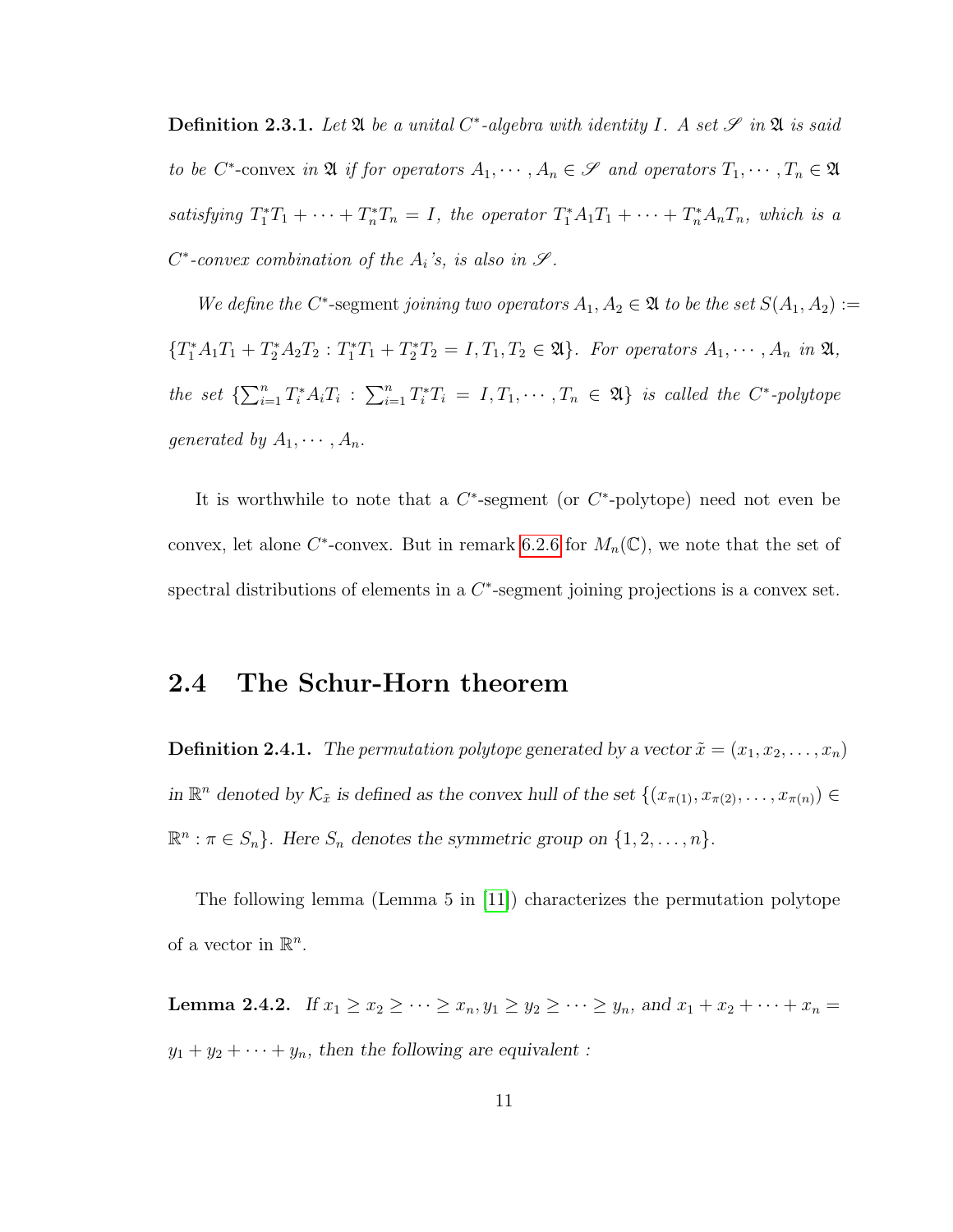- (i)  $(y_1, y_2, \dots, y_n)(=\tilde{y}) \in \mathcal{K}_{\tilde{x}}$ .
- (ii)  $y_1 \leq x_1, y_1 + y_2 \leq x_1 + x_2, \ldots, y_1 + y_2 + \cdots + y_{n-1} \leq x_1 + x_2 + \cdots + x_n$
- (iii) There are points  $(x_1^{(1)})$  $\binom{1}{1}, x_2^{(1)}$  $(x_2^{(1)}, \cdots, x_n^{(1)}) (= \tilde{x}_1), \ldots, (x_1^{(n)})$  $\binom{n}{1}, x_2^{(n)}$  $\binom{n}{2}, \ldots, x_n^{(n)}$  $(=\tilde{x}_n)$  in  $\mathcal{K}_{\tilde{x}}$  such that  $\tilde{x}_1 = \tilde{x}, \tilde{x}_n = \tilde{y}$ , and  $\tilde{x}_{k+1} = t\tilde{x}_k + (1-t)\tau(\tilde{x}_k)$  for each k in  $\{1, 2, \ldots, n-1\}$ , some transposition  $\tau$  in  $S_n$ , and some t in [0, 1], depending on k.

The combined work of Schur in [\[16\]](#page-74-1), and Horn in [\[7\]](#page-73-3), completely characterizes the possible diagonals of a Hermitian matrix whose eigenvalues (with multiplicity) are known. Below we state and give a proof of the Schur-Horn theorem using Lemma [2.4.2.](#page-19-1)

**Theorem 2.4.3.** (Schur-Horn) Let  $\mathbf{d} = \{d_i\}_{i=1}^N$  and  $\lambda = \{\lambda_i\}_{i=1}^N$  be real vectors. There is a Hermitian matrix with diagonal entries  $\{d_i\}_{i=1}^N$  and eigenvalues  $\{\lambda_i\}_{i=1}^N$ if and only if the vector  $(d_1, d_2, \ldots, d_n)$  is in the permutation polytope generated by  $(\lambda_1, \lambda_2, \ldots, \lambda_n).$ 

*Proof.* Let  $A(=a_{jk})$  be a  $n \times n$  Hermitian matrix with eigenvalues  $\{\lambda_i\}_{i=1}^n$ , counted with multiplicity. Denote the diagonal of A by  $\tilde{a}$ , thought of as a vector in  $\mathbb{R}^n$ , and the vector  $(\lambda_1, \lambda_2, \ldots, \lambda_n)$  by  $\lambda$ . Let  $\Lambda$  be the diagonal matrix having  $\lambda_1, \lambda_2, \ldots, \lambda_n$ on its diagonal.

 $(\Rightarrow)$  A may be written in the form  $U\Lambda U^*$ , where U is a unitary matrix. Then  $a_{ii} = \sum_{j=1}^n \lambda_j |u_{ij}|^2$ ,  $i = 1, 2, \ldots, n$ . Let  $S = (s_{ij})$  be the matrix defined by  $s_{ij} = |u_{ij}|^2$ .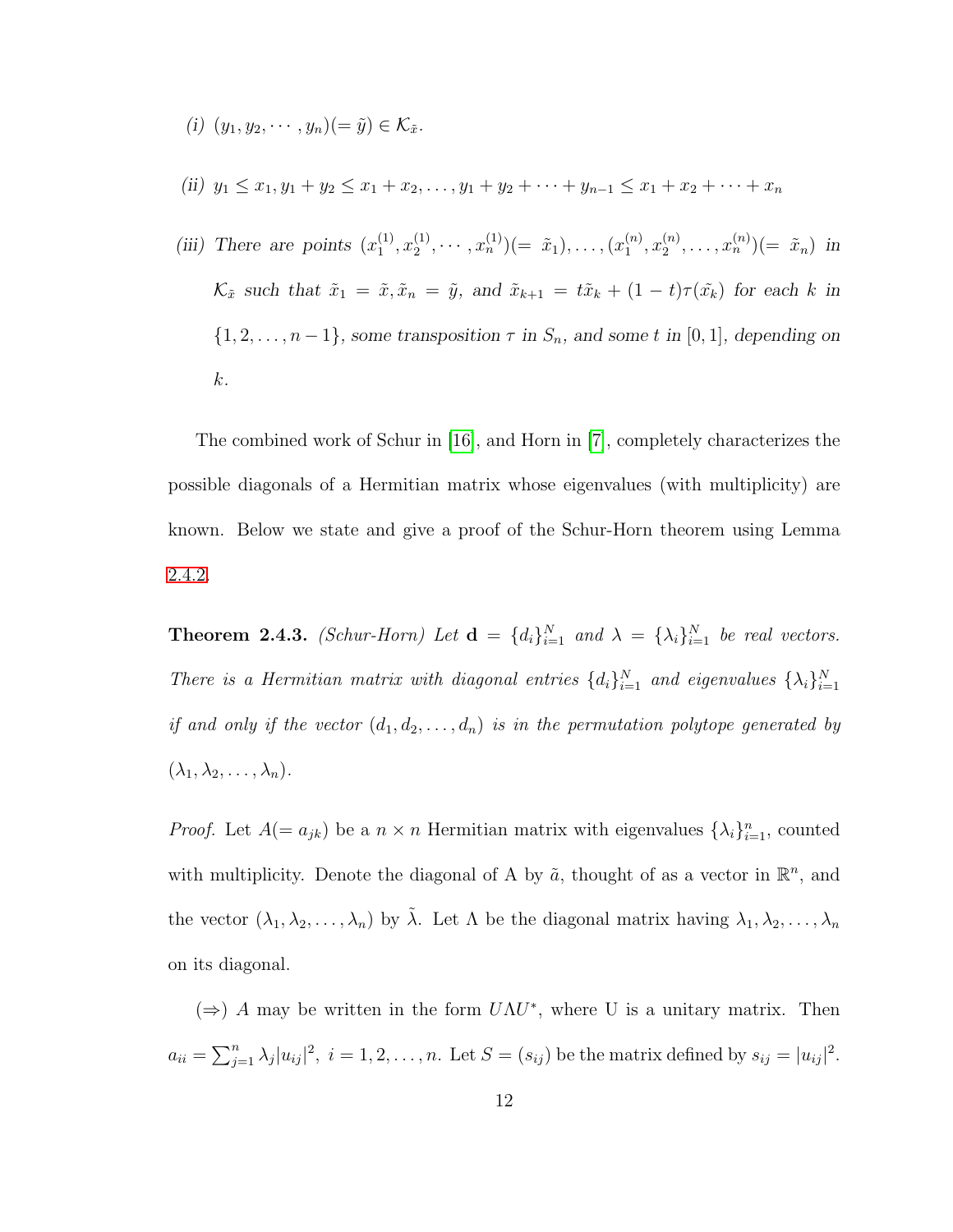Since U is a unitary matrix, S is a doubly stochastic matrix and we have  $\tilde{a} = S\tilde{\lambda}$ . By the Birkhoffvon Neumann theorem, S can be written as a convex combination of permutation matrices. Thus  $\tilde{a}$  is in the permutation polytope generated by  $\tilde{\lambda}$ . This proves Schur's theorem.

( $\Leftarrow$ ) If  $\tilde{a}$  occurs as the diagonal of a Hermitian matrix with eigenvalues  $\{\lambda_i\}_{i=1}^n$ , then  $t\tilde{a} + (1 - t)\tau(\tilde{a})$  also occurs as the diagonal of some Hermitian matrix with the same set of eigenvalues, for any transposition  $\tau$  in  $S_n$ . One may prove that in the following manner.Let  $\xi$  be a complex number of modulus 1 such that  $\overline{\xi a_{jk}} = -\xi a_{jk}$ and U be a unitary matrix with  $\xi$  $\sqrt{t}$ ,  $\sqrt{t}$  in the j, j and k, k entries, respectively, − √  $\overline{1-t^2}, \xi\sqrt{1-t^2}$  at the j, k and k, j entries, respectively, 1 at all diagonal entries other than j, j and k, k, and 0 at all other entries. Then  $UAU^*$  has  $ta_{jj} + (1-t)a_{kk}$ at the j, j entry,  $(1-t)a_{jj} + ta_{kk}$  at the k, k entry, and  $a_{ll}$  at the l, l entry where  $l \neq j, k$ . Let  $\tau$  be the transposition of  $\{1, 2, \ldots, n\}$  that interchanges j and k. Then the diagonal of  $UAU^*$  is  $t\tilde{a} + (1-t)\tau(\tilde{a})$ . A is a Hermitian matrix with eigenvalues  $\{\lambda_i\}_{i=1}^n$ . Using the equivalence of (i) and (iii) in the lemma mentioned above, we see that any vector in the permutation polytope generated by  $(\lambda_1, \lambda_2, \ldots, \lambda_n)$ , occurs as the diagonal of a Hermitian matrix with the prescribed eigenvalues. This proves Horn's theorem.

 $\Box$ 

**Remark 2.4.4.** An orthogonal projection is a Hermitian matrix with  $\tilde{\lambda} := (1, \dots, 1, \dots)$  $(0, \dots, 0)$  as the vector of eigenvalues, where the number of 1's is equal to the the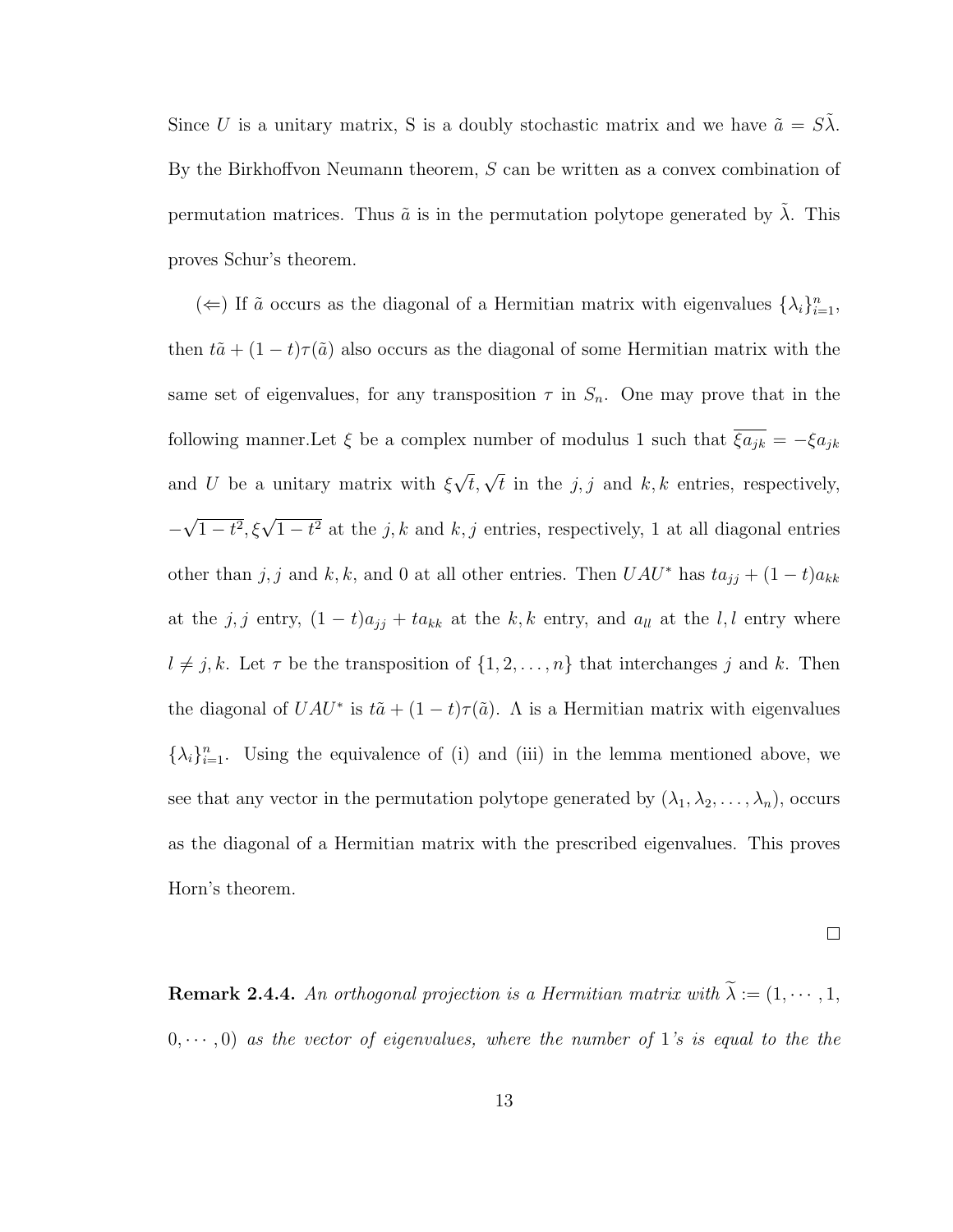rank, m, of the projection. The permutation polytope generated by  $\lambda$  is the set of all vectors  $(d_1, \dots, d_n)$  such that  $0 \leq d_i \leq 1$  for  $1 \leq i \leq n$ , and  $\sum_{i=1}^n d_i = m$ , which, by the Schur-Horn theorem, give necessary and sufficient conditions for a vector in  $\mathbb{R}^n$ to appear as the diagonal of a rank m projection.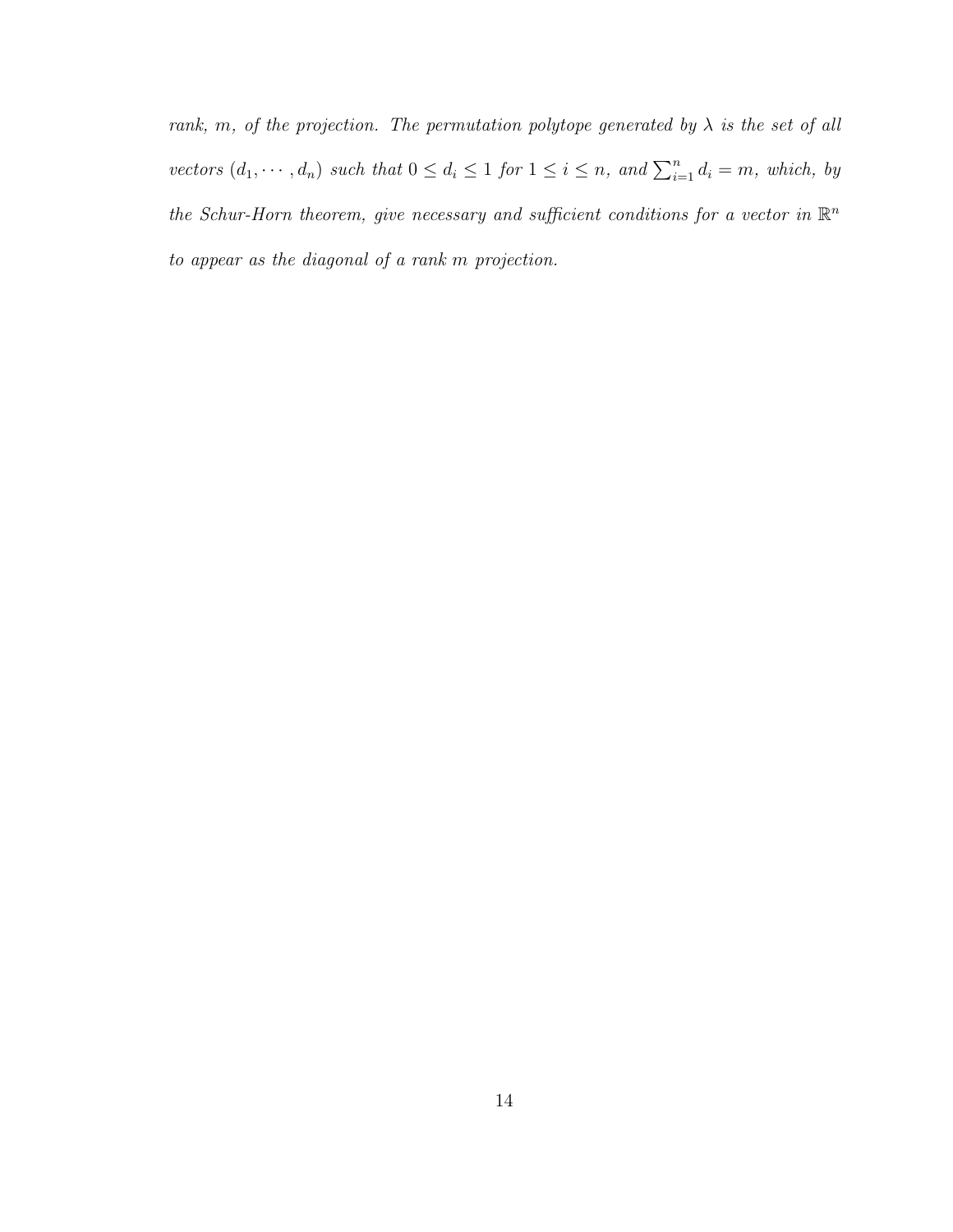## <span id="page-23-0"></span>Chapter 3

## Some Technical Lemmas

In this chapter, we collect three technical lemmas and their proofs, that will be used in later chapters. The first section includes the proof of an inequality involving the entries of an orthogonal projection matrix in  $M_n(\mathbb{C})$ . This will be useful in Chapter 4 for error estimation in an algorithm to construct an orthogonal projection using a given vector in  $\mathbb{R}^n$  prescribed as its diagonal entries. The second section includes a proof of the Douglas lemma for von Neumann algebras. We use it in Chapter 3 to prove some new results about the left (one-sided) ideals of von Neumann algebras. It is also used to prove an extension of a result on  $C^*$ -convexity, in [\[14\]](#page-73-2). In the third section, we prove a non-commutative version of the Gram-Schmidt process, for finite von Neumann algebras.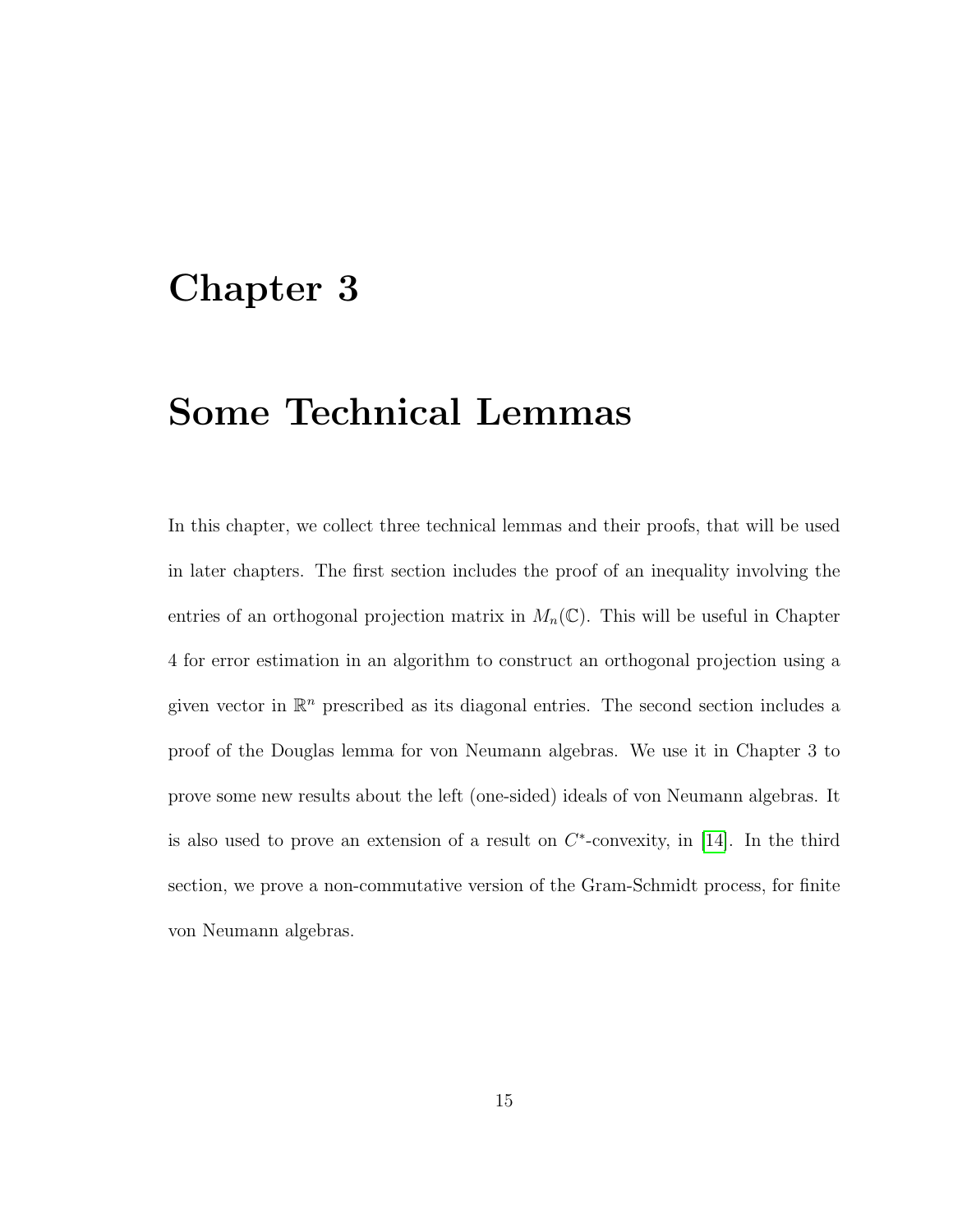#### <span id="page-24-0"></span>3.1 An Inequality

**Lemma 3.1.1.** Let E be an orthogonal projection in  $M_n(\mathbb{C})$  with  $(i, j)$ th entry denoted by  $a_{ij}$ . Then, for  $i \neq j$ , we have  $|a_{ij}| \leq \min\{\sqrt{a_{ii}a_{jj}}, \sqrt{(1-a_{ii})(1-a_{jj})}\}.$ 

*Proof.* Let  $\{e_i\}_{i=1}^n$  denote the standard orthonormal basis for  $\mathbb{C}^n$ . We note that  $a_{ij} =$  $\langle E e_i, E e_j \rangle$ . If  $i \neq j$ , as  $\langle e_i, e_j \rangle = 0$ , we also observe that  $a_{ij} = \langle (I - E) e_i, (I - E) e_j \rangle$ . By Cauchy-Schwartz inequality,  $|a_{ij}| = |\langle E e_i, E e_j \rangle| \leq ||E e_i|| \cdot ||E e_j|| = \sqrt{a_{ii}} \cdot \sqrt{a_{jj}}$ . Using the same argument for the projection  $I - E$ , we conclude that

$$
|a_{ij}| \leq \sqrt{(1 - a_{ii})(1 - a_{jj})}.
$$

**Remark 3.1.2.** In the above setting, if  $a_{kk} = 1$  or 0 for some  $k \in \{1, 2, \dots, n\}$ , then  $a_{kj} = a_{jk} = 0$  for  $1 \le j \le n, j \ne k$ . In other words, if an orthogonal projection has 1 or 0 in the  $(k, k)$ <sup>th</sup> entry then the  $k$ <sup>th</sup> column and  $k$ <sup>th</sup> row must have all entries zero except possibly the  $(k, k)^{th}$  entry.

#### <span id="page-24-1"></span>3.2 The Douglas Lemma

In [\[1\]](#page-72-2), R. G. Douglas notes that the notions of majorization, factorization, and range inclusion, for operators on a Hilbert space are intimately connected. The main result of [\[1\]](#page-72-2) (Theorem 1 in [\[1\]](#page-72-2)) is referred to as "the Douglas lemma" or "the Douglas factorization theorem" in the literature. It naturally appears in many contexts. As Douglas observed, "fragments of these results are to be found scattered throughout the literature (usually buried in proofs)  $\dots$  ." In Proposition 3.3 of [\[15\]](#page-74-2), G. K. Ped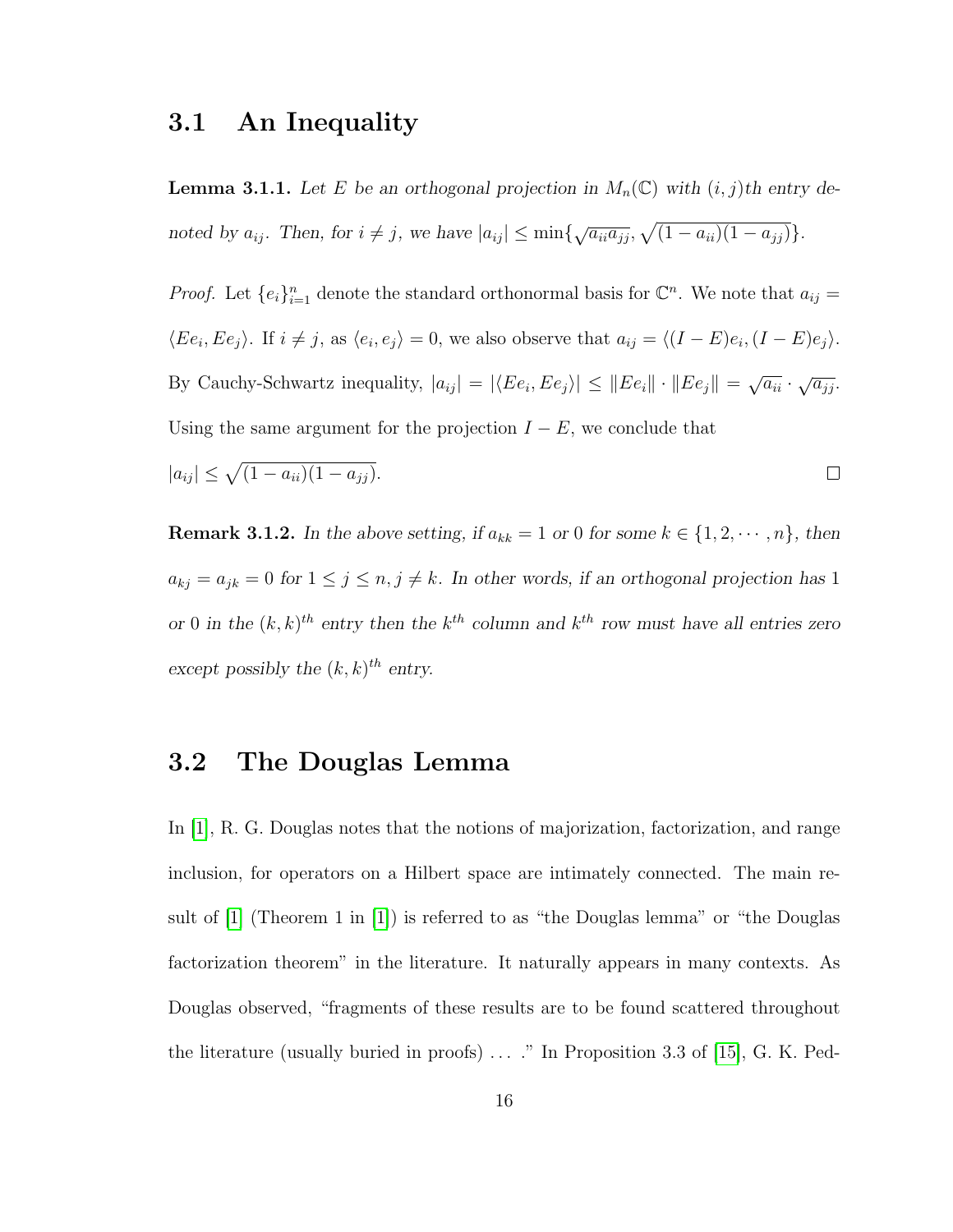ersen proves the following :

**Proposition.** If A is a 4-SAW<sup>\*</sup>-algebra, there is for each pair  $x, y$  in A such that  $x^*x \leq y^*y$  an element w in A, with  $||w|| \leq 1$ , such that  $x = wy$ .

This may be viewed as a generalization of the Douglas lemma to  $4-SAW^*$ -algebras, relating majorization, and factorization, of operators in the  $4-SAW^*$ -algebra A. Keeping in mind that every von Neumann algebra is a  $4-SAW^*$ -algebra (in fact, a  $k-SAW^*$ algebra for  $k$  in  $\mathbb{N}$ , as a corollary, one may note that the Douglas lemma holds true for von Neumann algebras.

As the Douglas lemma for von Neumann algebras will play a key role in our later applications, we formulate and give a proof of it below that does not depend on the proposition of Pedersen mentioned above.

## <span id="page-25-0"></span>3.2.1 A Proof of the Douglas lemma for von Neumann algebras

**Theorem 3.2.1.** (Douglas factorization lemma) Let  $\mathcal{R}$  be a von Neumann algebra acting on the Hilbert space  $\mathcal{H}$ . For A, B in  $\mathcal{R}$  the following are equivalent :

(i)  $A^*A \leq \lambda^2 B^*B$  for some  $\lambda \geq 0$ ;

(ii)  $A = CB$  for some operator C in  $\mathcal{R}$ .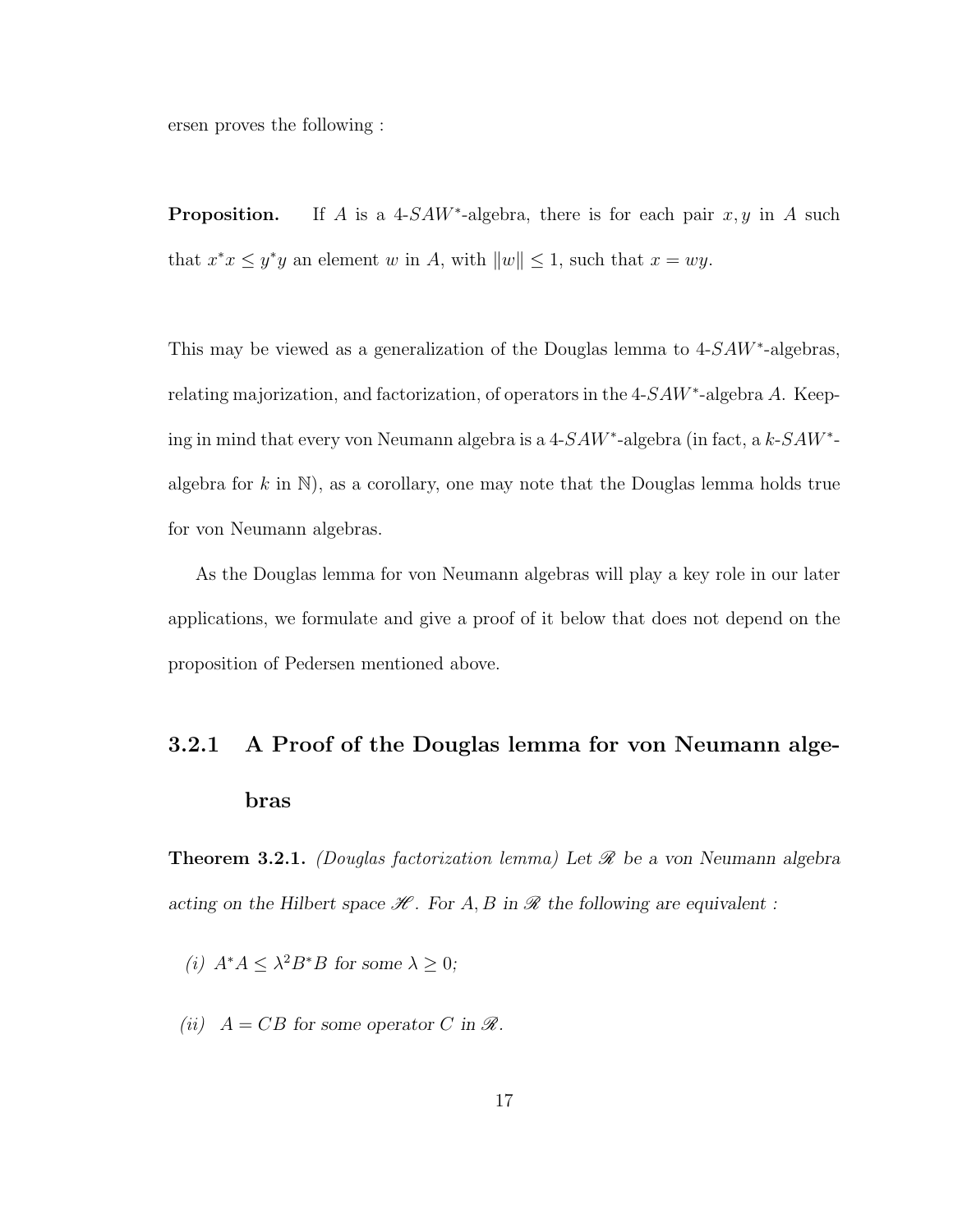In addition, if  $A^*A = B^*B$ , then C can be chosen to be a partial isometry with initial projection the range projection of B, and final projection as the range projection of A.

*Proof.*  $((i) \Rightarrow (ii))$ 

For any vector f in the Hilbert space  $\mathscr{H}$ , we have that  $||Af||^2 = \langle A^*Af, f \rangle \le$  $\lambda^2 \langle B^* B f, f \rangle = \lambda^2 \|Bf\|^2$  which implies  $\|Af\| \le \lambda \|Bf\|$ . Thus if  $Bf = 0$ , it follows that  $Af = 0$  and the linear map C defined on the range of B by  $C(Bf) = Af$ is well-defined and also bounded (with norm less than  $\lambda$ ). Thus we may extend the domain of definition of C to ran(B)<sup>-</sup> the closure of the range of B. If h is a vector in ran $(B)^{\perp}$ , we define  $Ch = 0$ . Thus C is a bounded operator on  $\mathscr{H}$  such that  $A = CB$ .

Let R be a self-adjoint operator in the commutant  $\mathscr{R}'$  of  $\mathscr{R}$ . Then  $RA =$  $AR, RB = BR$  and the linear subspace  $ran(B)$  is invariant under R and so is the closed subspace  $\text{ran}(B)^{\perp}$  (as R is self-adjoint). For vectors  $f_1$  in  $\mathscr{H}$  and  $f_2$  in  $\text{ran}(B)^{\perp}$ , we have that  $CR(Bf_1 + f_2) = CRBf_1 + C(Rf_2) = CB(Rf_1) + 0 = A(Rf_1) = R(Af_1) =$  $RCBf_1 = RC(Bf_1 + f_2)$ . Thus RC and CR coincide on the dense subspace of  $H$ given by  $\text{ran}(B) \oplus \text{ran}(B)^{\perp}$ . Being bounded operators, we note that  $RC = CR$  for any self-adjoint operator R in  $\mathcal{R}'$ . As every element in a von Neumann algebra can be written as a finite linear combination of self-adjoint elements, we conclude that C commutes with every element in  $\mathcal{R}'$ . By the double commutant theorem, C is in  $(\mathscr{R}')'=\mathscr{R}.$ 

 $((ii) \Rightarrow (i))$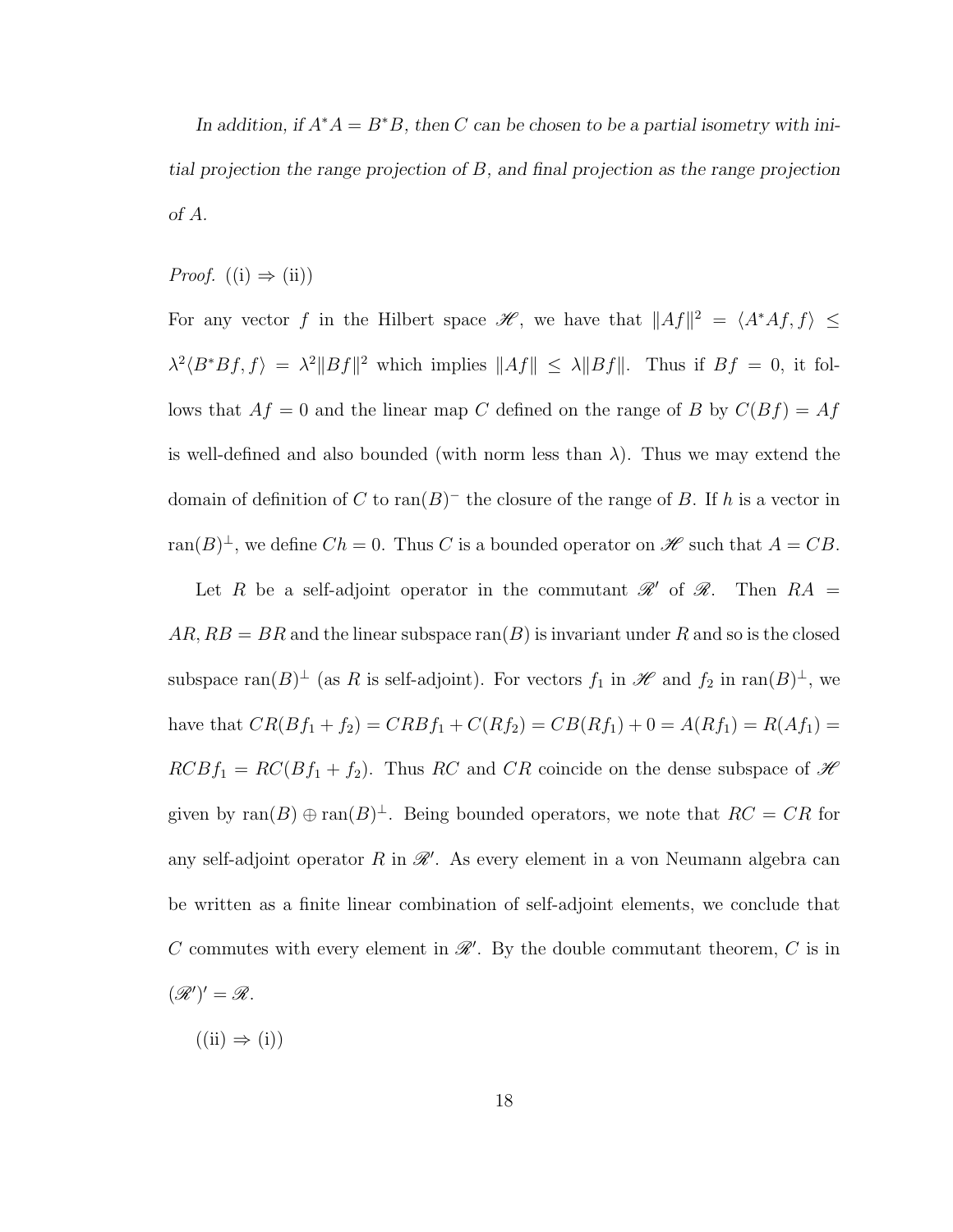If  $A = CB$  for some operator  $C \in \mathcal{R}$ , then  $A^*A = B^*C^*CB \leq ||C||^2B^*B$ . Thus, we may pick  $\lambda = ||C||$ .

If  $A^*A = B^*B$ , then  $||Af|| = ||Bf||$  for any vector f in  $\mathcal H$ . Thus, the second part  $\Box$ follows from the explicit definition of the operator C earlier in the proof.

The polar decomposition theorem for von Neumann algebras is a direct consequence of the Douglas lemma.

**Corollary 3.2.2.** (Polar decomposition theorem) Let  $\mathcal{R}$  be a von Neumann algebra acting on the Hilbert space  $\mathcal H$ . For an operator A in  $\mathcal R$ , there is a partial isometry V with initial projection the range projection of  $(A^*A)^{\frac{1}{2}}$ , and final projection as the range projection of A such that  $A = V(A^*A)^{\frac{1}{2}}$ .

*Proof.* Let B denote the operator  $(A^*A)^{\frac{1}{2}}$ . Clearly  $A^*A = B^*B$  and thus from the second part of the Douglas lemma, the corollary follows.  $\Box$ 

#### <span id="page-27-0"></span>3.3 A Non-commutative Gram-Schmidt Process

The Gram-Schmidt process is used to obtain an orthonormal basis for a finitedimensional Hilbert space (say  $\mathbb{C}^n, n \in \mathbb{N}$  with the standard inner product) from a given basis of the Hilbert space. One may use it to construct an orthonormal basis for the Hilbert space starting with a prescribed unit vector. Sometimes we are more interested in extracting the change of basis matrix from the standard orthonormal basis in  $\mathbb{C}^n$  to the orthonormal basis constructed containing the initial unit vector.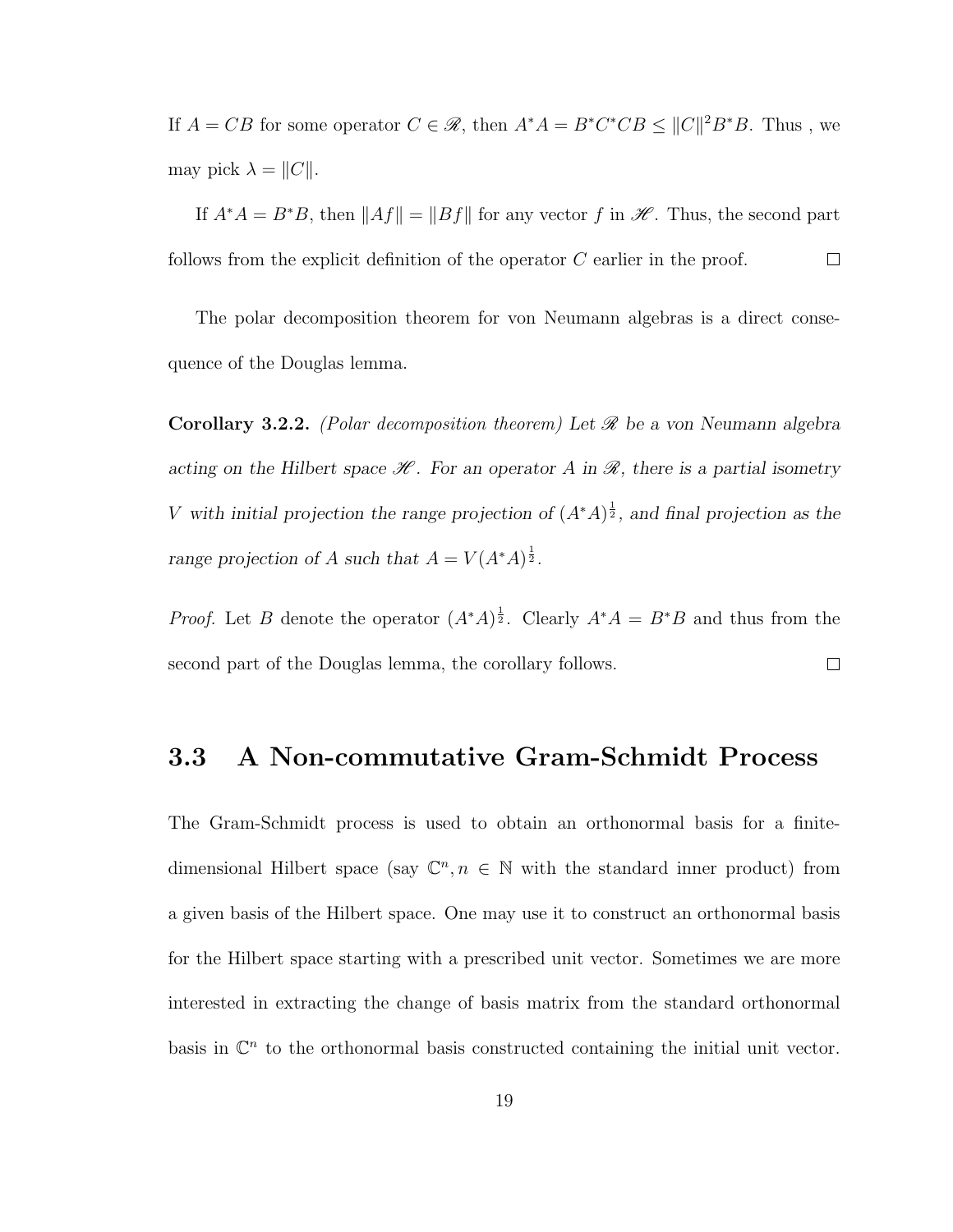With this viewpoint, we may consider it as a reconstruction algorithm to generate a unitary matrix in  $M_n(\mathbb{C})$  where the first row is known (which is necessarily a unit vector in  $(\mathbb{C}^n)^*$ .)

In this section, we formulate and prove a non-commutative version of the Gram-Schmidt process. Along with Kadison's diagonalization theorem ( [\[9\]](#page-73-4) ), this will be used as a tool to prove results about  $C^*$ -convexity. Let  $\mathscr R$  be a von Neumann algebra and  $T_1, T_2, \cdots, T_n$  be elements of  $\mathscr R$  such that  $\sum_{i=1}^n T_i T_i^* = 1_{\mathscr R}$ . The following question naturally arises in this context : Is there always a unitary operator in  $M_n(\mathscr{R})$ with  $[T_1 \quad T_2 \quad \cdots \quad T_n]$  as its first row ? As we will see below, the answer is in the affirmative if  $\mathscr R$  is finite but not otherwise.

For  $T \in M_n(\mathscr{R})$ , we denote its  $(i, j)$  entry by  $T_{ij}$ . Although Proposition 2.3.1 and Lemma 2.3.2 below are well-known, we include proofs for the sake of completion.

**Proposition 3.3.1.** Let  $\mathcal{R}$  be a finite von Neumann algebra. Then for  $n \in \mathbb{N}, M_n(\mathcal{R})$ is also a finite von Neumann algebra.

*Proof.* There is a natural diagonal embedding  $\iota$  of  $\mathcal{R}$  in  $M_n(\mathcal{R})$  which sends  $A \in \mathcal{R}$ to  $diag(A, \dots, A) \in M_n(\mathcal{R})$ . The embedding  $\iota$  sends elements in the center  $\mathcal{C}$  of  $\mathcal{R}$ to elements in the center of  $M_n(\mathscr{R})$ . In fact, the center of  $M_n(\mathscr{R})$  is  $\iota(\mathscr{C})$ .

Let  $\tau$  be the unique center-valued trace on  $\mathscr{R}$ . Then for  $A \in M_n(\mathscr{R})$  define a center-valued linear map  $Tr$  in the following way,

$$
Tr(A) := \frac{1}{n} \sum_{i=1}^{n} \iota(\tau(A_{ii})) = \frac{1}{n} \iota(\tau(\sum_{i=1}^{n} A_{ii}))
$$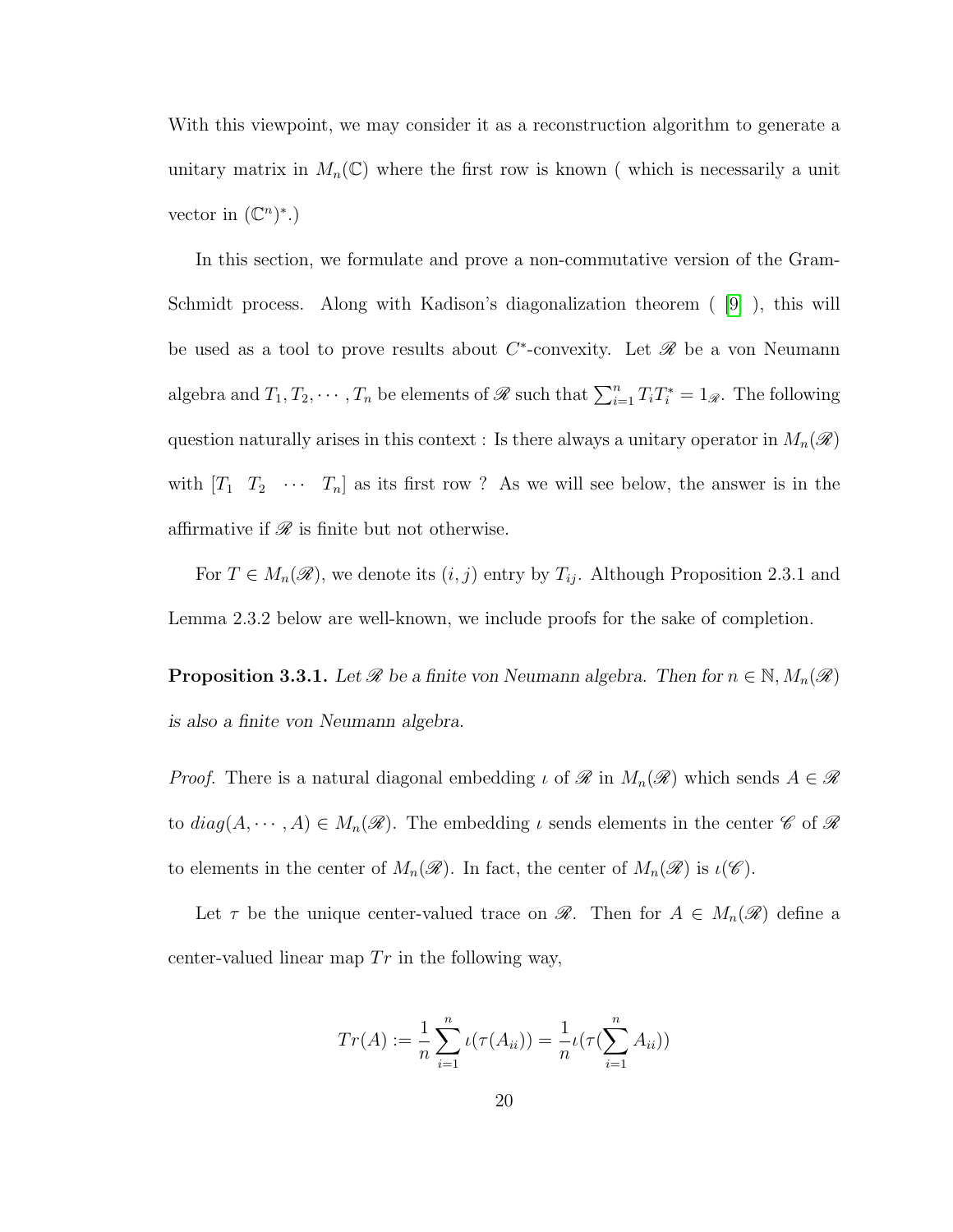where  $A_{ij}$  denotes the  $(i, j)$ th entry of A..

Let  $A, B \in M_n(\mathcal{R})$ . We will prove that  $Tr$  is a center-valued trace for  $M_n(\mathcal{R})$ .

(i)

$$
Tr(AB) = \frac{1}{n} \iota(\tau(\sum_{i=1}^{n} (AB)_{ii})) = \frac{1}{n} \iota(\tau(\sum_{i=1}^{n} \sum_{j=1}^{n} A_{ij} B_{ji}))
$$

$$
= \iota(\tau(\sum_{j=1}^{n} \sum_{i=1}^{n} B_{ji} A_{ij})) = \frac{1}{n} \iota(\tau(\sum_{i=1}^{n} (BA)_{ii}))
$$

$$
= Tr(BA)
$$

- (ii) Let C be an element in the center of  $M_n(\mathscr{R})$ . Then  $C = \iota(z)$  for some  $z \in \mathscr{C}$ and  $\tau(z) = z$ . We have that  $Tr(C) = \frac{1}{n} \iota(\tau(\sum_{i=1}^n C_{ii})) = \frac{1}{n} \iota(\tau(nz)) = \iota(\tau(z)) = i$  $\iota(z) = C$
- (iii) Let  $A > 0$  in  $M_n(\mathscr{R})$ . Then  $A = BB^*$  for some  $B \neq 0, \in M_n(\mathscr{R})$ . Thus for some index  $(i, j)$  we have that  $\tau(B_{ij}B_{ij}^*) > 0$ . Thus  $Tr(A) = Tr(BB^*) =$ 1  $\frac{1}{n} \iota(\tau(\sum_{i=1}^n \sum_{j=1}^n B_{ij} B_{ij}^*)) > 0$

Thus  $M_n(\mathscr{R})$  is a finite von Neumann algebra as it has a center-valued trace, namely  $Tr.$  $\Box$ 

**Lemma 3.3.2.** Let E and F be two (Murray-von Neumann) equivalent projections in a finite von Neumann algebra. Then the projections  $I - E$  and  $I - F$  are also equivalent.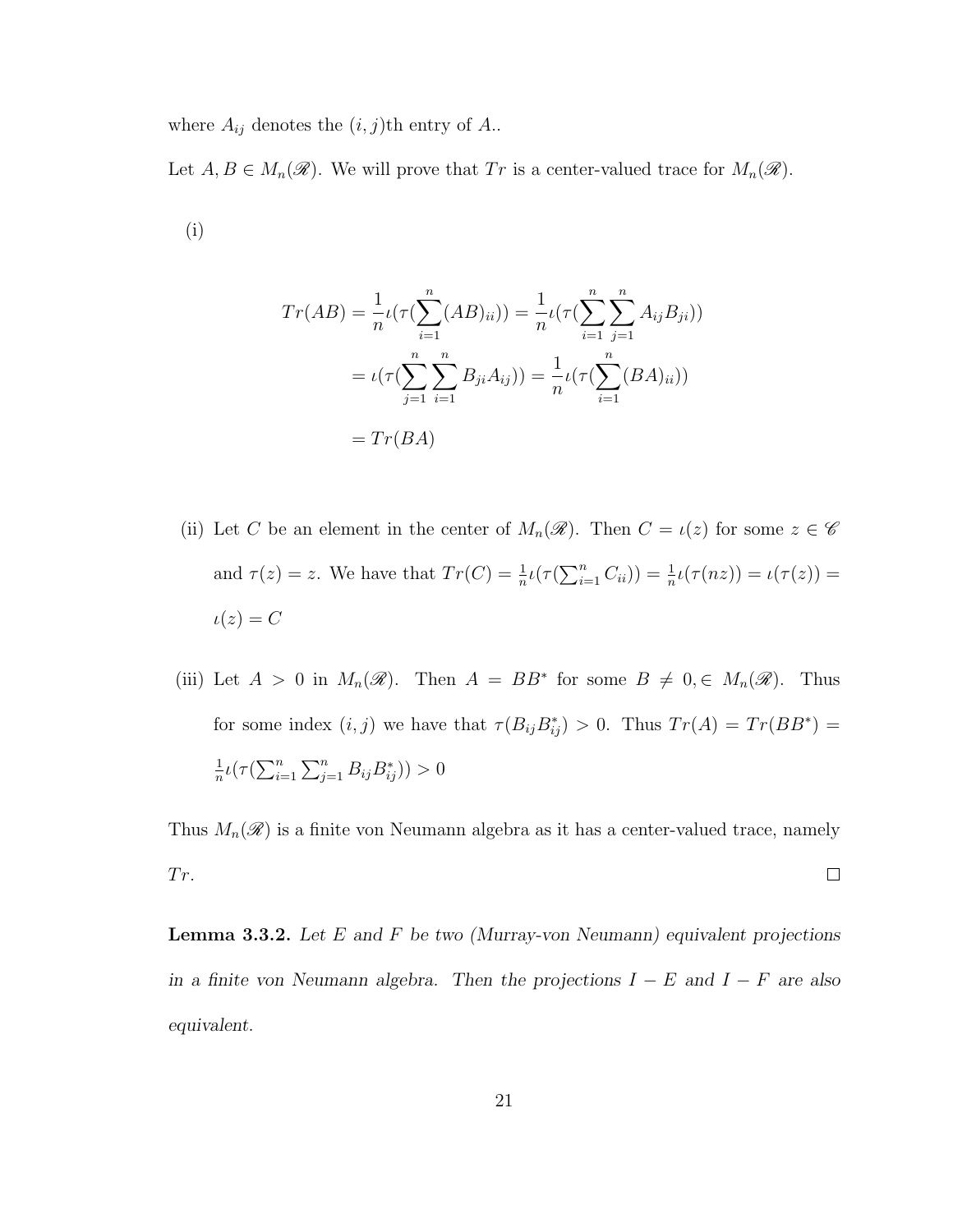*Proof.* Let's assume, on the contrary, that  $I - E$  and  $I - F$  are not equivalent. Then there exists a central projection P such that either  $P(I - E) \prec P(I - F)$  or  $P(I - F) \prec P(I - E)$ . Without loss of generality, we may assume that the former holds.

Let Q be a projection such that  $P(I - E) \sim Q < P(I - F)$ . As  $E \sim F$ , we have that  $PE \sim PF$  as P is a central projection. Thus,  $P = P(I - E) + PE \sim Q + PF \prec$  $P(I - F) + PF = P$ . This is a contradiction as P is a projection in a finite von Neumann algebra. This proves that  $I - E$  and  $I - F$  are equivalent.  $\Box$ 

**Theorem 3.3.3.** If  $T_i, i \in \{1, 2, \dots, n\}$  are n elements in a finite von Neumann algebra  $\mathscr R$  and  $\sum_{i=1}^n T_i T_i^* = 1_{\mathscr R}$ , then there is a unitary operator U in  $M_n(\mathscr R)$  whose first row is  $[T_1 \ T_2 \ \cdots \ T_n]$ .

*Proof.* Let V (in  $M_n(\mathscr{R})$ ) be given by

$$
\begin{bmatrix} T_1 & T_2 & T_3 & \dots & T_n \\ 0 & 0 & 0 & \dots & 0 \\ \vdots & \vdots & \vdots & \ddots & \vdots \\ 0 & 0 & 0 & 0 & 0 \end{bmatrix}
$$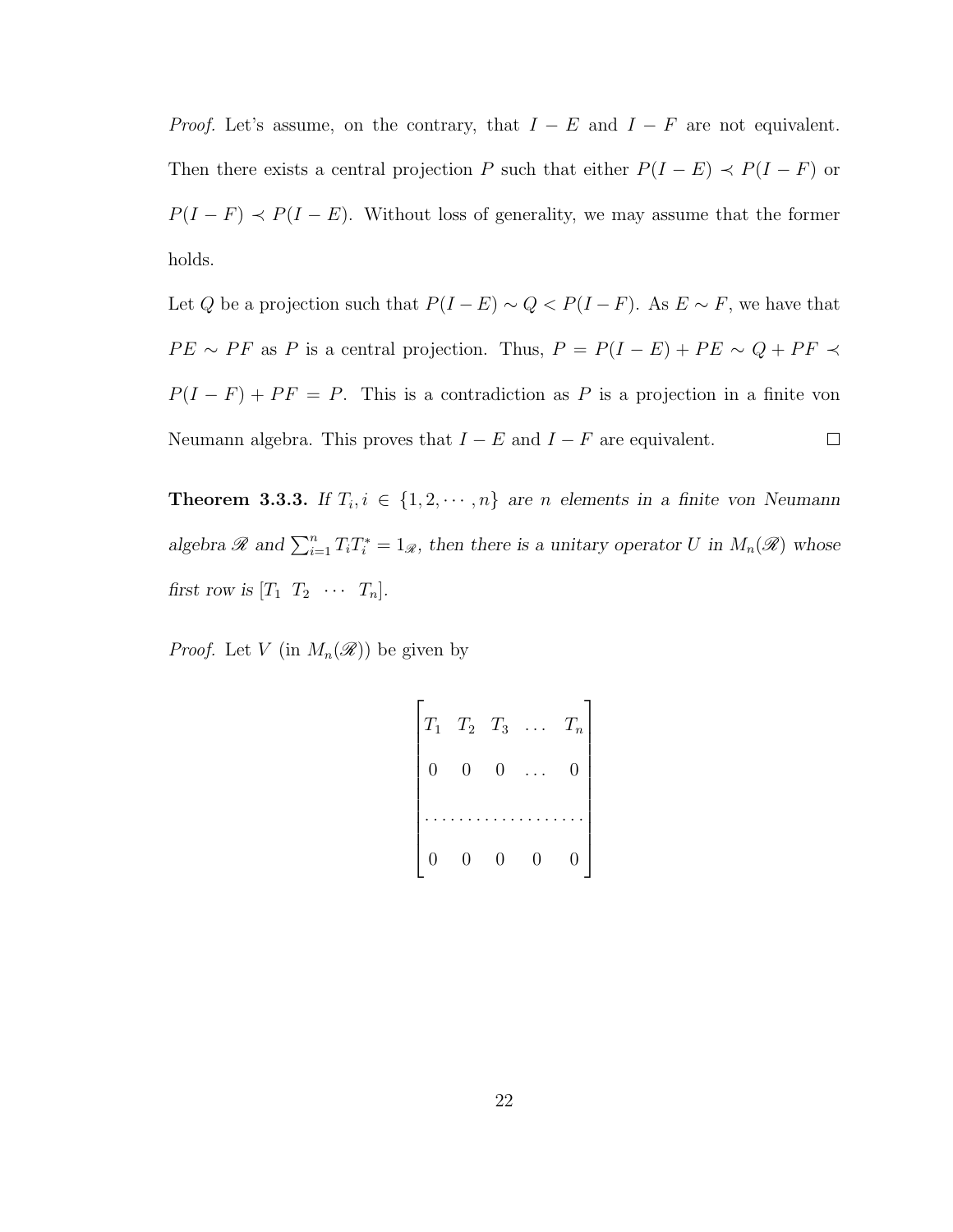We have that

$$
VV^* = \begin{bmatrix} 1_{\mathscr{R}} & 0 & 0 & \dots & 0 \\ 0 & 0 & 0 & \dots & 0 \\ \vdots & \vdots & \vdots & \ddots & \vdots \\ 0 & 0 & 0 & 0 & 0 \end{bmatrix}
$$

Let  $E, F$  be defined as  $VV^*, V^*V$  respectively. Note that E is a projection. Thus, V is a partial isometry with initial projection F and final projection E. As  $M_n(\mathscr{R})$  is finite, by Lemma 2, there is a partial isometry W with initial projection  $I - F$  and final projection  $I - E$ , where I denotes the identity element in  $M_n(\mathscr{R})$ .

As the final projection of  $W^*$  (i.e.  $I-F$ ) is orthogonal to the initial projection of V (i.e. F), we observe that  $V W^* = 0$  and  $(V + W)(V + W)^* = I$ . With  $M_n(\mathscr{R})$  being a finite von Neumann algebra, this implies that  $V + W$  is a unitary operator.

As  $WW^* = I - E$ , the (1, 1) entry of  $WW^*$  is 0. Thus  $\sum_{i=1}^n W_{1i}W_{1i}^* = 0$  which implies that  $W_{1i} = 0$  for  $i \in \{1, 2, \dots, n\}$ . This means that the first row of W is  $[0 \ 0 \ \cdots \ 0]$ . We conclude that  $U := V + W$  is a unitary operator with first row  $[T_1 \ T_2 \ \cdots \ T_n]$ .

 $\Box$ 

The assumption in the above theorem that the von Neumann algebra  $\mathscr R$  be finite cannot be dispensed with, as is clear from the remark below.

**Remark 3.3.4.** Let R be a properly infinite von Neumann algebra. Then for  $i \in$  $\{1, 2, \dots, n\}$  there exist partial isometries  $V_i$  with initial projection  $1_{\mathcal{R}}$  and final projection  $P_i$  such that  $\sum_{i=1}^n P_i = 1_{\mathcal{R}}$  and  $P_i \sim P_j, 1 \le i, j \le n$ . In other words,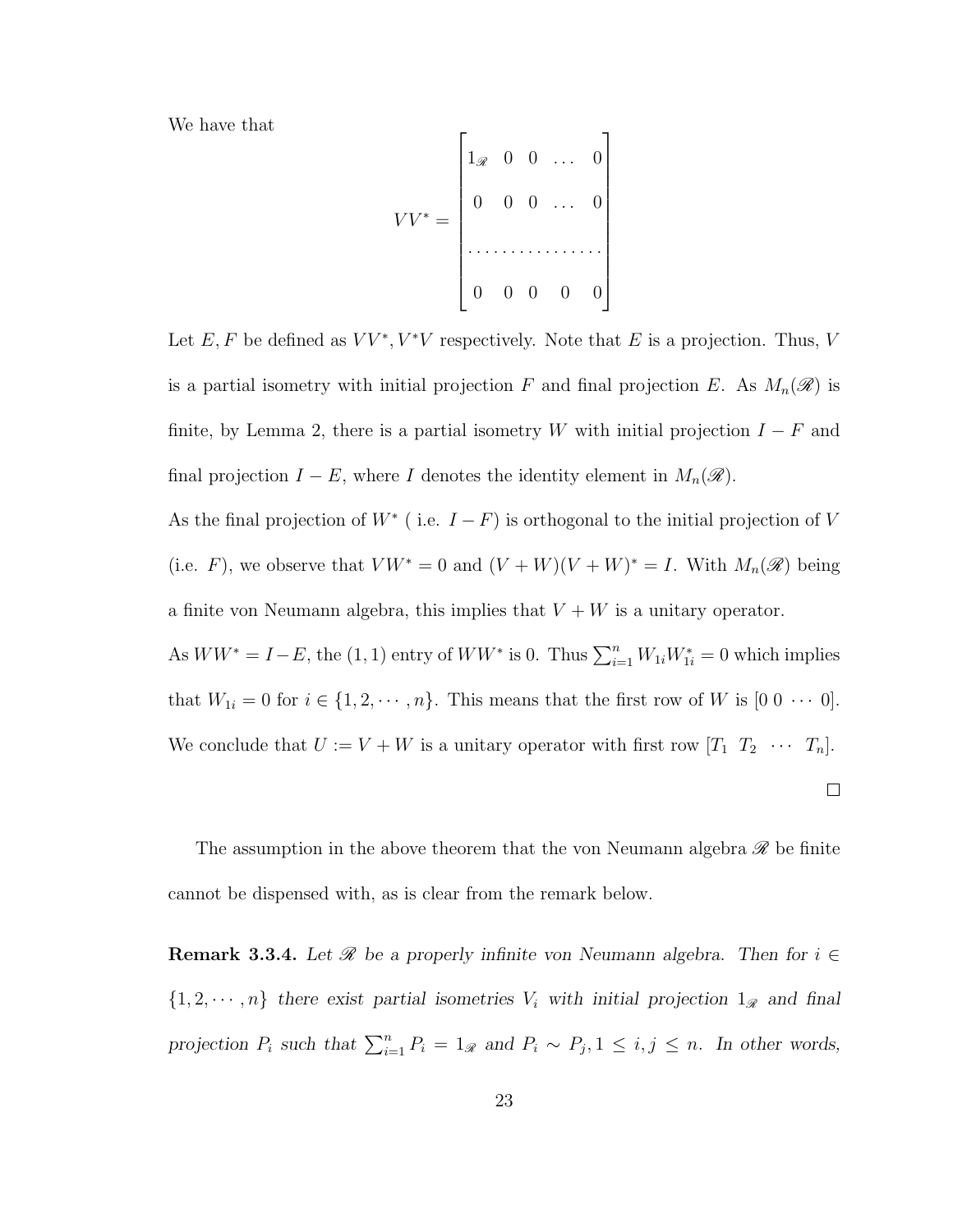$\sum_{i=1}^n V_i V_i^* = 1_{\mathscr{R}}, V_i$ 's are isometries and for  $i \neq j, V_j^* V_i = 0$ . If  $W_i$  in  $\mathscr{R}$  for  $1 \leq i \leq j$  $i \leq n$  are such that  $\sum_{i=1}^{n} W_i W_i^* = 1_{\mathcal{R}}$ , then not all of the  $W_i$ 's can be 0. As  $V_j^*(\sum_{i=1}^n V_i W_i^*) = W_j^*$ , which is non-zero for some  $j \in \{1, 2, \dots, n\}$ , we have that  $\sum_{i=1}^n V_i W_i^* \neq 0$ . Thus although  $\sum_{i=1}^n V_i V_i^* = 1_{\mathcal{R}}$ , there is no unitary operator in  $M_n(\mathscr{R})$  whose first row is  $[V_1 \quad V_2 \quad \cdots \quad V_n]$ .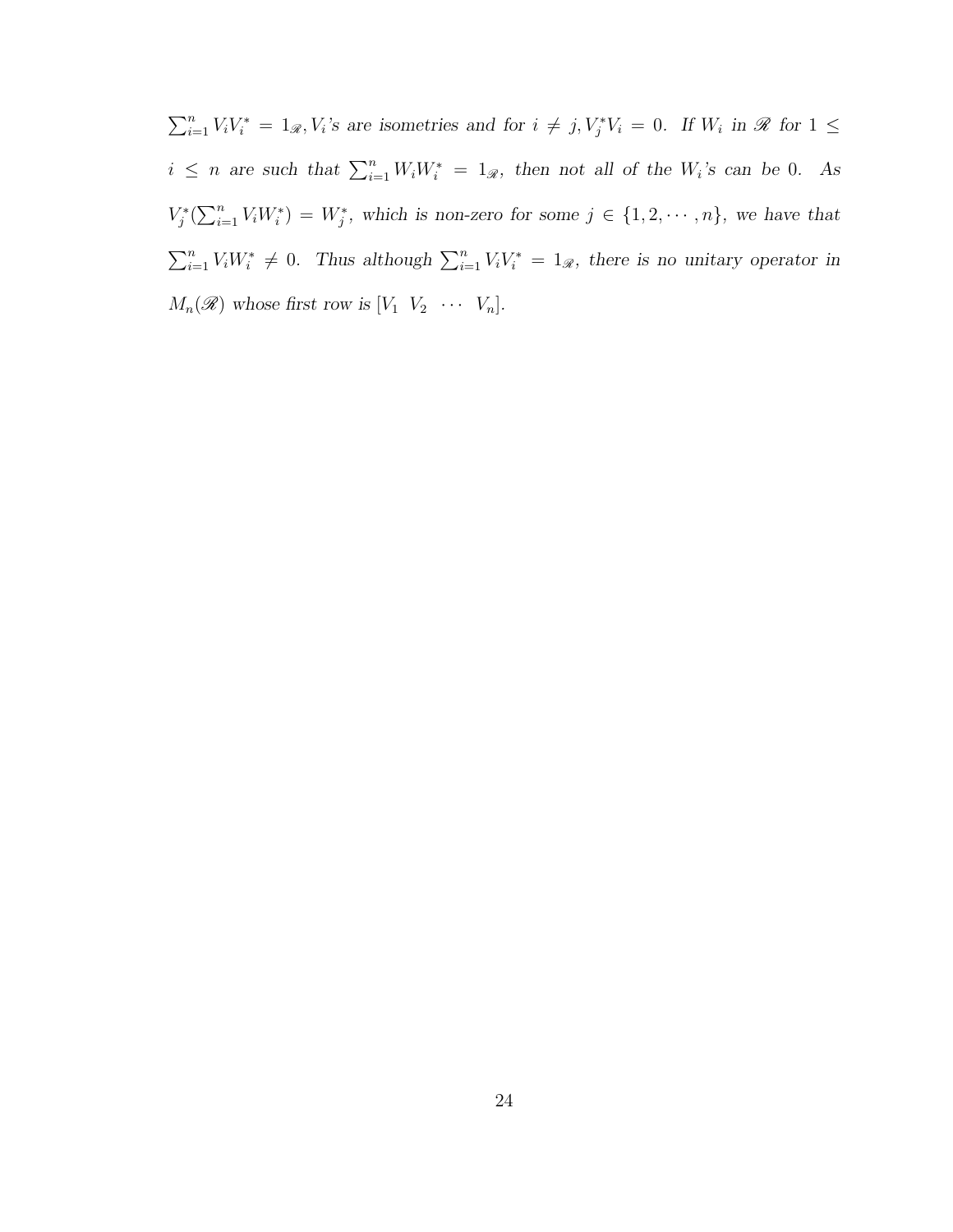## <span id="page-33-0"></span>Chapter 4

# Some Applications of the Douglas Lemma

The fact that  $\mathcal{B}(\mathscr{H})$  has a norm and an involutive, norm-preserving adjoint operation inherited from its (continuous) action on  $\mathcal{H}$ , patently, has serious consequences for its metric and geometric structures, but these consequences extend, as well, to its basic algebraic structure. In particular, the ideal structure of a C\*-algebra is affected by this addition of structures on  $\mathcal{B}(\mathcal{H})$ . Of course, the (generally) infinite (linear-) dimensionality of  $\mathcal{B}(\mathcal{H})$  shifts the study to infinite-dimensional algebras — a not very congenial topic in algebra (largely stemming from the fact that there are self-adjoint operators in  $\mathcal{B}(\mathcal{H})$  with only 0 in their null spaces and ranges that are dense in but not all of  $\mathscr{H}$ ) Still, each proper (left, right, and two-sided) ideal  $\mathscr{I}$  in a C<sup>\*</sup>-subalgebra  $\mathfrak{A}$  of  $\mathcal{B}(\mathscr{H})$  has a norm-closure in  $\mathfrak{A}$  that is, again, a proper (norm-closed) ideal in  $\mathfrak{A}$ .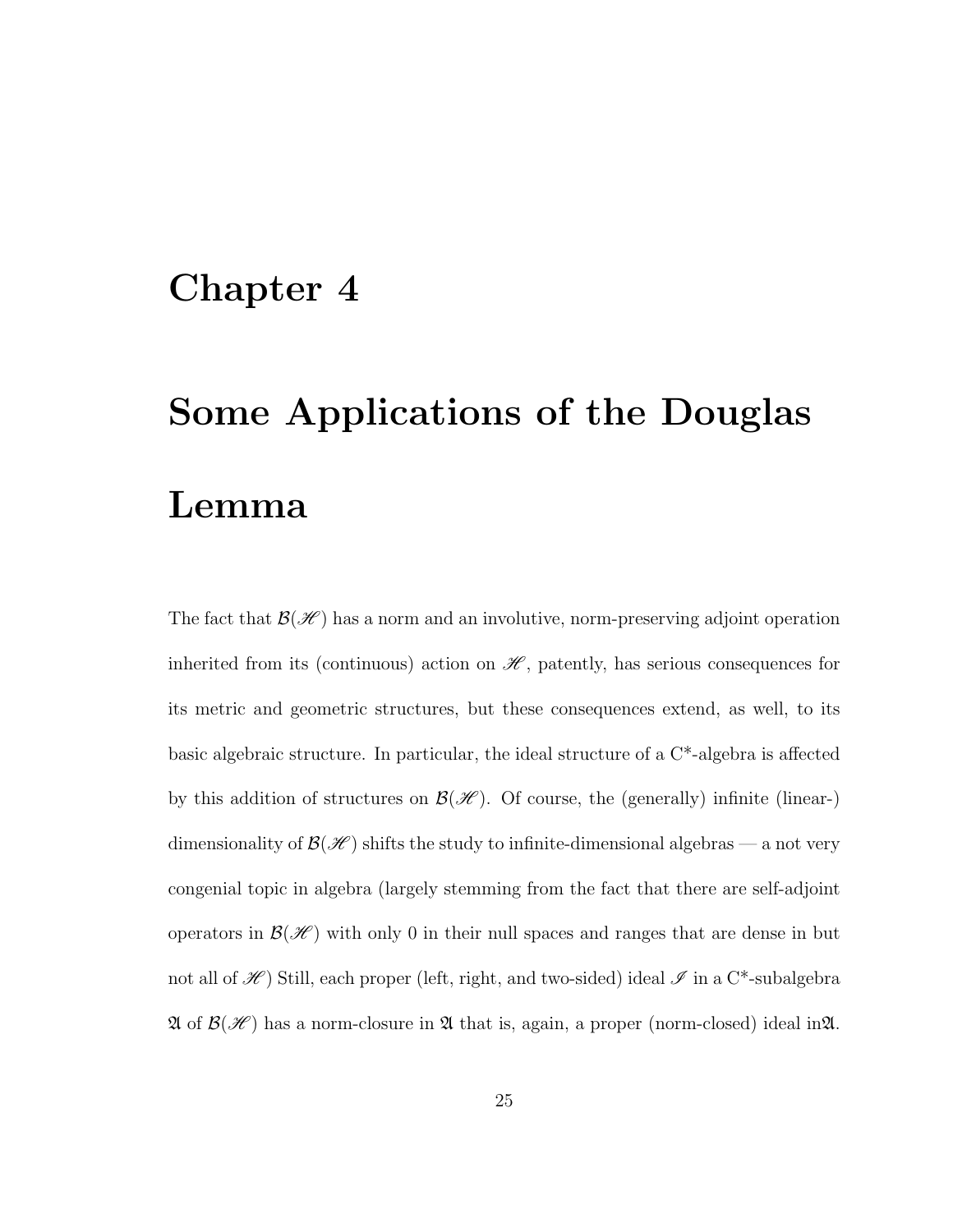Hence, using Zorn's Lemma,  $\mathscr I$  is contained in a proper, maximal (left, right, or two-sided) ideal in  $\mathfrak A$  that is proper and norm closed.

Drawing from [G-N], Segal constructed a representation of a  $C^*$ -algebra  $\mathfrak A$  associated with a special class of (complex-)linear functionals on  $\mathfrak A$  known as states of  $\mathfrak A$ . A state  $\rho$  of  $\mathfrak A$  is defined as a functional on  $\mathfrak A$  satisfying  $\rho(I) = 1$  and  $\rho(A^*A) \geq 0$  for each A in  $\mathfrak A$ . Roughly speaking,  $\langle A, B \rangle_\rho =: \rho(B^*A)$  defines a positive, semi-definite inner product on  $\mathfrak{A}$ . When we "divide out" by the set  $\mathcal{N}_{\rho}$  of "null vectors" in  $\mathfrak{A}$ (those A such that  $\rho(A^*A) = 0$ ), that is, consider  $\mathfrak A$  modulo  $\mathcal N_\rho$ , the resulting linear space,  $\mathfrak{A}/\mathcal{N}_{\rho}$ , inherits a positive definite inner product from the  $\rho$ -inner product on **2.**) The completion,  $\mathcal{H}_{\rho}$  of  $\mathfrak{A}/\mathcal{N}_{\rho}$  relative to this positive definite inner product is the Hilbert space on which the GNS representation,  $\pi_{\rho}$  of  $\mathfrak{A}$  (associated with  $\rho$ ) takes place. The analytic details of this process involves creative use of  $\rho$  in the setting of full application of the Cauchy-Schwarz inequality. One consequence of these Cauchy-Schwarz calculations is that  $\mathcal{N}_{\rho}$  is a left ideal in  $\mathfrak{A}$ . Hence, the "left action," by  $\mathfrak{A}$  on the quotient vector space  $\mathfrak{A}/\mathcal{N}_{\rho}$ , given by  $\pi_{\rho}(A)(B + \mathcal{N}_{\rho}) = AB + \mathcal{N}_{\rho}$ , is well-defined (as  $\pi_{\rho}(A)$  maps  $\mathcal{N}_{\rho}$  into  $\mathcal{N}_{\rho}$ ). Segal [\[17\]](#page-74-3) shows that this GNS representation,  $\pi_{\rho}$ , is irreducible (topologically, that is, there are no closed subspaces of  $\mathcal{H}_{\rho}$  stable under all  $\pi_{\rho}(A)$  other than (0) and  $\mathscr{H}_{\rho}$  if and only if  $\rho$  is a pure state of  $\mathfrak{A}$  (an extreme point of the convex set of states of  $\mathfrak{A}$ ). It is shown in [\[8\]](#page-73-5) that an irreducible representation,  $\pi$ , of a C<sup>\*</sup>-algebra,  $\mathfrak{A}$  on a Hilbert space,  $\mathscr{H}$ , is "transitive." (Given linearly independent vectors,  $x_1, \ldots, x_n$ , and any n other vectors  $y_1, \ldots, y_n$ , there is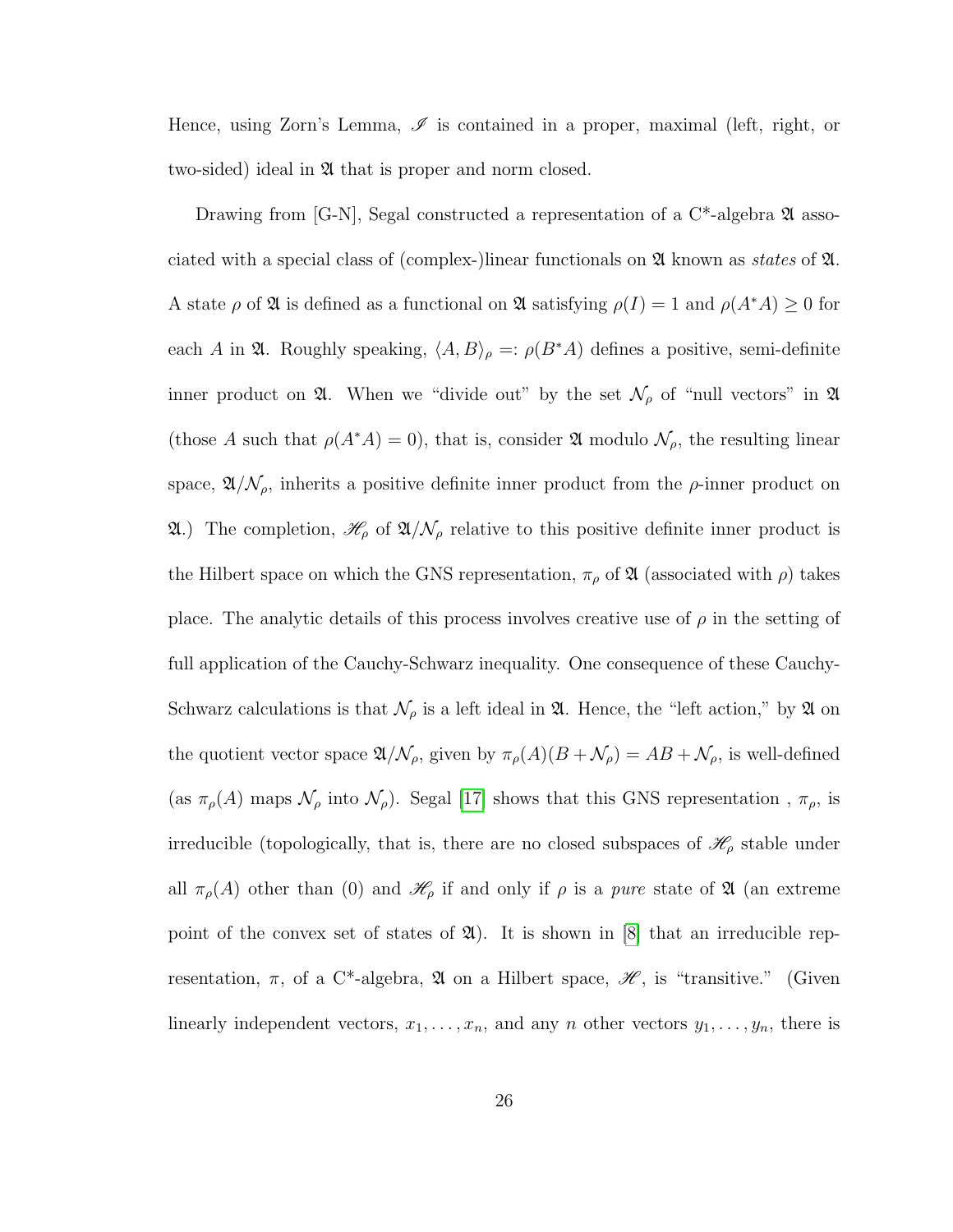an A in  $\mathfrak A$  such that  $\pi(A)x_1 = y_1, \ldots, \pi(A)x_n = y_n$ . From this,  $\pi$  is algebraically irreducible (no proper subspaces, closed or not, stable under all  $\pi(A)$ .) It follows that the ideal  $\mathcal{N}_{\rho}$  (the "left kernel" of  $\rho$ ) is maximal (necessarily, proper and closed) if and only  $\rho$  is pure. The adjoint  $\mathcal{N}_{\rho}^*$  of  $\mathcal{N}_{\rho}$  is a maximal right ideal in  $\mathfrak{A}$ , and  $\mathcal{N}_{\rho} + \mathcal{N}_{\rho}^*$  $(=\{A+B: A\in \mathcal{N}_{\rho}, B\in \mathcal{N}_{\rho}^*\})$  is the null space of  $\rho$  in this case, as shown in [\[8\]](#page-73-5).

As we see, the structures of the left ideals and right ideals in a  $C^*$ -algebra,  $\mathfrak{A}$ , are very closely tied to the representation theory of  $\mathfrak{A}$ . In particular, the representation theory of  $\mathcal{B}(\mathcal{H})$  is very much a part of this. Coupled with Glimm's work in [\[2\]](#page-72-3), this approach, applied to one of the Glimm algebras, the CAR algebra, these considerations complete the theoretical foundations of he study of representations of the Canonical Anti-commutation Relations. These are of great interest in quantum statistical mechanics which provide us with added motivation for gathering such information as we can about ideal structure in von Neumann and C\*-algebras.

# <span id="page-35-0"></span>4.1 The Douglas property and polar decomposition

**Definition 4.1.1.** Let  $\mathfrak A$  be a  $C^*$ -algebra. We say that  $\mathfrak A$  satisfies the Douglas property (DP) if for any two elements of  $A, B$  of  $\mathfrak{A}$ , the following are equivalent :

- (i)  $A^*A \leq B^*B$ ;
- (*ii*)  $A = CB$  for some operator C in  $\mathfrak{A}$ .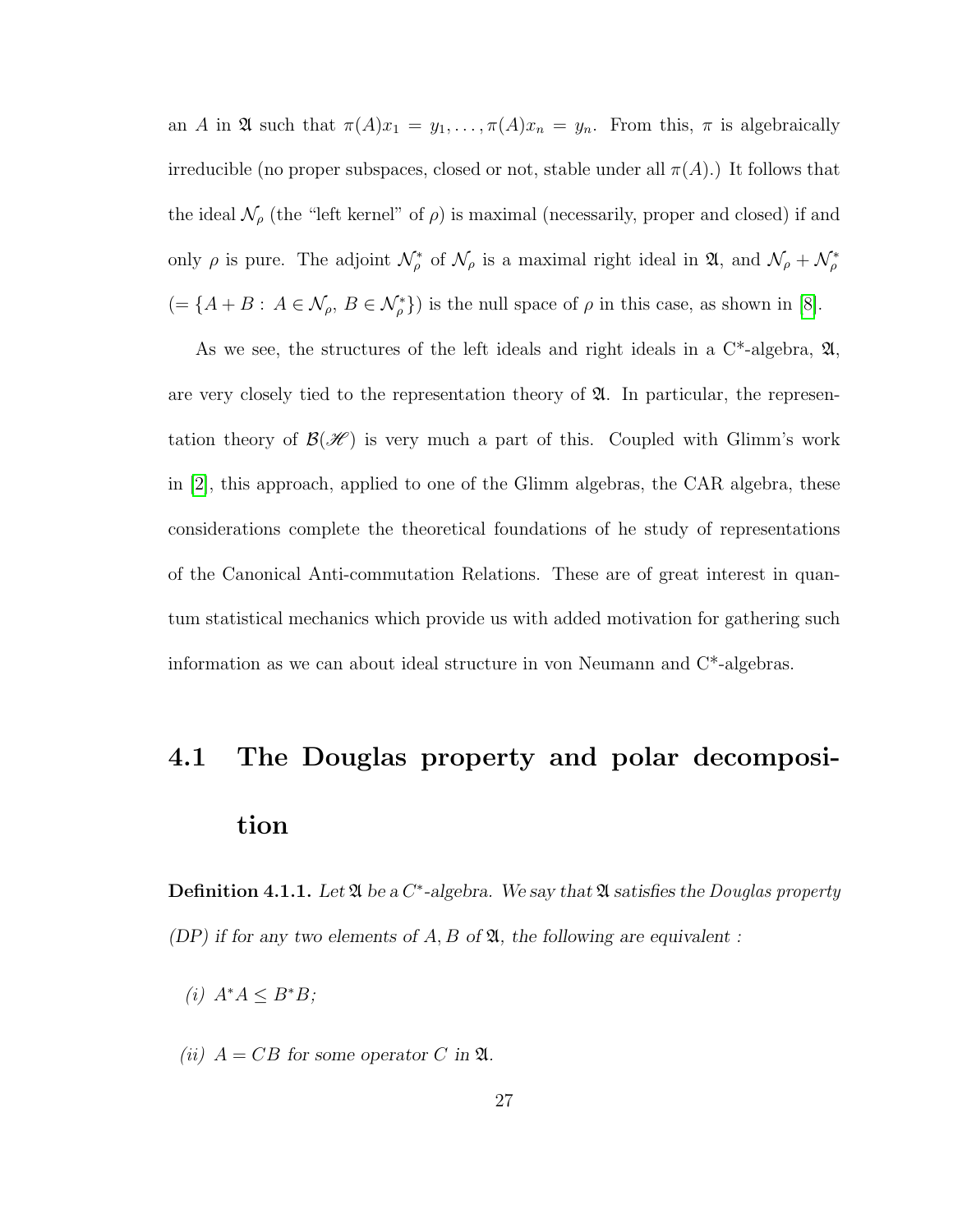Note that here we normalize the positive constant  $\lambda$  in the Douglas lemma (by absorbing it in  $B$ ).

On a similar note, we say that  $\mathfrak A$  satisfies the weak polar decomposition property (WPDP) if for any element A in  $\mathfrak{A}$ , there is an operator V in  $\mathfrak{A}$  such that  $A =$  $V(A^*A)^{\frac{1}{2}}$ . We caution the reader to note that we do not require that V be a partial isometry.

**Example 4.1.2.** Let  $X := \{0\} \cup \{\frac{1}{n} : n \in \mathbb{N}\}\subset \mathbb{R}$ . Note that X is a compact Hausdorff space in the topology inherited from  $\mathbb{R}$ . Let  $f, g$  be two functions in the  $C^*$ -algebra  $C(X; \mathbb{C})$  defined as follows :

$$
f(x) = \begin{cases} x & \text{if } x = \frac{1}{2n} \ (n \in \mathbb{N}) \\ 0 & \text{otherwise} \end{cases}
$$

and  $g(x) = x$  for all x in X.

Clearly,  $\overline{f}f = f^2 \leq g^2 = \overline{g}g$ . If h is a complex-valued function such that  $f = hg$ , for  $n \in \mathbb{N}$  we must have  $h(x_n) = 1$  where  $x_n = \frac{1}{2^n}$  $\frac{1}{2n}$ , and  $h(y_n) = 0$  where  $y_n = \frac{1}{2n^2}$  $\frac{1}{2n-1}$ . But as,

$$
\lim_{n \to \infty} x_n = 0, \lim_{n \to \infty} h(x_n) = 1 \text{ and } \lim_{n \to \infty} y_n = 0, \lim_{n \to \infty} h(y_n) = 0,
$$

<span id="page-36-0"></span>h cannot be continuous. Thus  $C(X; \mathbb{C})$  does not satisfy the Douglas property.

**Theorem 4.1.3.** A commutative  $C^*$ -algebra  $\mathfrak A$  satisfies the Douglas property if and only if it satisfies the weak polar decomposition property.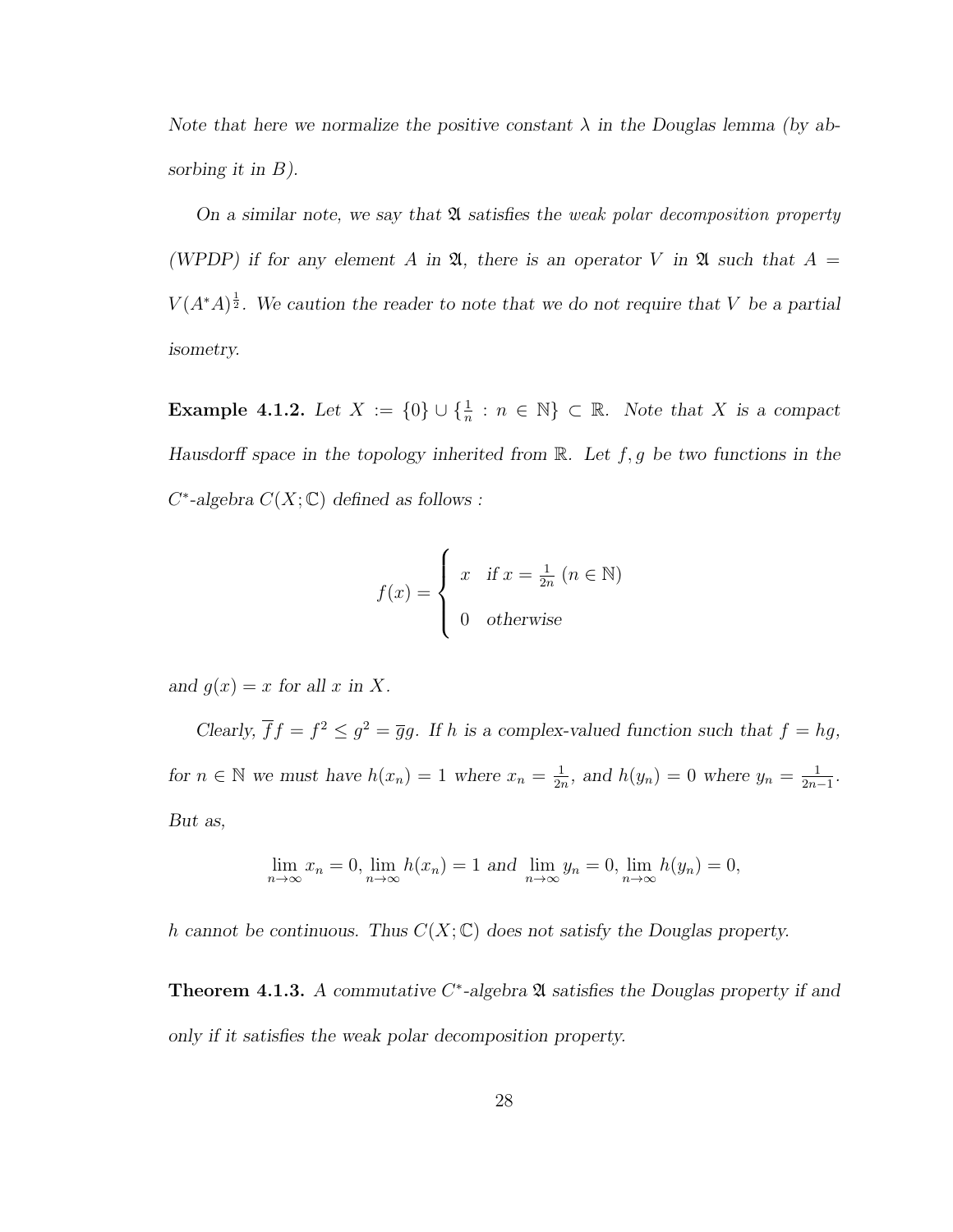*Proof.* Let X denote the Gelfand space of  $\mathfrak A$  i.e. the space of characters on  $\mathfrak A$  with the weak-∗ topology. From the Gelfand representation, we know that  $\mathfrak A$  is ∗-isomorphic to  $C_0(X;\mathbb{C})$ , the set of complex-valued continuous functions on X vanishing at infinity (with complex conjugation as the involution). In the proof, we use the functionrepresentation for the operators.

 $((DP) \Rightarrow (WPDP))$ 

Let  $f \in C_0(X; \mathbb{C})$ . Thus  $g := |f|$  is also in  $C_0(X; \mathbb{C})$ . As  $|f|^2 = |g|^2$  (and hence,  $\overline{f}f \leq \overline{g}g = |f|^2$ , by the Douglas property we must have a function h in  $C_0(X; \mathbb{C})$ such that  $f = hg = h|f|$ . Thus  $\mathfrak A$  satisfies the weak polar decomposition property.

 $((WPDP) \Rightarrow (DP))$ 

Let  $f, g \in C_0(X; \mathbb{C})$  such that  $|f|^2 = \overline{f}f \le \overline{g}g = |g|^2$  (i.e.  $|g|^2 - |f|^2 \ge 0$ ). Consider the complex-valued continuous function defined by  $s := |f| + i\sqrt{|g|^2 - |f|^2}$ . Clearly s is in  $C_0(X; \mathbb{C})$  as  $|f|, |g|$  are in  $C_0(X; \mathbb{C})$ . As  $\mathfrak A$  satisfies WPDP, we have a continuous function v such that  $s = v|s|$ . Let  $v = v_1 + iv_2$  where  $v_1, v_2$  are real-valued continuous functions in  $C_0(X; \mathbb{C})$ . Note that  $s = v_1|s| + w_2|s|$  and  $|s| = \sqrt{|f|^2 + (|g|^2 - |f|^2)} =$  $\sqrt{|g|^2} = |g|$ . Comparing the real parts we observe that  $\text{Re}(s) = |f| = v_1|g|$ . Again using polar decomposition for  $f, g$  we have functions  $v_f, v_g$  in  $C_0(X; \mathbb{C})$  such that  $f = v_f |f|, g = v_g |g|$ . Let  $\mathfrak{Z}(g)(:= \{x \in X : g(x) = 0\})$  denote the zero-set of g. On the co-zero set of g (i.e.  $\mathfrak{Z}(g)^c$ ),  $v_g$  takes values in the unit circle in  $\mathbb{C}$ . As the zero-sets of g and |g| coincide i.e.  $\mathfrak{Z}(g) = \mathfrak{Z}(|g|)$ , we conclude that  $|g| = \overline{v_g}g$  and clearly  $\overline{v_g}$  is in  $C_0(X; \mathbb{C})$ . Thus from the equation  $|f| = v_1|g|$ , we have that  $f = (v_f v_1 \overline{v_g})g = hg$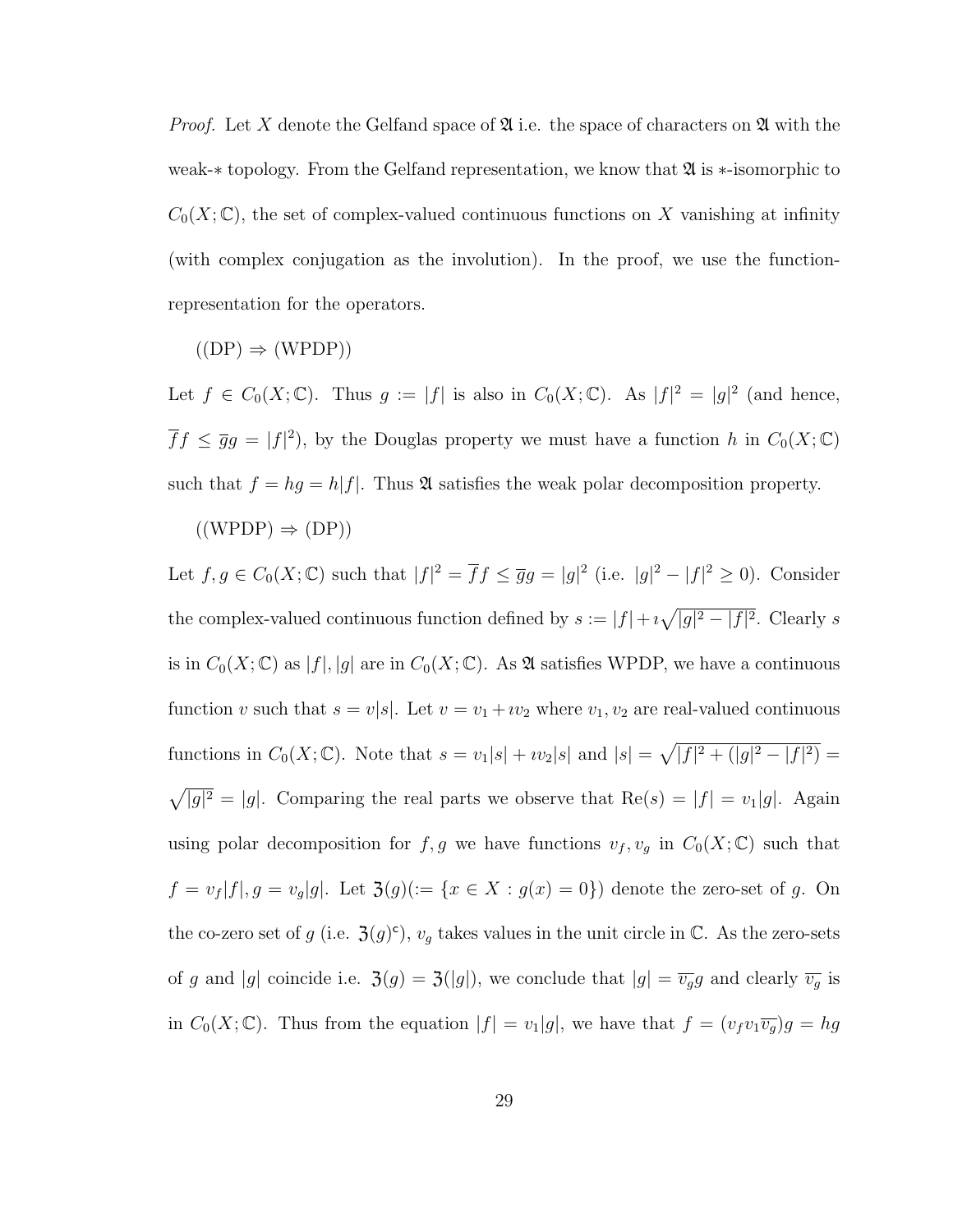for some continuous function  $h = v_f v_1 \overline{v_g}$  in  $C_0(X; \mathbb{C})$ . Thus  $\mathfrak A$  satisfies the Douglas property.  $\Box$ 

<span id="page-38-0"></span>**Remark 4.1.4.** Let Y be a closed subset of a locally compact Hausdorff space X. We denote the one-point compactification of X by  $X^* := X \cup {\infty}$  where  $\infty$  is the point at infinity (distinct from the points of X). We note that  $Y \cup \{\infty\}$  is closed in  $X^*$ , as for compact Y, the closure in  $X^*$  is Y itself and for non-compact Y, the closure is  $Y \cup \{\infty\}.$ 

Let us endow Y with the subspace topology inherited from  $X$ . We may extend a function f in  $C_0(Y; \mathbb{C})$  to a continuous function on the compact set  $Y \cup \{\infty\}$  in  $X^*$ , by defining  $f(\infty) = 0$ . By the Tietze extension theorem, there is a continuous extension  $\tilde{f}$  of f to the whole of  $X^*$ . As  $\tilde{f}(\infty) = 0$ , we note that  $\tilde{f}|_X$  is in  $C_0(X; \mathbb{C})$ and restricts to f on Y. Thus, every function f in  $C_0(Y; \mathbb{C})$  has an extension to a function in  $C_0(X; \mathbb{C})$ .

**Remark 4.1.5.** Let Y be a closed subset of a locally compact Hausdorff space X which satisfies the Douglas property. Then  $C_0(Y; \mathbb{C})$  also satisfies the Douglas property. We elaborate on this below.

Let f be a function in  $C_0(Y; \mathbb{C})$ . By remark [4.1.4,](#page-38-0) we may extend f to a function  $\widetilde{f}$  in  $C_0(X; \mathbb{C})$ . From theorem [4.1.3,](#page-36-0) we observe that there is a function  $\widetilde{v}$  in  $C_0(X; \mathbb{C})$ such that  $\tilde{f} = \tilde{v}|\tilde{f}|$ . As  $v(\infty) = 0$  in the extension to  $X^*$ , clearly v, the restriction of  $\tilde{v}$  to Y is in  $C_0(Y; \mathbb{C})$  and  $f = v|f|$ . Thus  $C_0(Y; \mathbb{C})$  satisfies the Douglas property.

**Theorem 4.1.6.** Let  $X$  be a locally compact Hausdorff space. The  $C^*$ -algebra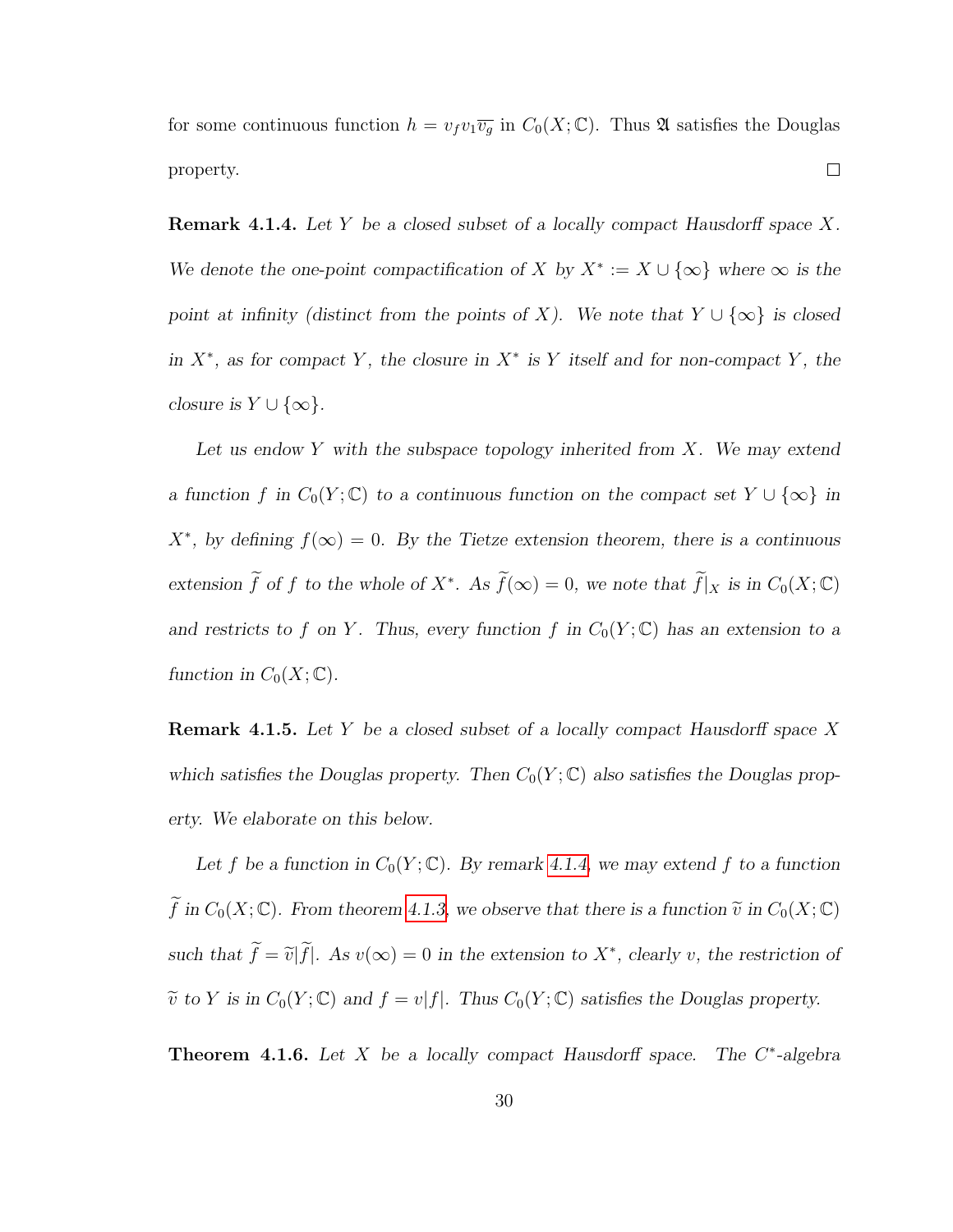$C_0(X; \mathbb{C})$  satisfies the Douglas property if and only if X is sub-Stonean.

*Proof.* Let  $C_0(X;\mathbb{C})$  satisfy the Douglas property. Let  $U, V$  be disjoint  $\sigma$ -compact open sets in X. Let f be a real-valued function in  $C_0(X; \mathbb{C})$  such that  $U = \{x \in X :$  $f(x) > 0$ ,  $V = \{x \in X : f(x) < 0\}$ . As  $C_0(X; \mathbb{C})$  satisfies the Douglas property, there is a function  $v_f$  in  $C_0(X; \mathbb{C})$  such that  $f = v_f |f|$ . Note that  $v_f \equiv 1$  on U (and thus,  $\overline{U}$ ) and  $v_f \equiv -1$  on V (and thus,  $\overline{V}$ ). Hence  $\overline{U} \cap \overline{V} = \emptyset$ . Also the sets  $\overline{U}, \overline{V}$  are compact as  $v_f$  vanishes at infinity. Thus X is sub-Stonean.

Next we prove the converse. Let X be sub-Stonean. Given a function  $f$  in  $C_0(X; \mathbb{C})$ , the set  $U := \{x \in X : f(x) \neq 0\}$  i.e. the co-zero set of f is a  $\sigma$ -compact set, with compact closure. Let  $v_f: U \to S^1$  be the continuous function defined by  $v_f(x) = \frac{f(x)}{|f(x)|}$  for x in U. As  $S^1$  is compact, by Corollary 1.11 in [\[4\]](#page-72-0),  $v_f$  may be extended to a function from  $\overline{U}$  to  $S^1$ . Then by remark [4.1.4,](#page-38-0) one may extend  $v_f$  to a function in  $C_0(X; \mathbb{C})$  and we have  $f = v_f |f|$ . Thus  $C_0(X; \mathbb{C})$  satisfies the Douglas property.

 $\Box$ 

### 4.2 Left ideals of von Neumann algebras

<span id="page-39-0"></span>**Lemma 4.2.1.** Let A, B be operators in a von Neumann algebra  $\mathcal{R}$ . Then the left ideal RA is contained in the left ideal RB if and only if  $A^*A \leq \lambda^2 B^*B$  for some  $\lambda \geq 0$ . As a consequence, for any A in  $\mathcal{R}$ , we have that  $\mathcal{R}A = \mathcal{R}$ √ A<sup>∗</sup>A.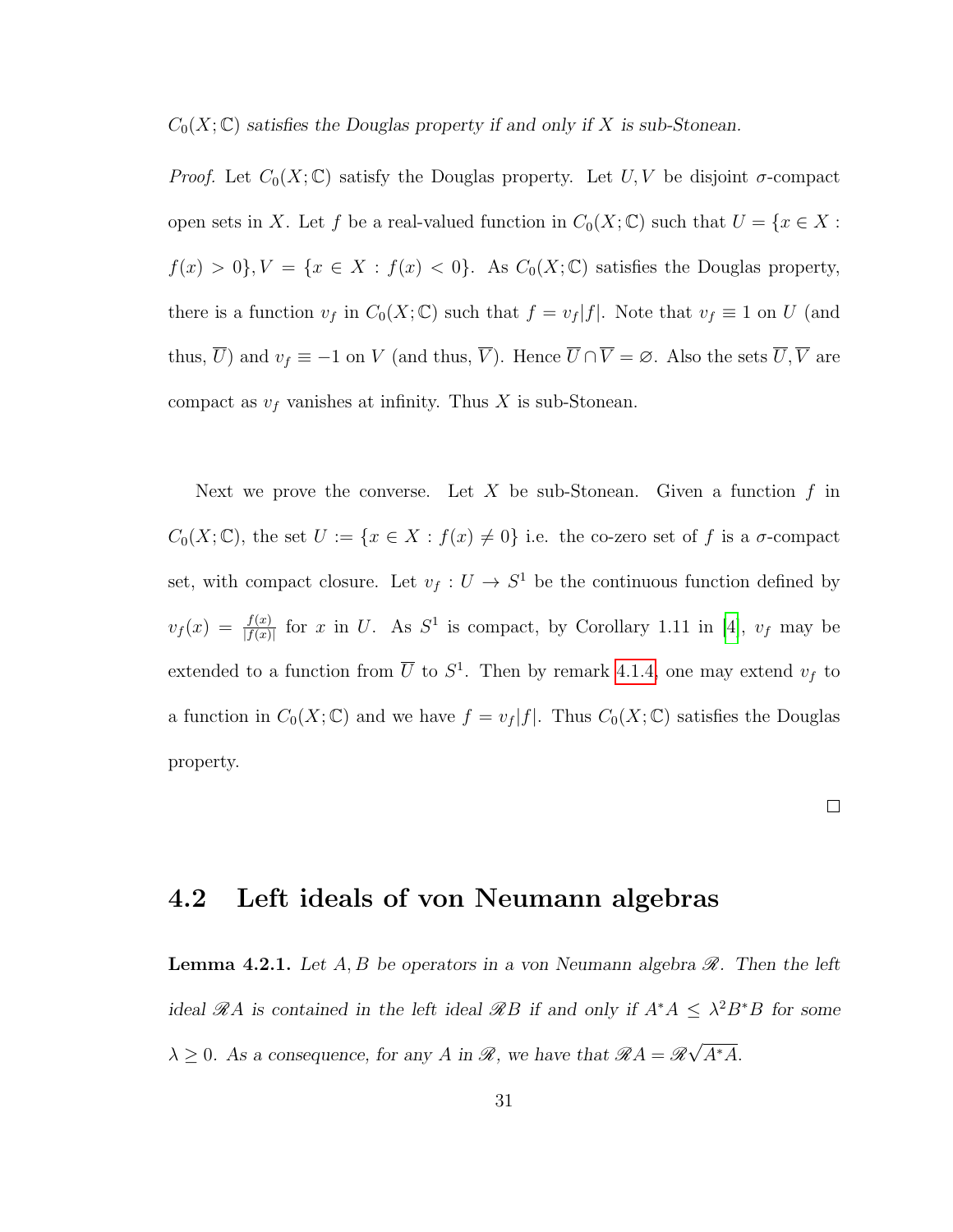*Proof.* Its straightforward to see that A is in  $\mathcal{R}B$  if and only if  $\mathcal{R}A \subseteq \mathcal{R}B$ . And from Theorem [3.2.1,](#page-25-0) we have that A is in  $\mathscr{R}B$  if and only if  $A^*A \leq \lambda^2 B^*B$  for some  $\lambda \geq 0$ .

Further,  $\Re A = \Re B$  if and only if  $B^*B \leq \lambda^2 A^*A$  and  $A^*A \leq \mu^2 B^*B$  for some  $\lambda, \mu \geq 0$ . In particular, if  $A^*A = B^*B$ , then  $\mathcal{R}A = \mathcal{R}B$ . Noting that  $A^*A =$ √ A<sup>∗</sup>A  $<$  √  $A^*A$ , we conclude that  $\mathscr{R}A = \mathscr{R}$ √ A<sup>∗</sup>A.

 $\Box$ 

**Lemma 4.2.2.** Let A be an operator in a von Neumann algebra  $\mathcal{R}$ . Then the left ideal  $\mathcal{R}A$  is weak-operator closed if and only if 0 is an isolated point in the spectrum of  $A^*A$  (and hence,  $\sqrt{A^*A}$ ).

*Proof.* If  $A = 0$ , the conclusion is straightforward. So we may assume that  $A \neq 0$ and thus  $\{0\}$  is a proper subset of the spectrum of the self-adjoint operator  $A^*A$ .

If  $\mathscr{R}A$  is weak-operator closed, there is a unique projection E in  $\mathscr{R}$  such that  $\mathscr{R}A = \mathscr{R}E$ . From Lemma [4.2.1,](#page-39-0) there are  $\mu, \lambda > 0$  such that  $\mu^2 E \leq A^* A \leq \lambda^2 E$ . This tells us that the spectrum of  $A^*A$  is contained in  $\{0\} \cup [\mu, \lambda]$  which implies that 0 is an isolated point in the spectrum of  $A^*A$ .

For the converse, let 0 be an isolated point in the spectrum of  $A^*A$ . By the spectral mapping theorem, 0 is also an isolated point in the spectrum of  $\sqrt{A^*A}$ . Let the distance of 0 from sp( $\sqrt{A^*A}$ ) – {0} (which is compact as 0 is isolated) be  $\mu > 0$  and  $\lambda = ||A||$ . Let F be the largest projection in  $\mathscr R$  such that  $\sqrt{A^*A}F = 0$ . Then we have that  $\mu^2(I - F) \leq A^*A \leq \lambda^2(I - F)$ . Thus  $\mathscr{R}A = \mathscr{R}(I - F)$  which is weak-operator closed.  $\Box$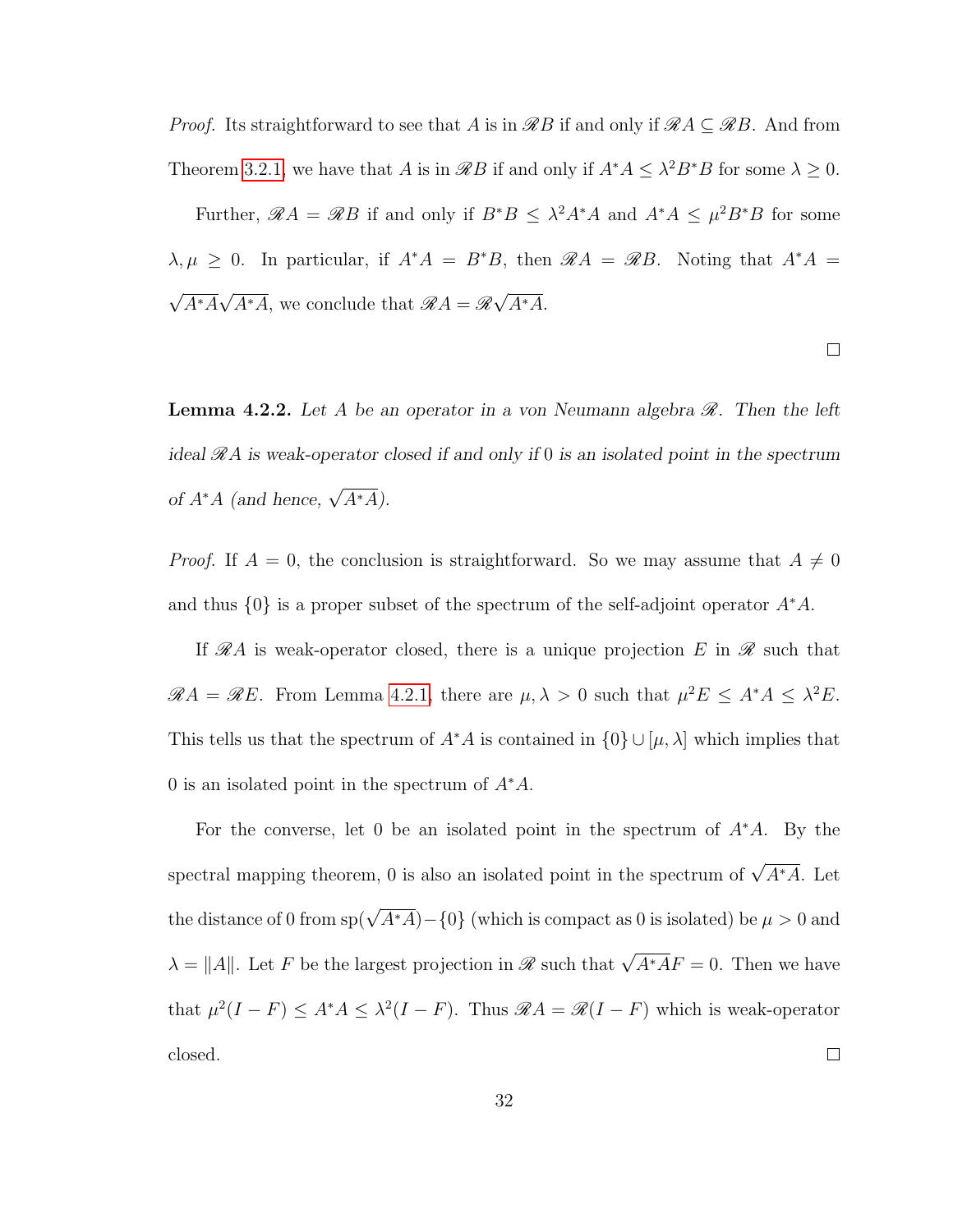<span id="page-41-0"></span>**Proposition 4.2.3.** Let A be an operator in a von Neumann algebra  $\mathscr R$  acting on the Hilbert space  $\mathcal{H}$ . Then the left ideal  $\mathcal{R}A$  is norm-closed if and only if  $\mathcal{R}A$  is weak-operator closed.

*Proof.* Let  $\mathscr{R}A$  be norm-closed. Without loss of generality, we may assume that A is positive ( as  $\mathscr{R}A = \mathscr{R}$ √  $A^*A$ ). By the Stone-Weierstrass theorem, we have that for a continuous function f on the spectrum of A vanishing at 0,  $f(A)$  is in  $\mathcal{R}A$ . In particular,  $\sqrt{A}$  is in  $\mathscr{R}A$ . Thus there is a  $\lambda > 0$  such that  $(\sqrt{A})^2 = A \leq \lambda^2 A^2$ . The operator  $\lambda^2 A^2 - A$  is positive and by the spectral mapping theorem has spectrum  $\{\lambda^2\mu^2 - \mu : \mu \in \text{sp}(A)\}\.$  For a non-zero element  $\mu$  in the spectrum of A,  $\lambda^2\mu^2 - \mu \geq$  $0 \Rightarrow \mu \geq \frac{1}{\lambda^2}$  $\frac{1}{\lambda^2}$ . This tells us that 0 is an isolated point in the spectrum of A and hence  $\mathscr{R}A$  is weak-operator closed.

The converse is straightforward as the weak-operator topology on  $\mathscr R$  is coarser than the norm topology.  $\Box$ 

Let  $\mathscr R$  be a von Neumann algebra. We use the notation  $\langle V \rangle$ , to denote the linear span of a subset V of  $\mathscr{R}$ .

**Definition 4.2.4.** Let S be a family of operators in the von Neumann algebra  $\mathcal{R}$ . The smallest left ideal of R containing S is denoted by  $\langle \mathcal{RS} \rangle$  and said to be generated by S. A left ideal  $\Im$  is said to be finitely generated (countably generated) if  $\Im$  =  $\langle \Re S \rangle$ for a finite (countable) subset  $S$  of  $\mathscr R$ . Here we take a moment to stress that the set of generators is considered in a purely algebraic sense.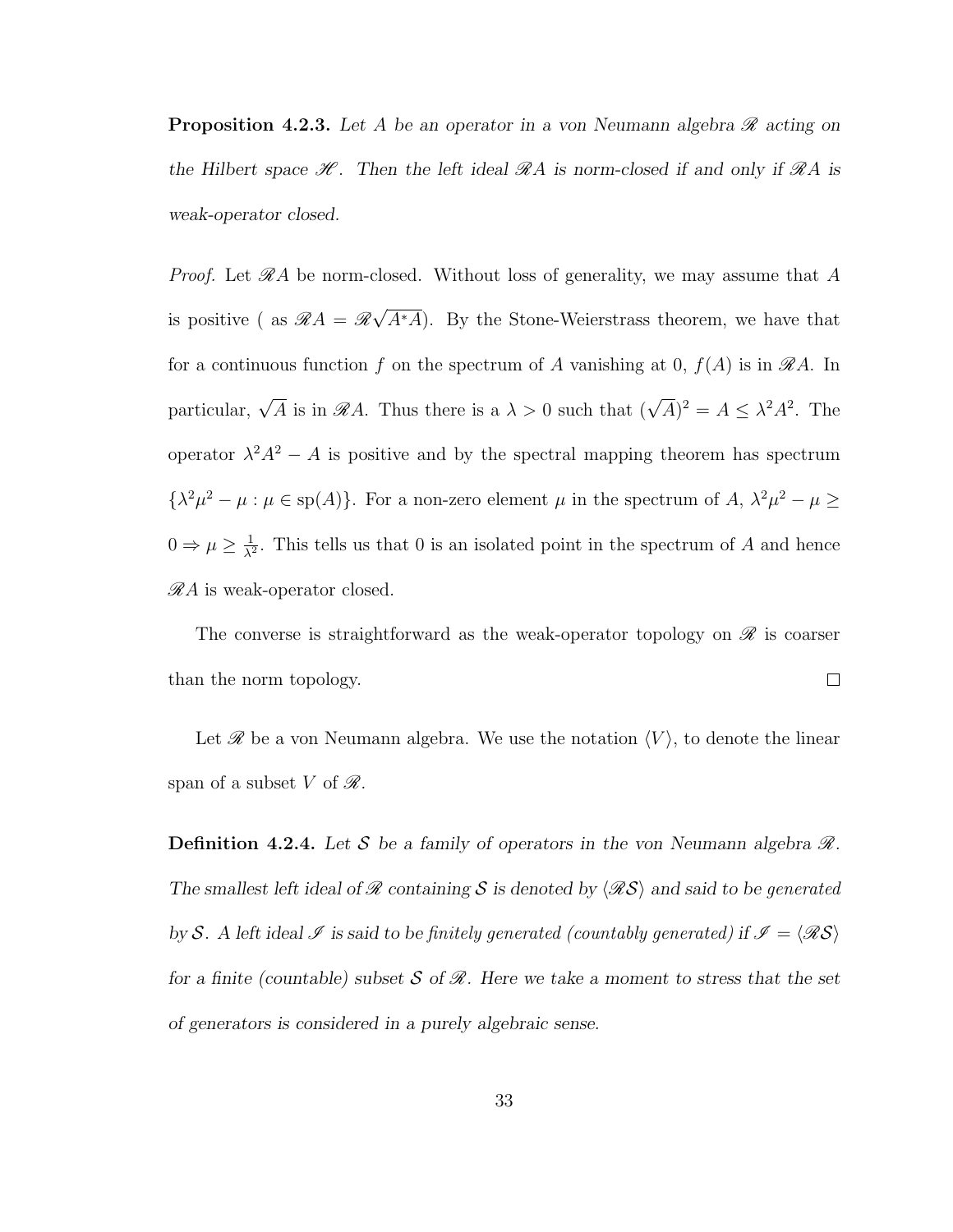<span id="page-42-0"></span>**Proposition 4.2.5.** Let  $A_1, A_2$  be operators in a von Neumann algebra  $\mathcal{R}$ . Then  $\mathscr{R}A_1 + \mathscr{R}A_2 = \mathscr{R}\sqrt{A_1^*A_1 + A_2^*A_2}$ . Thus, every finitely generated left ideal of  $\mathscr{R}$  is a principal ideal.

*Proof.* Consider the operators  $A, \widetilde{A}$  in  $M_2(\mathscr{R})$  represented by,

$$
A = \begin{bmatrix} A_1 & 0 \\ A_2 & 0 \end{bmatrix}, \widetilde{A} = \begin{bmatrix} \sqrt{A_1^* A_1 + A_2^* A_2} & 0 \\ 0 & 0 \end{bmatrix}
$$

It is easy to see that  $A^*A = \tilde{A}^*\tilde{A}$ . By Lemma [4.2.1,](#page-39-0)  $M_2(\mathscr{R})A = M_2(\mathscr{R})\tilde{A}$  and comparing the (1, 1) entry on both sides, our result follows.

Inductively, we see that for operators  $A_1, \ldots, A_n$  in  $\mathscr{R}, \mathscr{R}A_1 + \cdots + \mathscr{R}A_n =$  $\mathscr{R}\sqrt{A_1^*A_1+\cdots+A_n^*A_n}$ . In conclusion, every finitely generated left ideal of  $\mathscr{R}$  is singly generated.  $\Box$ 

<span id="page-42-1"></span>Corollary 4.2.6. If  $\mathcal I$  is a norm-closed left ideal of  $\mathcal R$  which is finitely generated, then  $\mathscr I$  is weak-operator closed.

Proof. A straightforward consequence from Proposition [4.2.3,](#page-41-0) [4.2.5.](#page-42-0)  $\Box$ 

Theorem 4.2.7. If  $\mathcal I$  is a norm-closed left ideal of  $\mathcal R$  which is countably generated, then  $\mathscr I$  is weak-operator closed (and thus, a principal ideal).

*Proof.* Let  $\mathscr I$  be a countably generated norm-closed left ideal of  $\mathscr R$  with generating set  $S := \{A_i : i \in \mathbb{N}\}\.$  We prove that it must be weak-operator closed. Noting that  $\mathscr{R}A_i = \mathscr{R}\sqrt{A_i^*A_i}$  and after appropriate scaling, we may assume that the  $A_i$ 's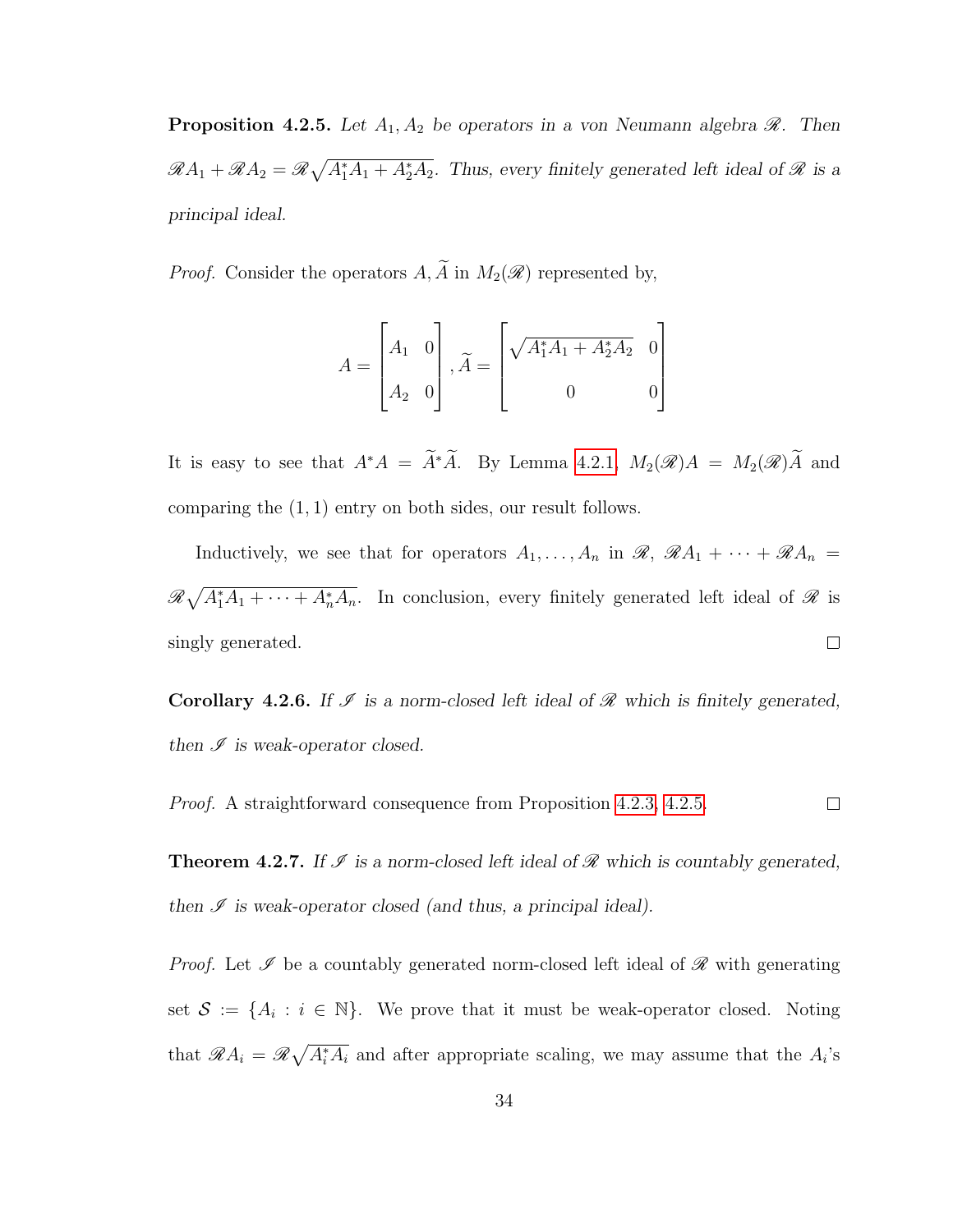are positive contractions (i.e.  $A_i$ 's are positive and  $||A_i|| \leq 1$ ). For  $n \in \mathbb{N}$ , define  $B_n \,:=\, \sqrt{\sum_{i=1}^n}$  $\frac{A_i^2}{2^n}$ . Thus the sequence  $\{B_i^2\}_{i=1}^{\infty}$  is an increasing Cauchy sequence of positive operators in  $\mathscr I$  and  $\lim_{n\to\infty}B_n^2$  is a positive operator  $B^2$  in  $\mathscr I$ . As  $\mathscr I$  is norm-closed, B, the positive square-root of  $B^2$  is in  $\mathscr I$  and thus  $\mathscr R B \subseteq \mathscr I$ . Also for each  $n \in \mathbb{N}$  as  $A_n^2 \leq 2^n B_n^2 \leq 2^n B^2$ , by Lemma [4.2.1,](#page-39-0) we have that  $\mathscr{R}A_n \subseteq \mathscr{R}B$ . Thus  $\mathscr{I} \subseteq \mathscr{R}B$  and combined with the previous conclusion,  $\mathscr{I} = \mathscr{R}B$ . By Corollary [4.2.6,](#page-42-1) being norm-closed,  $\mathscr{I}=\mathscr{R}B$  is also weak-operator closed.

$$
\qquad \qquad \Box
$$

Below we note a result about norm-closed left ideals of represented C\*-algebras. In the results that follow after, we will see how a similar conclusion holds for left ideals in von Neumann algebras.

<span id="page-43-0"></span>**Proposition 4.2.8.** Let  $\mathfrak{A}$  be a C\*-algebra acting on the Hilbert space  $\mathcal{H}$  and let  $\mathcal{I}$ be a norm-closed left ideal of  $\mathfrak{A}$ . Then there is a norm-closed left ideal  $\mathscr{J}$  of  $\mathcal{B}(\mathscr{H})$ such that  $\mathscr{I} = \mathscr{J} \cap \mathfrak{A}$ .

*Proof.* For a state  $\rho$  on a C<sup>\*</sup>-algebra, we denote its left kernel, as defined in [\[13\]](#page-73-0) (Section 4.5.2), by  $\mathcal{L}_{\rho}$ . Let  $\mathscr{P}^{I}$  denote the set of pure states on  $\mathfrak{A}$  whose left kernels contain  $\mathscr{I}$ . Then from Theorem 3.2 in [\[8\]](#page-73-1), we have that

$$
\mathscr{I}=\bigcap_{\rho\in\mathscr{P}^I}\mathcal{L}_\rho
$$

A pure state  $\rho$  on  $\mathfrak A$  can be extended to a pure state  $\overline{\rho}$  on  $\mathcal B(\mathscr H)$ . We denote the set of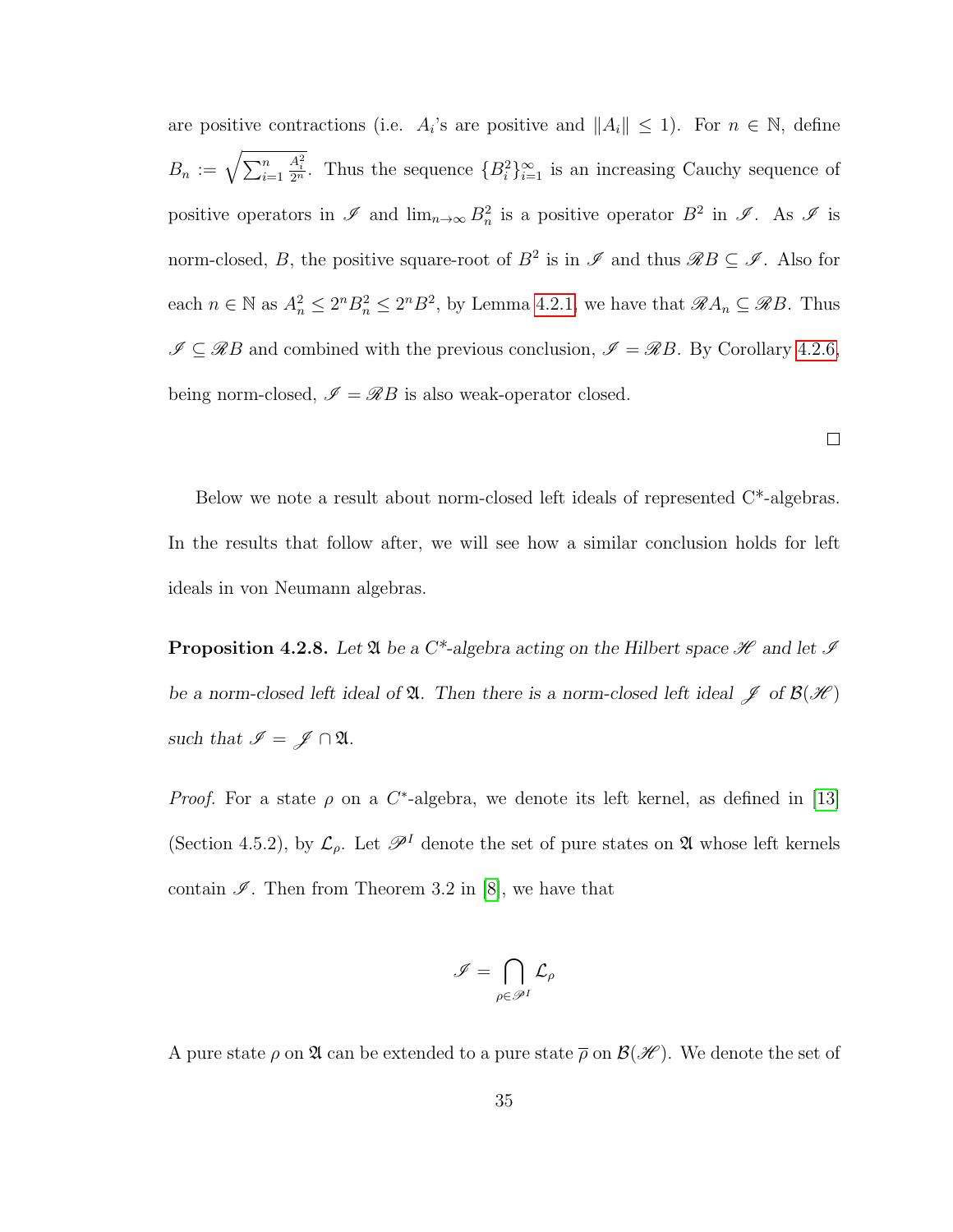all such extensions of the states in  $\mathscr{P}^I$  by  $\overline{\mathscr{P}}^I$ . Being an intersection of norm-closed left ideals, the set

$$
\mathscr{J} \coloneqq \bigcap_{\overline{\rho} \in \overline{\mathscr{P}}^I} \mathcal{L}_{\overline{\rho}}
$$

is also a norm-closed left ideal of  $\mathcal{B}(\mathcal{H})$ . Clearly if  $\overline{\rho}$  in  $\overline{\mathcal{P}}^I$  is an extension of a state  $\rho$  in  $\mathscr{P}^I$ , we have that  $\mathcal{L}_{\overline{\rho}} \cap \mathfrak{A} = \mathcal{L}_{\rho}$ . Thus we conclude that  $\mathscr{I} = \mathscr{J} \cap \mathfrak{A}$ .  $\Box$ 

**Proposition 4.2.9.** Let  $\mathcal{R}_1, \mathcal{R}_2$  be von Neumann algebras acting on the Hilbert space  $\mathscr{H}$ . Let A be an operator in  $\mathscr{R}_1 \cap \mathscr{R}_2$ . Then  $\mathscr{R}_1 A \cap \mathscr{R}_2 = \mathscr{R}_1 A \cap \mathscr{R}_2 A = (\mathscr{R}_1 \cap \mathscr{R}_2)A$ . *Proof.* Let B be an operator in  $\mathcal{R}_1 A \cap \mathcal{R}_2$ . As  $B \in \mathcal{R}_1 A$ , we have that  $B^*B \leq \lambda^2 A^*A$ for some  $\lambda \geq 0$ . As B, A are both in  $\mathcal{R}_2$ , we conclude from the Douglas factorization lemma that B is also in  $\mathscr{R}_2A$ . Thus  $B \in \mathscr{R}_1A \cap \mathscr{R}_2A$ . This proves that  $\mathscr{R}_1A \cap \mathscr{R}_2 \subseteq$  $\mathcal{R}_1A \cap \mathcal{R}_2A$ . The reverse inclusion is obvious. Thus  $\mathcal{R}_1A \cap \mathcal{R}_2 = \mathcal{R}_1A \cap \mathcal{R}_2A$ .

<span id="page-44-0"></span>By considering the von Neumann algebra  $\mathcal{R}_1 \cap \mathcal{R}_2$  (in place of  $\mathcal{R}_2$ ), we have from the above that  $\mathcal{R}_1A \cap \mathcal{R}_2 = \mathcal{R}_1A \cap (\mathcal{R}_1 \cap \mathcal{R}_2) = \mathcal{R}_1A \cap (\mathcal{R}_1 \cap \mathcal{R}_2)A = (\mathcal{R}_1 \cap \mathcal{R}_2)A$ .  $\Box$ Corollary 4.2.10. Let  $\mathcal{R}_1, \mathcal{R}_2$  be von Neumann algebras acting on the Hilbert space  $\mathscr{H}$ . Let S be a family of operators in  $\mathscr{R}_1 \cap \mathscr{R}_2$ . Then  $\langle \mathscr{R}_1S \rangle \cap \mathscr{R}_2 = \langle (\mathscr{R}_1 \cap \mathscr{R}_2)S \rangle$ .

*Proof.* Let  $A, B$  be operators in S. From Proposition [4.2.5,](#page-42-0) [4.2.10,](#page-44-0) we have that,

$$
\langle \mathcal{R}_1\{A, B\} \rangle \cap \mathcal{R}_2 = (\mathcal{R}_1 A + \mathcal{R}_1 B) \cap \mathcal{R}_2 = \mathcal{R}_1 \sqrt{A^* A + B^* B} \cap \mathcal{R}_2
$$
  
= 
$$
(\mathcal{R}_1 \cap \mathcal{R}_2) \sqrt{A^* A + B^* B} = (\mathcal{R}_1 \cap \mathcal{R}_2) A + (\mathcal{R}_1 \cap \mathcal{R}_2) B
$$
  
= 
$$
\langle (\mathcal{R}_1 \cap \mathcal{R}_2) \{A, B\} \rangle
$$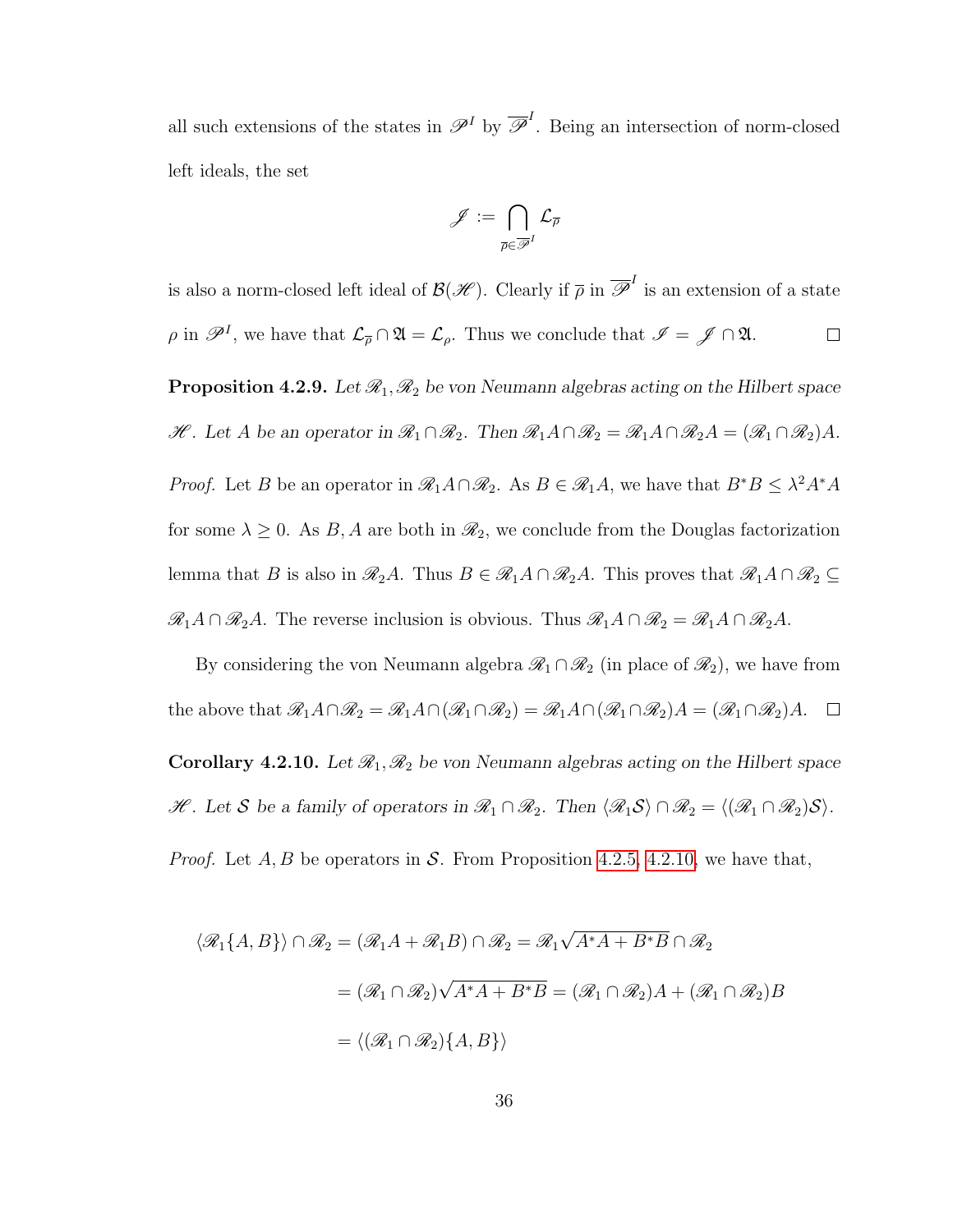Thus 
$$
\langle \mathcal{R}_1 \mathcal{S} \rangle \cap \mathcal{R}_2 = \langle (\mathcal{R}_1 \cap \mathcal{R}_2) \mathcal{S} \rangle
$$
.

The corollary below is in the same vein as Proposition [4.2.8.](#page-43-0) In effect, it says that every left ideal of a represented von Neumann algebra may be viewed as the intersection of a left ideal of the full algebra of bounded operators on the underlying Hilbert space with the von Neumann algebra.

Corollary 4.2.11. Let  $\mathcal{R}$  be a von Neumann algebra acting on the Hilbert space H. Let I be a left ideal of R. Then there is a left ideal  $\mathscr J$  of  $\mathcal B(\mathscr H)$  such that  $\mathscr{I} = \mathscr{J} \cap \mathscr{R}.$ 

*Proof.* By choosing  $\mathcal{R}_1 = \mathcal{B}(\mathcal{H}), \mathcal{R}_2 = \mathcal{R}$  and  $\mathcal{S} = \mathcal{I}$  and using Corollary [4.2.10,](#page-44-0) we see that for  $\mathscr{J} := \langle \mathcal{B}(\mathscr{H})\mathscr{I} \rangle$ , we have that,  $\mathscr{I} = \langle \mathscr{R}\mathscr{I} \rangle = \langle (\mathcal{B}(\mathscr{H}) \cap \mathscr{R})\mathscr{I} \rangle =$  $\mathscr{J} \cap \mathscr{R}$  and  $\mathscr{J}$  is a left ideal of  $\mathcal{B}(\mathscr{H})$ .  $\Box$ 

### 4.3 A Result on  $C^*$ -convexity

<span id="page-45-0"></span>**Lemma 4.3.1.** Let  $\mathcal{R}$  be a von Neumann algebra acting on the Hilbert space  $\mathcal{H}$ , with identity I. If  $T_1, \dots, T_n$  are operators in  $\mathscr R$  such that  $T_1^*T_1 + \dots + T_n^*T_n = I$ , then there are operators  $S_1, \dots, S_{n-1}$  in  $\mathscr R$  such that  $T_i = S_i \sqrt{I - T_n^* T_n}, 1 \le i \le n-1$ and  $S_1^*S_1 + \cdots S_{n-1}^*S_{n-1}$  is the range projection of  $\sqrt{I - T_n^*T_n}$ .

*Proof.* As  $T_1^*T_1 + \cdots + T_{n-1}^*T_{n-1} = I - T_n^*T_n$ , we have that

$$
T_i^* T_i \le \sqrt{I - T_n^* T_n} \sqrt{I - T_n^* T_n}, 1 \le i \le n - 1.
$$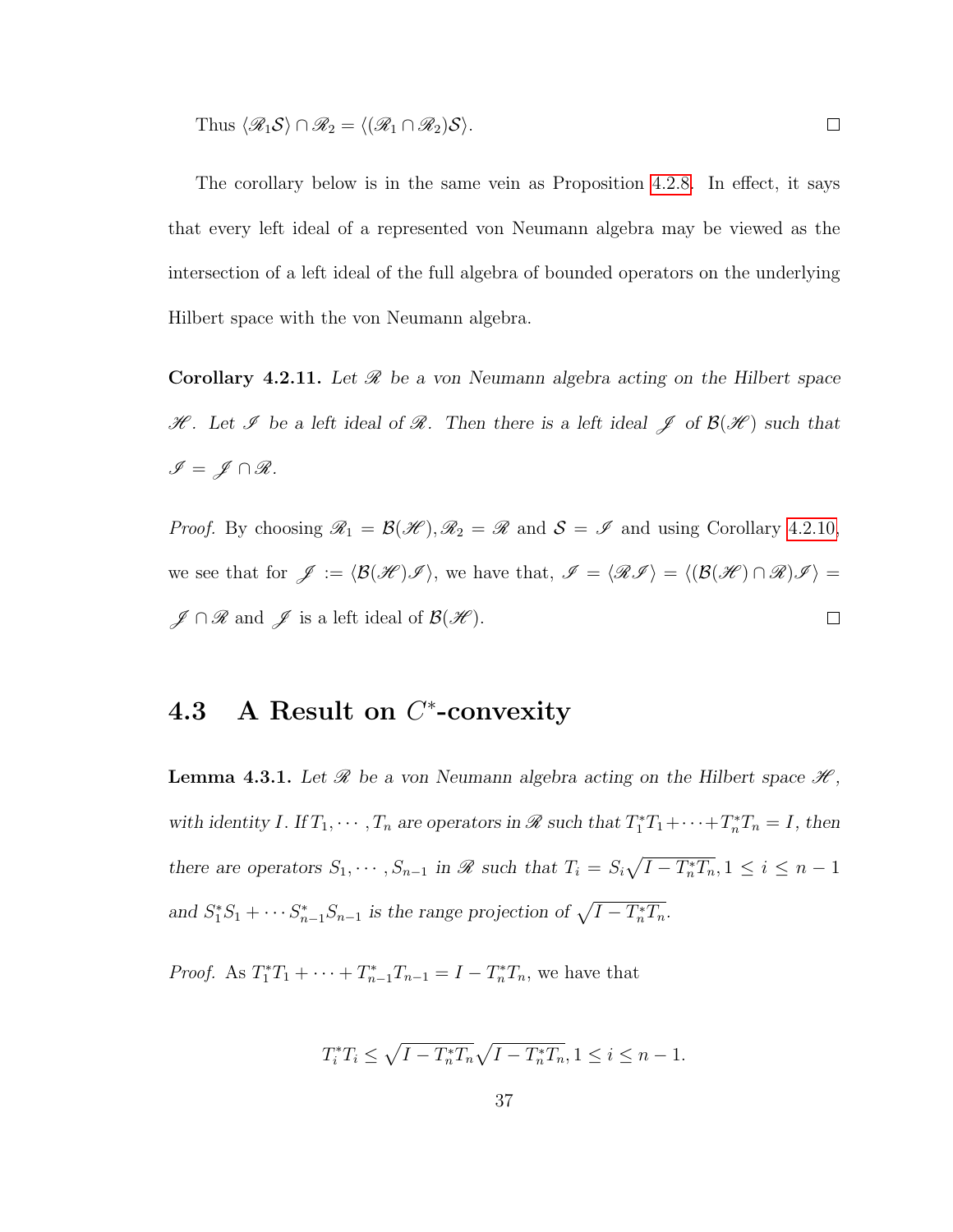Since  $\sqrt{I-T_n^*T_n}$  is self-adjoint, the orthogonal complement of the range of  $\sqrt{I-T_n^*T_n}$ is equal to the kernel of  $\sqrt{I - T_n^* T_n}$ . From the proof of Theorem [3.2.1,](#page-25-0) we have for each  $i \in \{1, 2, \dots, n-1\}$ , an operator  $S_i$  in  $\mathscr R$  such that  $T_i = S_i \sqrt{I - T_n^* T_n}$ , and  $S_i h = 0$  for any vector h in ker $(\sqrt{I - T_n^* T_n})$ . Note that,

$$
I - T_n^* T_n = T_1^* T_1 + \dots + T_{n-1}^* T_{n-1} = \sqrt{I - T_n^* T_n} (S_1^* S_1 + \dots + S_{n-1}^* S_{n-1}) \sqrt{I - T_n^* T_n}.
$$

As a result, for every vector f in the range of  $\sqrt{I - T_n^*T_n}$ , we have  $\langle f, f \rangle = \langle (S_1^*S_1 +$  $\cdots + S_{n-1}^* S_{n-1} f, f \rangle$ . In addition, for every vector in the kernel of  $\sqrt{I - T_n^* T_n}$ , we have  $\langle (S_1^*S_1 + \cdots + S_{n-1}^*S_{n-1})f, f \rangle = 0$ . Thus the operator  $S_1^*S_1 + \cdots + S_{n-1}^*S_{n-1}$ must be the range projection of  $\sqrt{I - T_n^* T_n}$ .  $\Box$ 

**Proposition 4.3.2.** Let  $\mathcal{R}$  be a finite von Neumann algebra. Then a subset  $\mathcal{S}$  of  $\mathscr R$  is  $C^*$ -convex in  $\mathscr R$  if and only if the  $C^*$ -segment  $S(A_1, A_2)$  joining  $A_1$  and  $A_2$  lies in  $\mathscr S$  for all  $A_1, A_2$ .

*Proof.* If  $\mathscr S$  is C<sup>\*</sup>-convex,  $S(A_1, A_2)$  is clearly in  $\mathscr S$  for any  $A_1, A_2 \in \mathscr S$  as it consists of  $C^*$ -convex combinations of  $A_1$  and  $A_2$ .

For the other direction, we inductively prove that for  $(A_1, \dots, A_n)$ , an n-tuple with entries in  $\mathscr S$  and  $T_1, \dots, T_n \in \mathscr R$  satisfying  $T_1^*T_1 + \dots + T_n^*T_n = I$ , the  $C^*$ -convex combination  $T_1^*A_1T_1 + \cdots + T_n^*A_nT_n$  is in  $\mathscr{S}$ . For  $n = 1, 2$ , the above is clearly true. Assuming that it is true for  $n-1$ , we will prove that it is also true for n.

As  $\mathscr R$  is finite, by 6.9.10(ii) in [\[12\]](#page-73-2), each of the  $T_i$ 's has a unitary polar decom-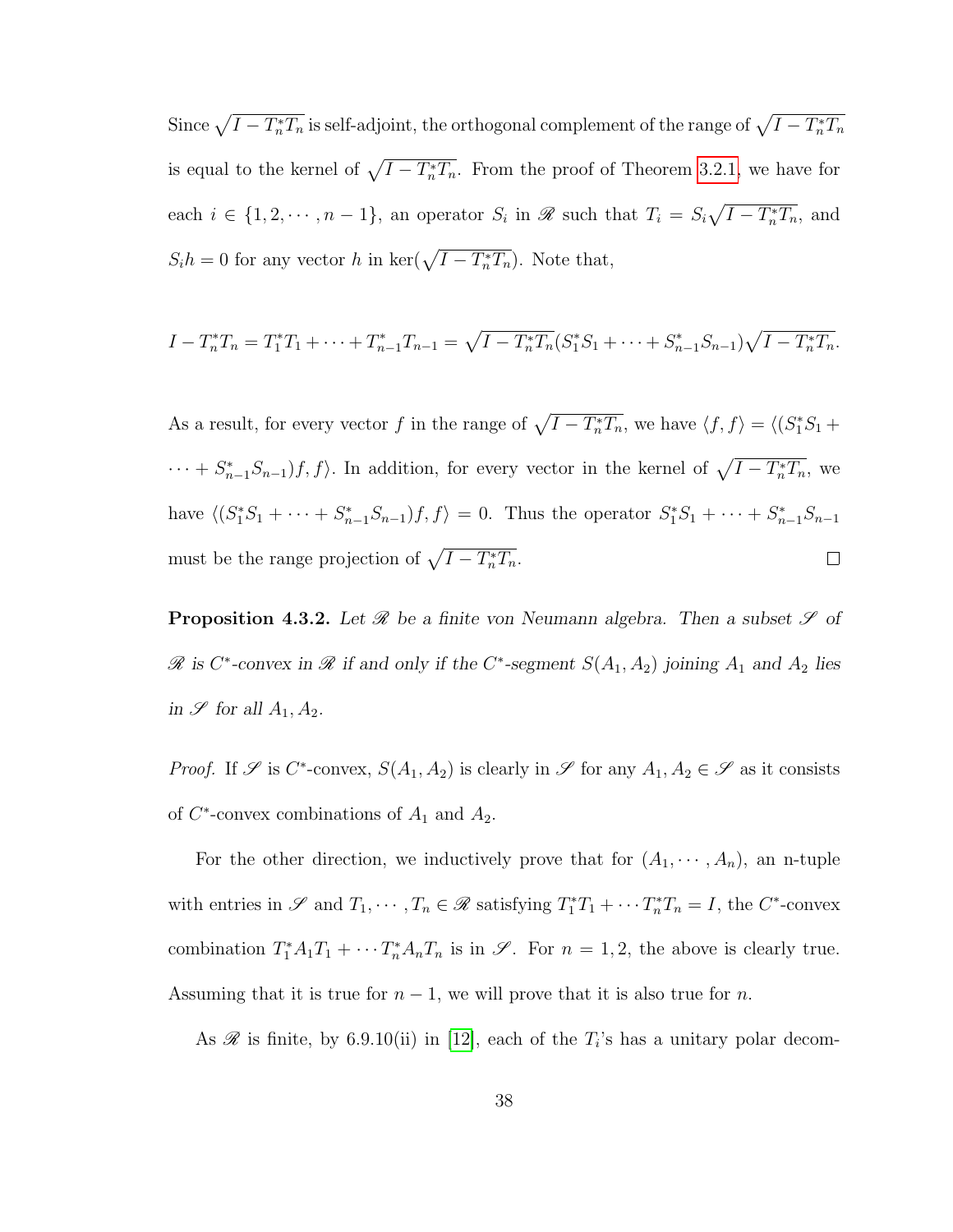position i.e. there are unitary operators  $U_i$  and positive operators  $P_i$  such that  $T_i =$  $U_i P_i, 1 \le i \le n$ . The operators  $A'_i := U_i^* A_i U_i$  are in  $\mathscr{S}$  and  $P_1^2 + \cdots + P_n^2 = I$ . From Lemma [4.3.1,](#page-45-0) there are operators  $S_1, \dots, S_{n-1}$  as defined in [4.3.1](#page-45-0) in  $\mathscr R$  such that  $P_i =$  $S_i\sqrt{I-P_n^2}$ ,  $1\leq i\leq n-1$  and  $S_1^*S_1+\cdots+S_{n-1}^*S_{n-1}=E$  where E is the range projection of  $\sqrt{I-P_n^2}$ . Let F denote the projection onto the kernel of  $\sqrt{I-P_n^2}$ . As  $F =$ I – E, clearly F is in  $\mathscr{R}$ . For  $i \in \{1, \cdots, n-1\}$  as  $\ker(P_i) \subseteq \ker(\sqrt{I-P_n^2})$ , we have that  $P_i F = F P_i = 0$  and as a result  $FS_i = 0$ . Define  $S'_i := S_i + \frac{F}{\sqrt{n}}$  $\frac{F}{n-1}$ , 1 ≤ *i* ≤ *n*−1. We see that  $S_1^{\prime *}S_1^{\prime} + \cdots + S_{n-1}^{\prime *}S_{n-1}^{\prime} = (S_1^{\ast}S_1 + \frac{F}{n-1})$  $\frac{F}{n-1}$ )+ $\cdots$ + $(S_{n-1}^*S_{n-1}+\frac{F}{n-1})$  $\frac{F}{n-1}$ ) =  $E + F = I$  and also  $P_i = S'_i \sqrt{I - P_n^2}$ . By the inductive hypothesis  $A' := S''_1 A'_1 S_1 + \cdots S''_{n-1} A'_{n-1} S'_{n-1}$ is in  $\mathscr{S}$ . As  $T_1^*A_1T_1+\cdots T_n^*A_nT_n=\sqrt{I-P_n^2}A\sqrt{I-P_n^2}+P_nA_n'P_n$ , being a  $C^*$ -convex combination of  $A'$  and  $A'_n$ , it must be in  $\mathscr{S}$ .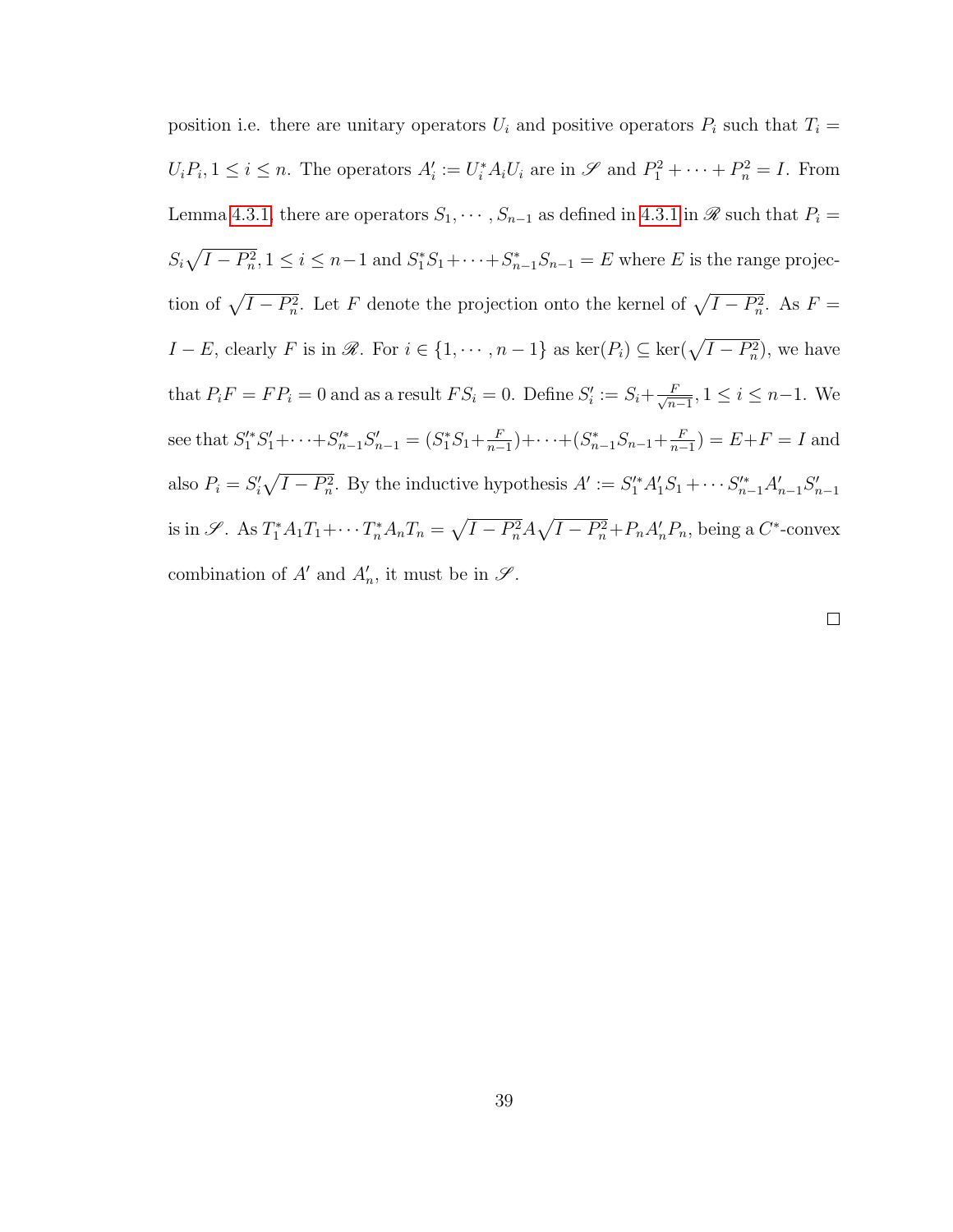# Chapter 5

# The Abelian Case

In this chapter, we give a characterization of diagonals of projections in  $M_n(\mathfrak{A})$  where  $\mathfrak A$  is an abelian C<sup>\*</sup>-algebra. The classical Gelfand-Neumark theorem tells us that  $\mathfrak A$ is \*-isomorphic to the algebra of complex-valued continuous functions on a locally compact Hausdorff space X with involution as complex conjugation  $(\mathfrak{A} \simeq C(X))$ . Thus we can think of  $M_n(\mathfrak{A})$  as a  $n \times n$  matrix with entries  $(f_{ij})$  as complex-valued continuous functions over  $X$ . In [\[3\]](#page-72-1), Grove and Pedersen give topological conditions that the space  $X$  must satisfy for one to be able to diagonalize self-adjoint operators in  $M_n(C(X))$ . Keeping this in mind, it may appear that the topology of the state space of  $\mathfrak A$  (i.e. X) should play a role in a result about diagonals of projections but as we will see later in this chapter, that is not the case.

In our discussion below, unless stated otherwise, we will consider  $M_n(\mathbb{C})$  as a normed space with norm for a matrix A given by  $||A|| := \sup_{i,j} |a_{ij}|$ . Similarly, we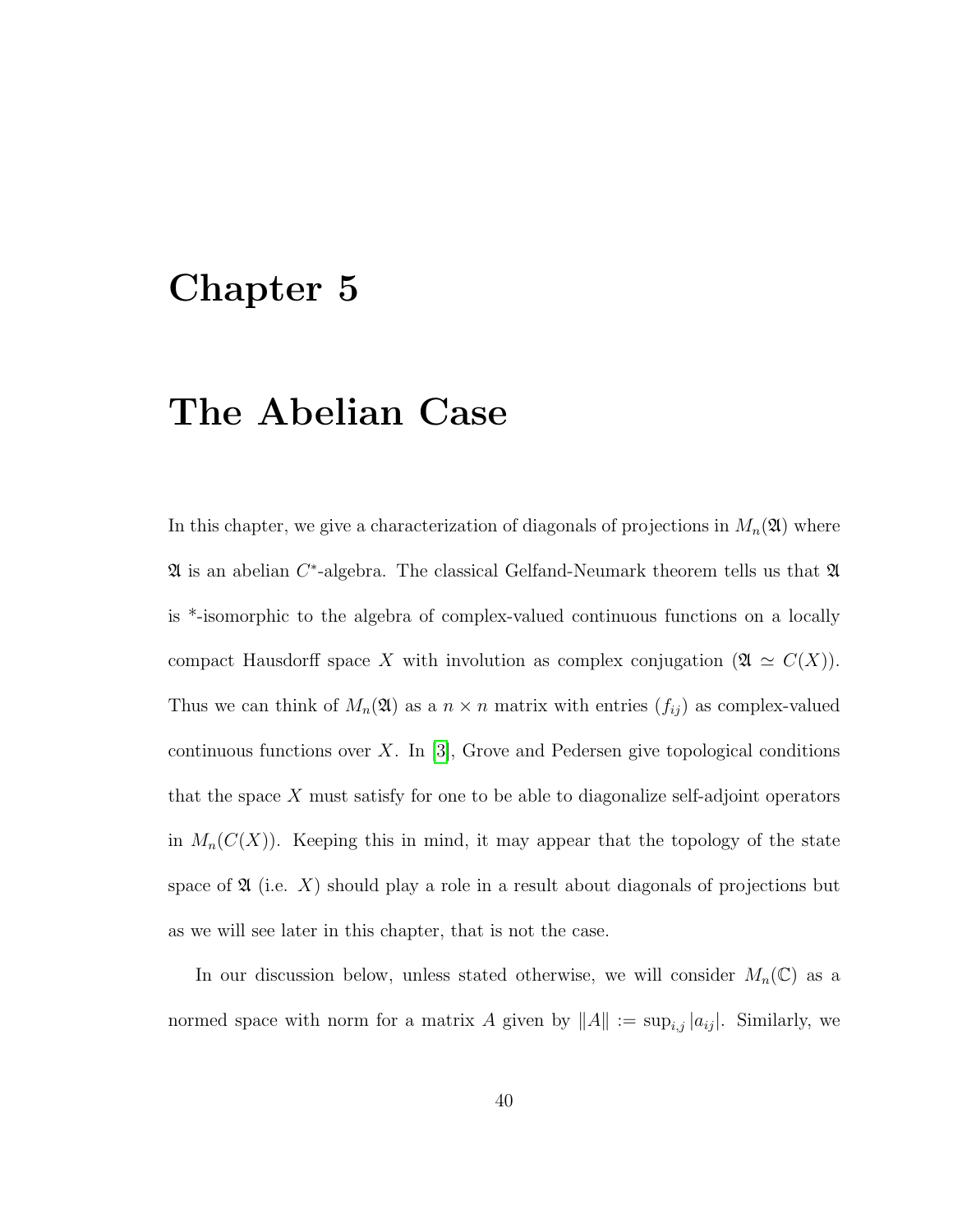consider the norm on  $\mathbb{C}^n$  given by  $||v|| = \sup_i |v_i|$ . The subsets of  $M_n(\mathbb{C}), \mathbb{C}^n$  will inherit the above metric. Being finite-dimensional spaces, although all norms are equivalent, we make this particular choice as it makes our proofs simpler.

**Definition 5.0.3.** Let  $\tilde{x} = (x_1, x_2, \dots, x_n)$  be a point in  $\mathbb{R}^n$  and  $S_n$  denote the group of permutations of  $\{1, 2, \cdots, n\}$ . Let  $\mathscr{K}_{\bar{x}}$  be the closed convex hull of  $\{(x_{\pi(1)}, x_{\pi(2)}, \cdots, x_{\pi(n)})\}$  $x_{\pi(n)} : \pi \in S_n$ .  $\mathscr{K}_{\bar{x}}$  is referred to as the permutation polytope generated by  $\tilde{x}$ 

Let  $\varphi^{(n)}$  be the mapping that assigns to each self-adjoint  $n \times n$  matrix  $(a_{jk}) \in$  $M_n(\mathbb{C})$  the vector  $(a_{11}, a_{22}, \cdots, a_{nn})$  in  $\mathbb{R}^n$ . For  $0 \leq m \leq n$ , let  $\mathscr{K}_m^{(n)}$  denote the permutation polytope of the point in  $\mathbb{R}^n$  whose first m coordinates are 1 and whose last  $n - m$  coordinates are 0. Let  $\mathscr{P}_m^{(n)}$  be the set of rank m projection matrices in  $M_n(\mathbb{C})$ . Then clearly,  $\varphi^{(n)}$  is a continuous map such that  $\varphi^{(n)}(\mathscr{P}_m^{(n)}) = \mathscr{K}_m^{(n)}$ . Below, we inductively construct a map  $\psi_m^{(n)} : \mathscr{K}_m^{(n)} \to \mathscr{P}_m^{(n)}$ , as described in [1], such that  $\varphi^{(n)} \circ \psi_m^{(n)} = id_{\mathscr{K}_m^{(n)}}$  and the range of  $\psi_m^{(n)}$  consists of matrices with real entries.

When n is clear from the context, we suppress it in the notation and write  $\varphi, \psi_m$ instead of  $\varphi^{(n)}$ ,  $\psi_m^{(n)}$  respectively.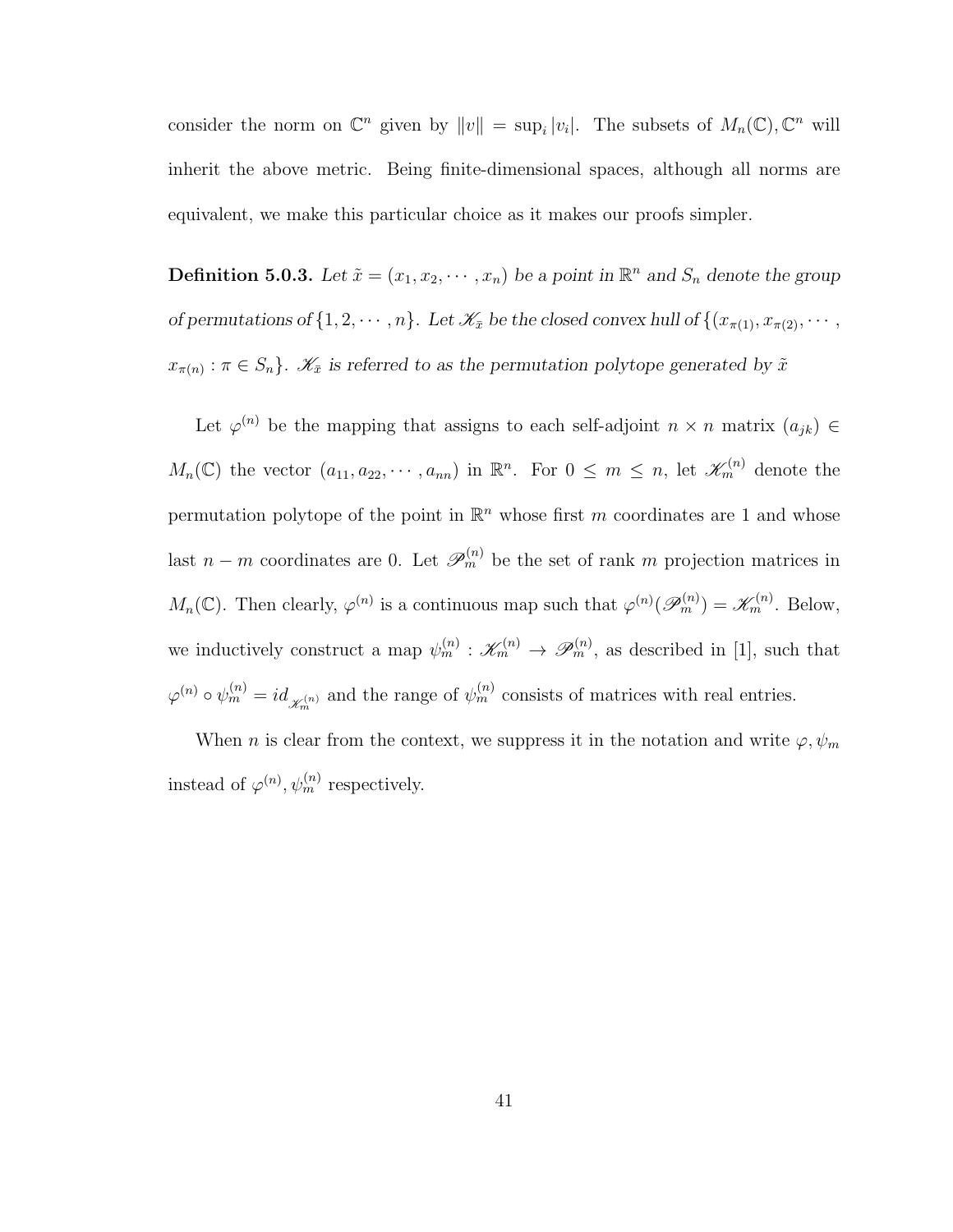#### $\mathbf{5.1}\quad \textbf{The Construction of}\ \psi^{(n)}_{m}$  $\dot{m}$

For  $n \in \mathbb{N}$  and  $m = 1$ , define  $\psi_1^{(n)}$  $\mathscr{K}_1^{(n)} : \mathscr{K}_1^{(n)} \to \mathscr{P}_1^{(n)}$  by

$$
\psi_1^{(n)}(a_1, a_2, \cdots, a_n) := \begin{pmatrix} a_1 & \sqrt{a_1 a_2} & \cdots & \cdots & \sqrt{a_1 a_n} \\ \sqrt{a_2 a_1} & a_2 & \cdots & \cdots & \cdots \\ \vdots & \vdots & \ddots & \sqrt{a_i a_j} & \vdots \\ \vdots & \vdots & \sqrt{a_j a_i} & \cdots & \vdots \\ \sqrt{a_n a_1} & \cdots & \cdots & \cdots & a_n \end{pmatrix}.
$$

i.e.  $(\psi_1^{(n)}$  $\chi_1^{(n)}(a_1, a_2, \cdots, a_n)_{ij} = \sqrt{a_i a_j}$ . Its easy to see that the range of  $\psi_1^{(n)}$  $1^{(n)}$  consists of projection matrices with real entries.

Suppose we have constructed  $\psi_{m-}^{(n)}$  $\binom{n}{m-1}$  for all  $n \geq m-1$  such that it has range consisting of real entries.

Assume that  $a_1 + a_2 + \cdots + a_n = m$ . Let k be the smallest integer j for which  $a_1 + a_2 + \cdots + a_j \geq m - 1$  and a be  $m - 1 - \sum_{r=1}^{k-1} a_r$ . By the inductive hypothesis,  $E_1:=\psi_{m-}^{(n)}$  $\binom{n}{m-1}(a_1, a_2, \cdots, a, 0, \cdots, 0)$  is an orthogonal projection.

Let  $F_1$  be  $E_1$  with the  $k + 1$ ,  $k + 1$  entry replaced by 1. From Lemma 1, we have that the  $(j, r)$ th entry of  $E_1$  is 0 if any of  $j, r$  is strictly bigger than  $k.(~\cdot~~,$  at least one of  $a_{jj}$  or  $a_{kk}$  would be 0 in that case.) Thus  $F_1$  is an orthogonal projection.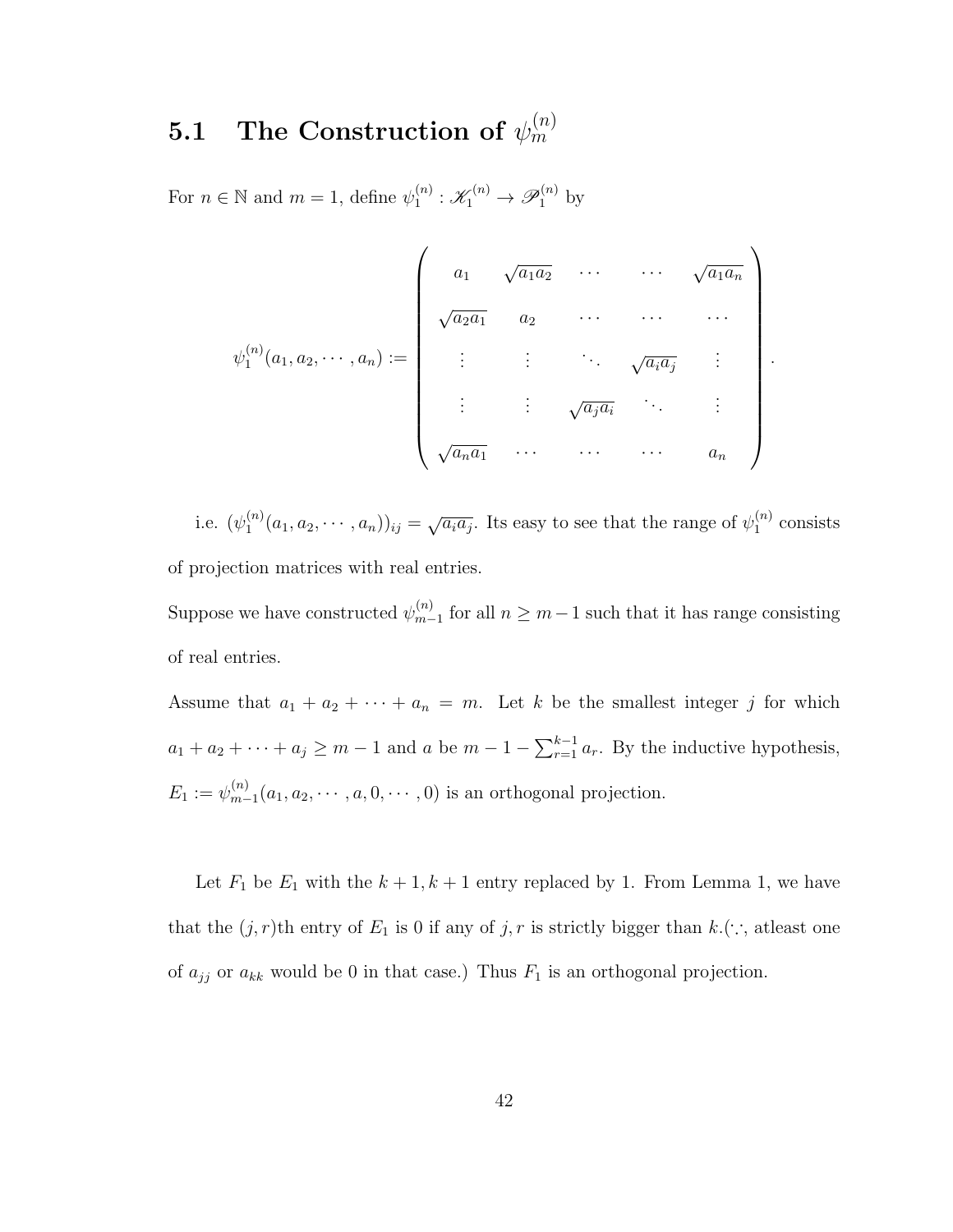Let  $W_k(t)$  denote the unitary matrix which has  $\sqrt{t}$  at the  $(k, k)$  and  $(k + 1, k + 1)$ entries, −  $\sqrt{1-t}$  and  $\sqrt{1-t}$  at the  $(k, k + 1)$  and  $(k + 1, k)$  entries, respectively, 1 at all other diagonal entries, and 0 at all other off-diagonal entries. Below is a representation of what  $W_k(t)$  looks like,

Let  $p(k, t, F_1)$  be  $W_k(t)F_1W_k(t)^*$ . The matrix  $p(k, t, F_1)$  has diagonal entries  $a_1, \dots, a_{k-1}, ta+(1-t), (1-t)a+t, 0, \dots, 0$ . The only entries that are different for  $F_1$ and  $p(k, r, F_1)$  are the kth row and column and the  $(k+1)$ st row and column. The entries in the k<sup>th</sup> column are  $a_{1k}$ √  $\overline{t},\cdots,a_{k-1,k}$ √  $\overline{t}, ta + (1-t), (a-1)\sqrt{t(1-t)}, 0, \cdots, 0.$ The entries in the  $(k+1)$ st column are  $a_{1k}$  $\sqrt{1-t}, \cdots, a_{k-1,k}\sqrt{1-t}, (a-1)\sqrt{t(1-t)}, (1-t)$  $t$ )a + t, 0,  $\cdots$ , 0. Using the fact that  $F_1$  is self-adjoint, one may see what the kth and  $(k+1)$ st rows look like.

By our choice of k, we have that  $a = m - 1 - \sum_{r=1}^{k-1} a_r \le a_k \le 1$ . Note that if  $a = 1$ , then  $a_k = 1$ . If  $a \neq 1$ , we choose  $t_1 = \frac{1-a_k}{1-a_k}$  $\frac{1-a_k}{1-a}$  and for  $a=1$ , we choose  $t_1=1$ , so that  $t_1a + (1 - t_1) \cdot 1 = a_k$ , and

$$
(1-t1)a + t1 = a + t1(1 - a) = m - 1 - (\sum_{r=1}^{k-1} a_r) + 1 - a_k = m - \sum_{r=1}^{k} a_k
$$

Let  $p(k, t_1, F_1)$  be  $F_2$ . Each entry in the matrix for  $F_2$  is real.

The projection  $p(k + 1, t, F_2)$  has as its diagonal entries

$$
a_1, a_2, \cdots, a_k, \left(\sum_{r=k+1}^n a_r\right)t, \left(\sum_{r=k+1}^n a_r\right)(1-t), 0, \cdots, 0.
$$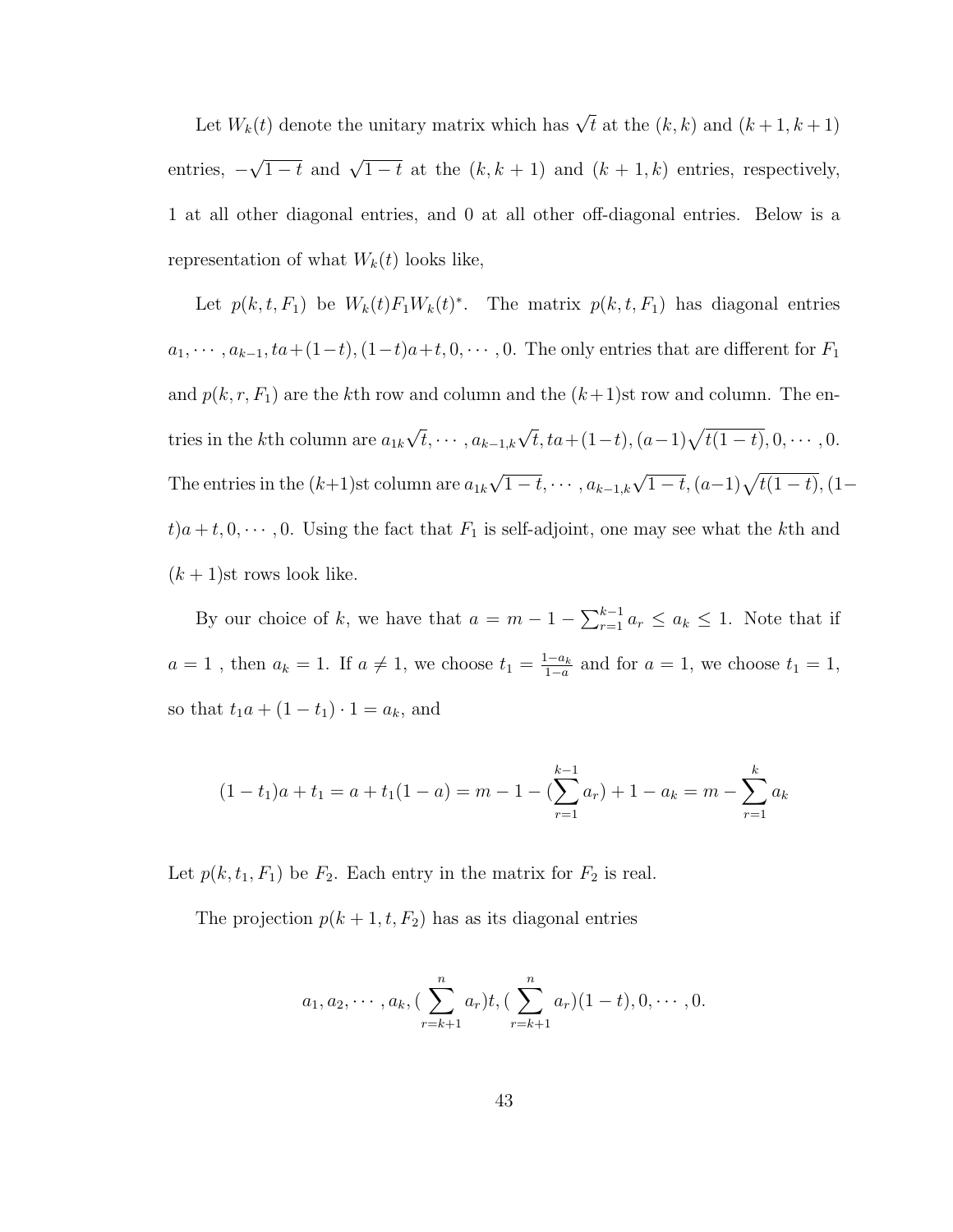As  $\sum_{r=k+1}^{n} a_r \neq 0$ , we choose  $t_2 = \frac{a_{k+1}}{\sum_{r=k+1}^{n} a_r}$ . Thus, the projection  $p(k+1, t_2, F_2) (= F_3)$ has as its diagonal entries  $a_1, \dots, a_{k+1}, \sum_{r=k+2}^n a_r, 0, \dots, 0$ . We continue with this construction forming  $p(k+2, t_3, F_3)$  next and so forth. If at the  $l^{th}$  step, we see that  $\sum_{r=k+l}^{n} a_r = 0$ , we must have  $a_r = 0$  for  $k+l \leq r \leq n$ , and we terminate the construction at that step and define  $\psi_m^{(n)}(a_1, a_2, \dots, a_n) = F_{l+1}$ . Otherwise using  $t_{l+1} = \frac{a_{k+l}}{\sum_{r=k+l}^{n} a_r}$ , we continue the construction until we consider  $p(n-1, t, F_{n-k})$ . In this final step, we choose  $t_{n-k} = \frac{a_{n-1}}{a_{n-1}+k}$  $\frac{a_{n-1}}{a_{n-1}+a_n}$ , we let  $F_{n-k+1}$  be the orthogonal projection matrix  $p(n-1, t_{n-k}, F_{n-k})$ . The diagonal entries of  $F_{n-k+1}$  are  $a_1, a_2, \cdots, a_n$ , and all entries are real. We define  $\psi_m^{(n)}(a_1, a_2, \cdots, a_n) := F_{n-k+1}$ .

#### 5.2 The Main Results

**Proposition 5.2.1.** In the construction above, for  $n \in \mathbb{N}$  and  $1 \leq m \leq n$ , the map  $\psi_m^{(n)} : \mathscr{K}_m^{(n)} \to \mathscr{P}_m^{(n)}$  is continuous and has range in the set of rank m projection matrices with real entries.

*Proof.* We prove this result inductively. For  $m = 1$  and  $n \in \mathbb{N}$ , the continuity of  $\psi_1^{(n)}$ 1 is fairly straightforward from the expression in the construction above.

Let  $\tilde{a} = (a_1, a_2, \dots, a_n) \in \mathcal{K}_m^{(n)}$ . Let  $\varepsilon > 0$  be given. In order to prove that  $\psi_m^{(n)}$  is continuous at  $\tilde{a}$ , we need to prove the existence of  $\delta(\varepsilon) > 0$  such that  $\|\psi_m^{(n)}(\tilde{x}) - \psi_m^{(n)}(\tilde{a})\| < \varepsilon$  whenever  $\|\tilde{x} - \tilde{a}\| < \delta(\varepsilon)$  and  $\tilde{x} \in \mathscr{K}_m^{(n)}$ . We will do so by splitting  $\mathscr{K}_m^{(n)}$  into three regions and proving continuity of  $\psi_m^{(n)}$  at points of each of these regions.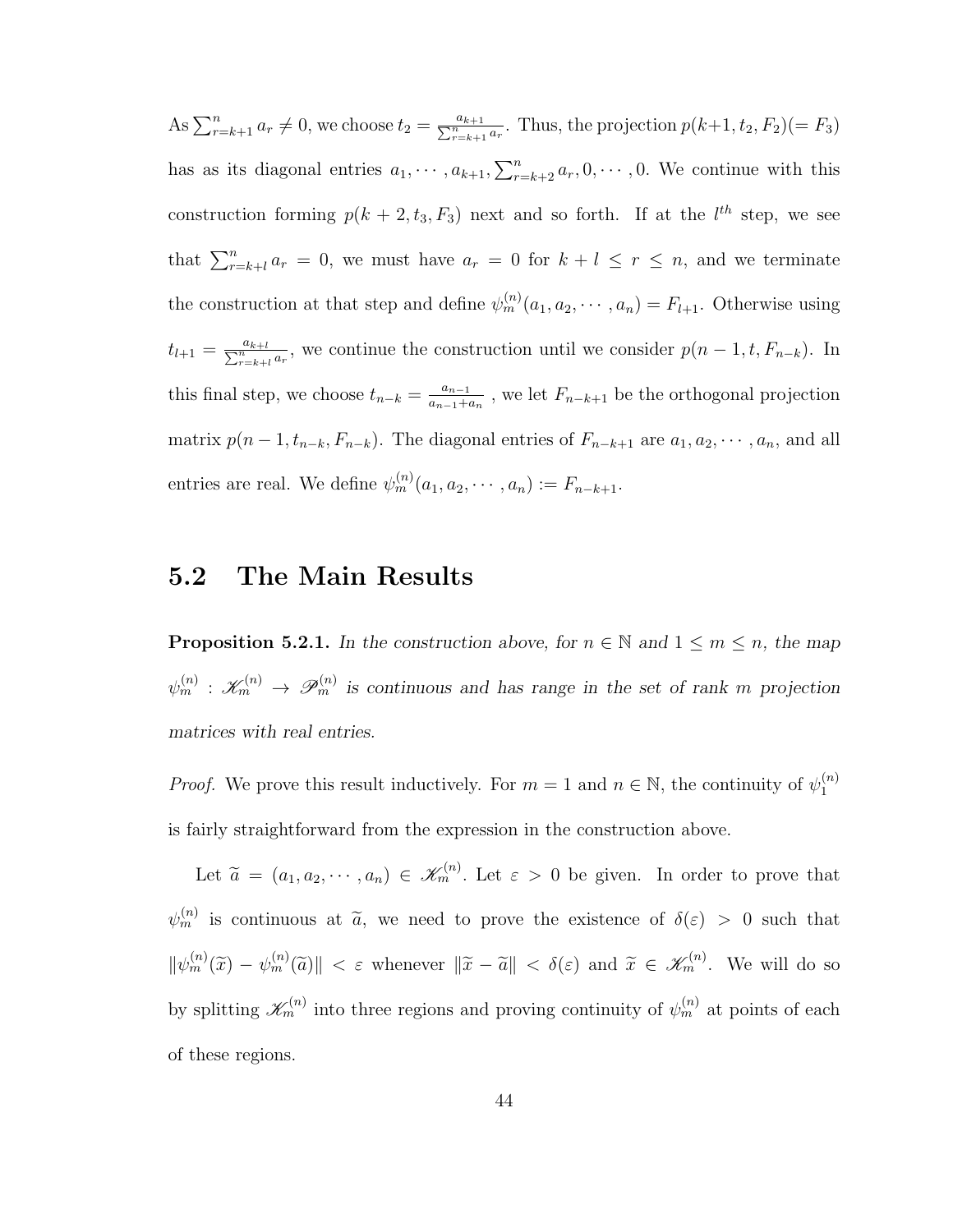<u>Case I</u>: For any  $r \in \{1, 2, \dots, n-1\}, \sum_{i=1}^{r} a_i \neq m-1$  and  $\sum_{i=r+1}^{n} a_i \neq 0$ .

Let  $k(= k(\tilde{a}))$  which depends on the point  $\tilde{a}$  in  $\mathscr{K}_m$  under consideration, be as chosen previously. Let  $\delta_1 := \inf\{|m - 1 - \sum_{i=1}^r a_i|, \sum_{i=r+1}^n a_r\}_{r=1}^{n-1}$ . If  $\|\tilde{x} - \tilde{a}\| < \frac{\delta_1}{n}$  $\frac{\mathfrak{d}_1}{n},$ then  $\tilde{x}$  also satisfies the requirements for Case I and  $k(\tilde{x}) = k(\tilde{a})$  i.e. the choice of k for  $\tilde{x}$  is the same as that for  $\tilde{a}$ . If  $\|\tilde{x} - \tilde{a}\| < \frac{\delta_2}{n}$  $\frac{\partial_2}{\partial n}$ , then  $\|(x_1, x_2, \cdots, m-1-1)$  $\sum_{r=1}^{k-1} x_r, 0, \cdots, 0) - (a_1, a_2, \cdots, m-1 - \sum_{r=1}^{k-1} a_r, 0, \cdots, 0)$   $\| < \delta_2$ . By our inductive hypothesis, as  $\psi_{m-}^{(n)}$  $\binom{n}{m-1}$  is continuous, we can choose  $\delta_2(<\delta_1)$  sufficiently small to ensure  $E_1(\widetilde{x}) := \psi_{m-1}^{(n)}$  $\binom{n}{m-1}(x_1, x_2, \cdots, m-1-\sum_{r=1}^{k-1}x_r, 0, \cdots, 0)$  is a continuous function in the  $\delta_2$  $\frac{\delta_2}{n}$ -neighborhood of  $\widetilde{a}$  in  $\mathscr{K}_m^{(n)}$ .

We can see that the choice of  $t_1(= t_1(\tilde{x}) := \frac{1-x_k}{1-(m-1-\sum_{r=1}^{k-1} x_r)})$  is continuous in terms of  $\widetilde{x}$ , as are the other  $t_i(\widetilde{x}) := \frac{x_{k+i-1}}{\sum_{r=k+i-1}^n}$  $\frac{x_{k+i-1}}{x_{k+i-1}x_k}$ . At the end of the construction, we have that, for  $\tilde{x}$  in a small enough neighbourhood of  $\tilde{a}$  in  $\mathscr{K}_m^{(n)}$ , the entries of the constructed matrix  $\psi_m^{(n)}(\tilde{x})$  are continuous functions involving entries of  $E_1(\tilde{x}), t_i(\tilde{x})$ 's,  $\tilde{x}$ , and hence a continuous function in  $\tilde{x}$ . Thus  $\psi_m^{(n)}$  is continuous at every point of the region described in Case I.

Case II : For some 
$$
r \in \{1, 2, \cdots, n-1\}
$$
,  $\sum_{i=1}^{r} a_i = m-1$  but  $\sum_{i=r+1}^{n} a_i \neq 0$ .

This case is more delicate than Case I, as the value of k chosen in the construc-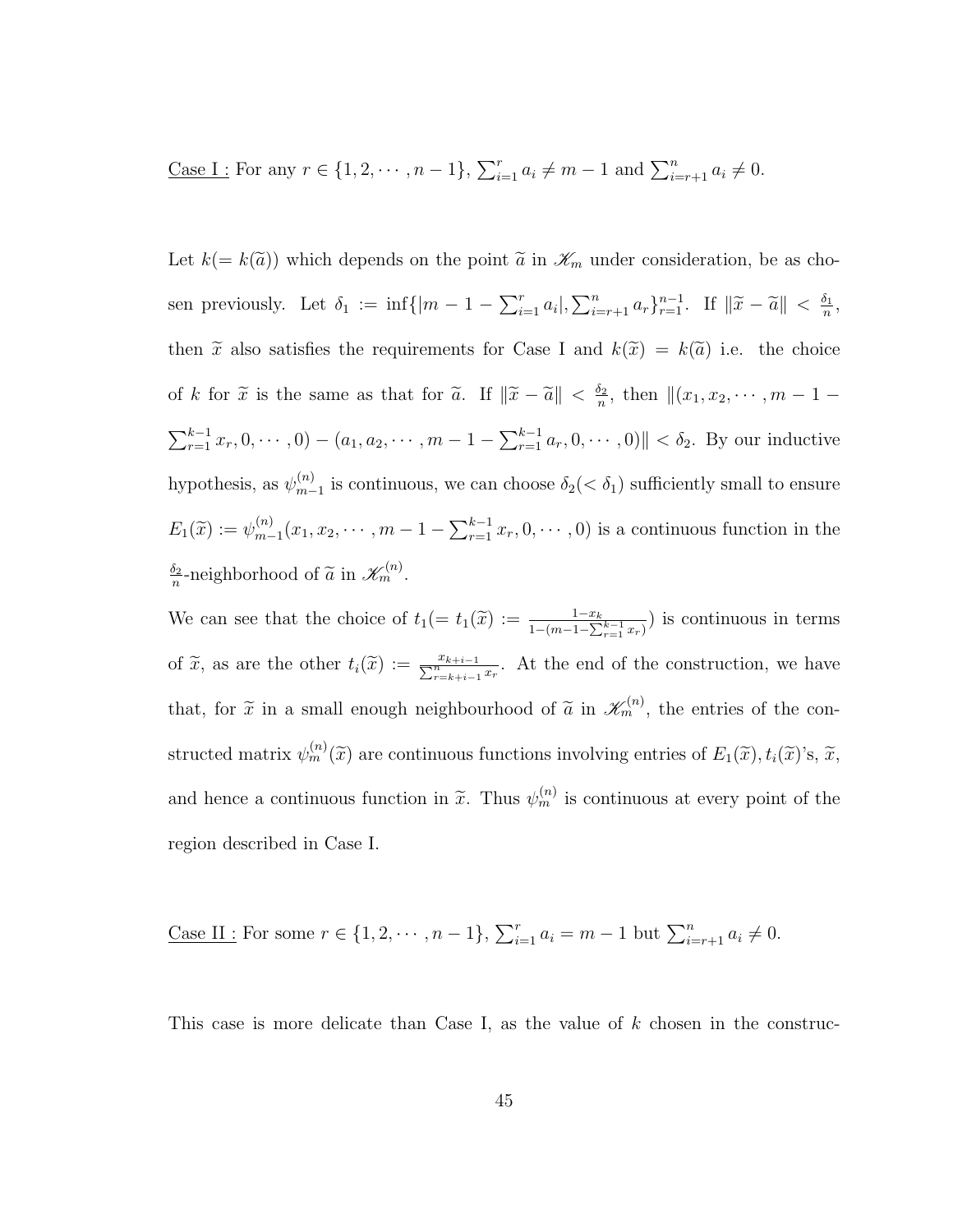tion, may vary in a neighborhood of  $\tilde{a}$  and  $t_1$  may not be a continuous function in any neighbourhood of  $\tilde{a}$ . For this case, k is the smallest number such that  $\sum_{i=1}^{k} a_i = m-1$ . Hence  $a_k \neq 0$ . Let  $W_{\tilde{a}}$  be a small enough neighbourhood of  $\tilde{a}$  so that for  $\tilde{x} \in W_{\tilde{a}}$ , we have  $\left\|\tilde{x} - \tilde{a}\right\| < \frac{a_k}{n}$  $\frac{a_k}{n}$ . Then  $k(\tilde{x}) \geq k(\tilde{a})$ .

Subcase (i):  $k(\tilde{x}) = k(\tilde{a})(=k)$ 

If  $a_k \neq 1$ , by making  $W_{\tilde{a}}$  sufficiently smaller (and reusing the notation), we can ensure that  $x_k \neq 1$  and by mimicking the proof used in Case I, for  $\tilde{x} \in W_{\tilde{a}}$ , we have  $\|\psi_m^{(n)}(\widetilde{x}) - \psi_m^{(n)}(\widetilde{a})\| < \varepsilon.$ 

If  $a_k = 1$ , then  $a = m - 1 - \sum_{i=1}^{k-1} a_i = a_k = 1$ . By Remark [3.1.2,](#page-24-0) all the non-diagonal elements in the kth row and kth column of  $F_1(\tilde{a})$ ,  $F_2(\tilde{a})$  are zero. For a given  $\varepsilon > 0$ , we can choose a sufficiently small neighbourhood  $W_{\tilde{a}}$  of  $\tilde{a}$ , so that for  $\tilde{x} \in W_{\tilde{a}}$ , we have  $||F_2(\tilde{x}) - F_2(\tilde{a})|| < \varepsilon$ . Here we circumvent around the fact that  $t_1$  may not be continuous by noting that if  $x_k$  is sufficiently close to 1 (say,  $|1-x_k| \le \delta$ ), by Lemma [3.1.1,](#page-24-1) all the non-diagonal elements in the kth row and kth column of  $F_1(\tilde{x}), F_2(\tilde{x})$ are sufficiently small (i.e. less than  $\sqrt{\delta}$ ). Since  $t_i$  is continuous for  $2 \leq i \leq n-k$ , the proof works as in the Case I.

Subcase (ii):  $\underline{k' := k(\tilde{x}) > k(\tilde{a})}$ 

As  $\sum_{i=1}^{k'-1} x_i < m-1 \le \sum_{i=1}^{k'} x_i$ , for a sufficiently small neighbourhood  $W_{\tilde{a}}$  (say,  $\{x \in \mathcal{K} : \|\tilde{x} - \tilde{a}\| \leq \frac{\delta}{2n^2}\}, a_{k+1}, \dots, a_{k'-1}$  must each have size smaller than  $\frac{\delta}{n}$ . Thus  $x_{k+1}, \dots, x_{k'-1}$  must each have size smaller than  $\frac{\delta}{n} + \frac{\delta}{n^2} \leq 2\frac{\delta}{n}$  $\frac{\delta}{n}$ . After the first  $k'-k+1$ steps of the construction for  $\tilde{a}$  we reach the same level as  $F_1(\tilde{x})$ . Using Lemma [3.1.1,](#page-24-1)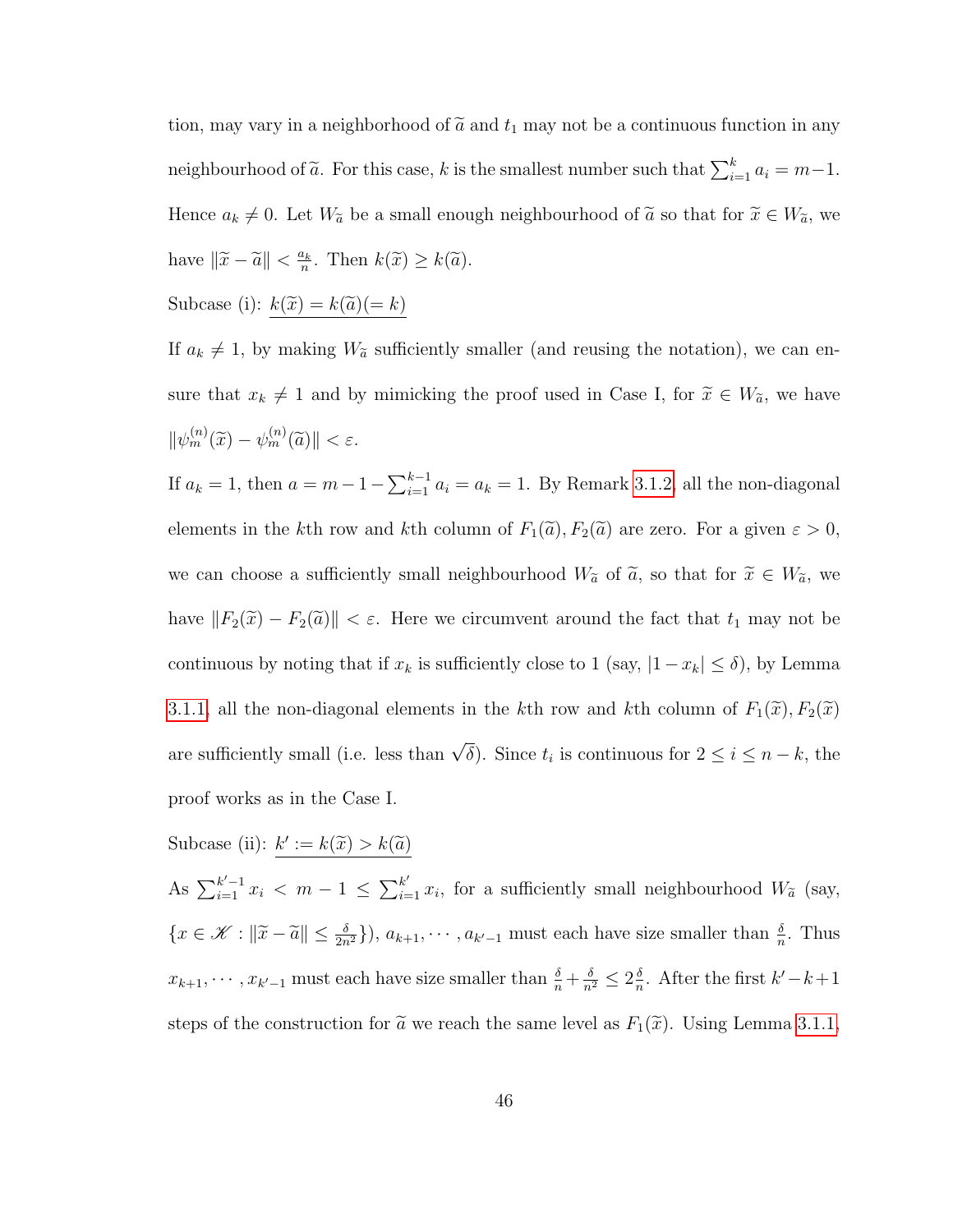we have that  $(F_{k'-k+1}(\tilde{a}))_{ij} \leq \sqrt{\frac{\delta}{n}}$  $\frac{\delta}{n}$  and  $(F_1(\tilde{x}))_{ij} \leq \sqrt{2\frac{\delta}{n}}$  $\frac{\delta}{n}$  for *i* or *j* in { $k+1, \cdots, k'-1$ }. The entry at  $(k'+1, k'+1)$  for  $F_1(\tilde{x})$  is 1 and for  $F_{k'-k+1}(\tilde{a})$  it is  $1 - \sum_{i=k+1}^{k'} a_i$ . The vectors  $(a_1, \dots, a_{k}, 1 - \sum_{i=k+1}^{k'} a_i)$  and  $(x_1, \dots, m-1 - \sum_{i=1}^{k'-1} x_i, 1, 0, \dots, 0)$  are sufficiently close (less than  $\delta$  apart) that from this stage onwards, as the operations involving the  $t_i$ s are continuous, by making the neighbourhood  $W_{\tilde{a}}$  smaller if need be, we get that  $\|\psi_m^{(n)}(\tilde{x}) - \psi_m^{(n)}(\tilde{a})\| \leq \varepsilon$  for a given  $\varepsilon > 0$ , for  $\tilde{x} \in W_{\tilde{a}}$ .

Since there are finitely many possibilities for k', we take  $\delta(\varepsilon)$  to be the minimum of all the  $\delta(\varepsilon)_{k'}$ 's. Thus  $\psi_m^{(n)}$  is continuous at points in the above region.

<u>Case III :</u> For some  $r \in \{1, 2, \dots, n-1\}$ , we have  $\sum_{i=r+1}^{n} a_i = 0$ .

Our construction is terminated as soon as we reach  $a_r$ . But for  $\tilde{x}$  in a neighborhood of  $\tilde{a}$ , the construction might as well continue. Let  $j \geq r + 1$ .  $a_j = 0$  and  $(\psi_m^{(n)}(\tilde{a}))_{ij} = 0$  for  $i \in \{1, 2, \dots, n\}$  as using Lemma [3.1.1,](#page-24-1) we get  $0 \leq |(\psi_m^{(n)}(\widetilde{a}))_{ij}| \leq \sqrt{a_i} \cdot \sqrt{a_j} = 0$ . If  $\|\widetilde{x} - \widetilde{a}\| < \delta(\varepsilon)$ , then  $|b_j - a_j| = |b_j| < \delta(\varepsilon)$ . By a suitable choice, one can ensure  $\delta(\varepsilon) < \varepsilon^2$  and thus from Lemma [3.1.1,](#page-24-1) we have  $|(\psi_m^{(n)}(\tilde{x}))_{ij} - (\psi_m^{(n)}(\tilde{a}))_{ij}| = |(\psi_m^{(n)}(\tilde{x}))_{ij}| \leq \sqrt{x_i} \cdot \sqrt{x_j} < \varepsilon$ . For  $j \leq r$ , one may mimic the relevant parts of the proofs in Cases I and II for the choice of  $\delta(\varepsilon)$ , to prove that the matrices  $\psi_m^{(n)}(\tilde{a})$  and  $\psi_m^{(n)}(\tilde{x})$  are entry-wise at the most  $\varepsilon$ -distance apart.

Now that all the possible cases have been taken care of, the proof is done.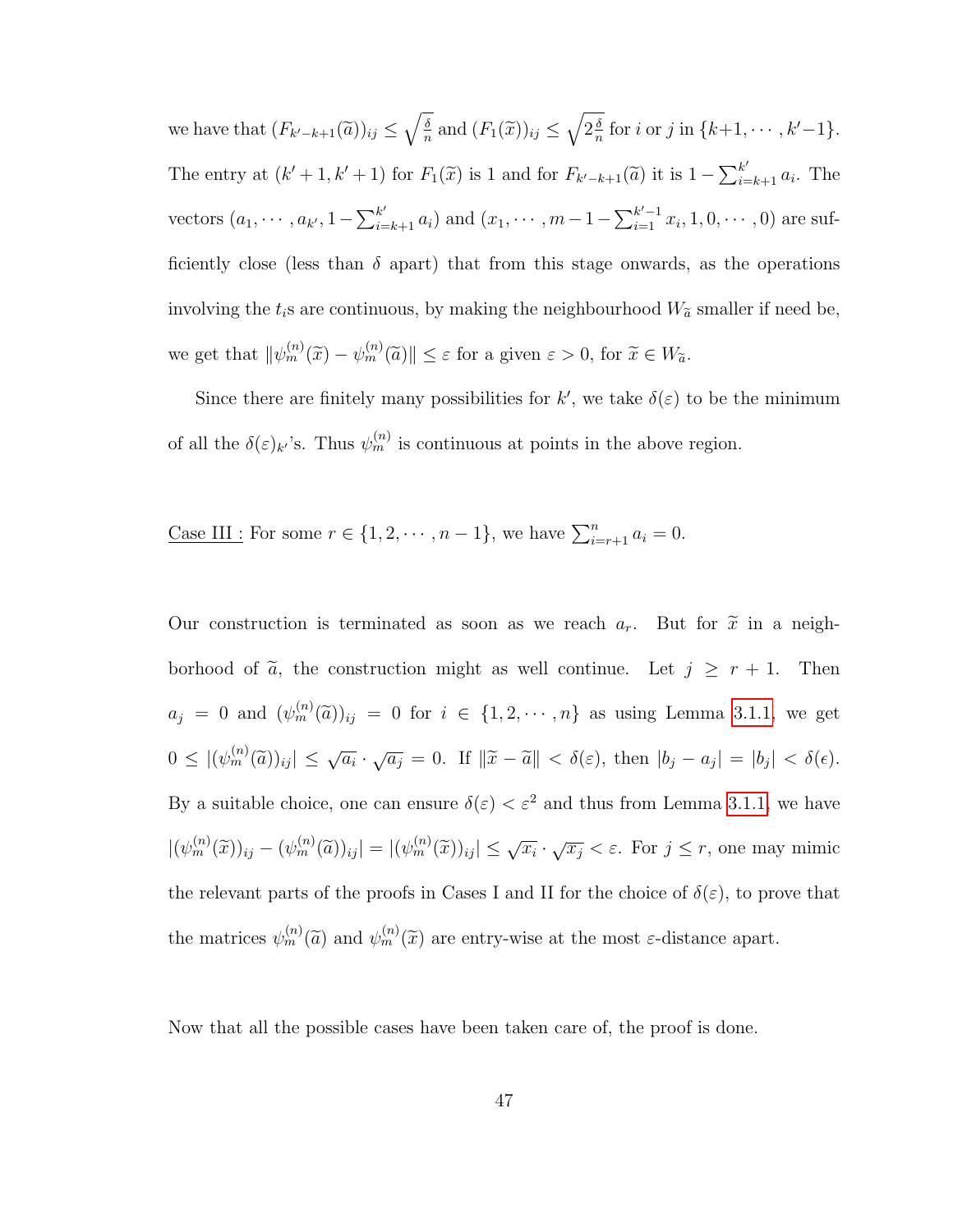**Definition 5.2.2.** Let  $X$  be a locally compact Hausdorff space. We denote the set of continuous functions from X to a subset B of  $\mathbb{C}^n$  or  $\mathbb{R}^n$  by  $C(X;B)$  and the space of functions in  $C(X; \mathbb{C}^n)$  vanishing at infinity, by  $C_0(X; \mathfrak{A})$ .  $C_0(X; \mathfrak{A})$  naturally has the structure of a C<sup>\*</sup>-algebra with pointwise addition and multiplication, and complex conjugation as involution.

**Lemma 5.2.3.** Let  $\mathfrak{A}$  be a unital abelian C<sup>\*</sup>-algebra such that  $\mathfrak{A} \simeq C(X;\mathbb{C})$ , for some compact Hausdorff space X, with identity  $1_{\mathfrak{A}}$ . Let  $\varphi$  be the mapping that assigns to each self-adjoint  $n \times n$  matrix  $(a_{jk}(\cdot)) \in M_n(\mathfrak{A})$  the vector-valued function  $(a_{11}(\cdot), a_{22}(\cdot), \cdots, a_{nn}(\cdot))$  from X to  $\mathbb{R}^n$  (an element of  $(\mathfrak{A}^{\mathfrak{sa}})^n \subset \mathfrak{A}^n$ ).

If  $a_1, a_2, \dots, a_n \in \mathfrak{A}$  such that  $0 \le a_i \le 1_{\mathfrak{A}}$ , for  $i \in \{1, \dots, n\}$  and  $\sum_{i=1}^n a_i = m \cdot 1_{\mathfrak{A}}$ , then there exists a projection in  $M_n(\mathfrak{A})$  with  $(a_1, a_2, \dots, a_n)$  as diagonal.

In other words,  $C(X; \mathcal{K}_m) \subseteq \varphi(\mathcal{P}(M_n(\mathfrak{A})))$ , where  $\mathcal{P}(M_n(\mathfrak{A}))$  is the set of projections in  $M_n(\mathfrak{A})$ .

*Proof.* Let  $F \in C(X; \mathcal{K}_m)$ . Consider the function  $\psi_m$  whose existence was proven in Proposition 1. Let  $G := \psi_m \circ F \in \mathscr{P}(M_n(\mathfrak{A}))$ . Then  $\varphi \circ G = (\varphi \circ \psi_m) \circ F = F$ .



Thus  $F \in \phi(\mathcal{P}(M_n(\mathfrak{A}))$ . This proves that  $C(X; \mathcal{K}_m)$  is contained in  $\varphi(\mathcal{P}(M_n(\mathfrak{A})))$ .

 $\Box$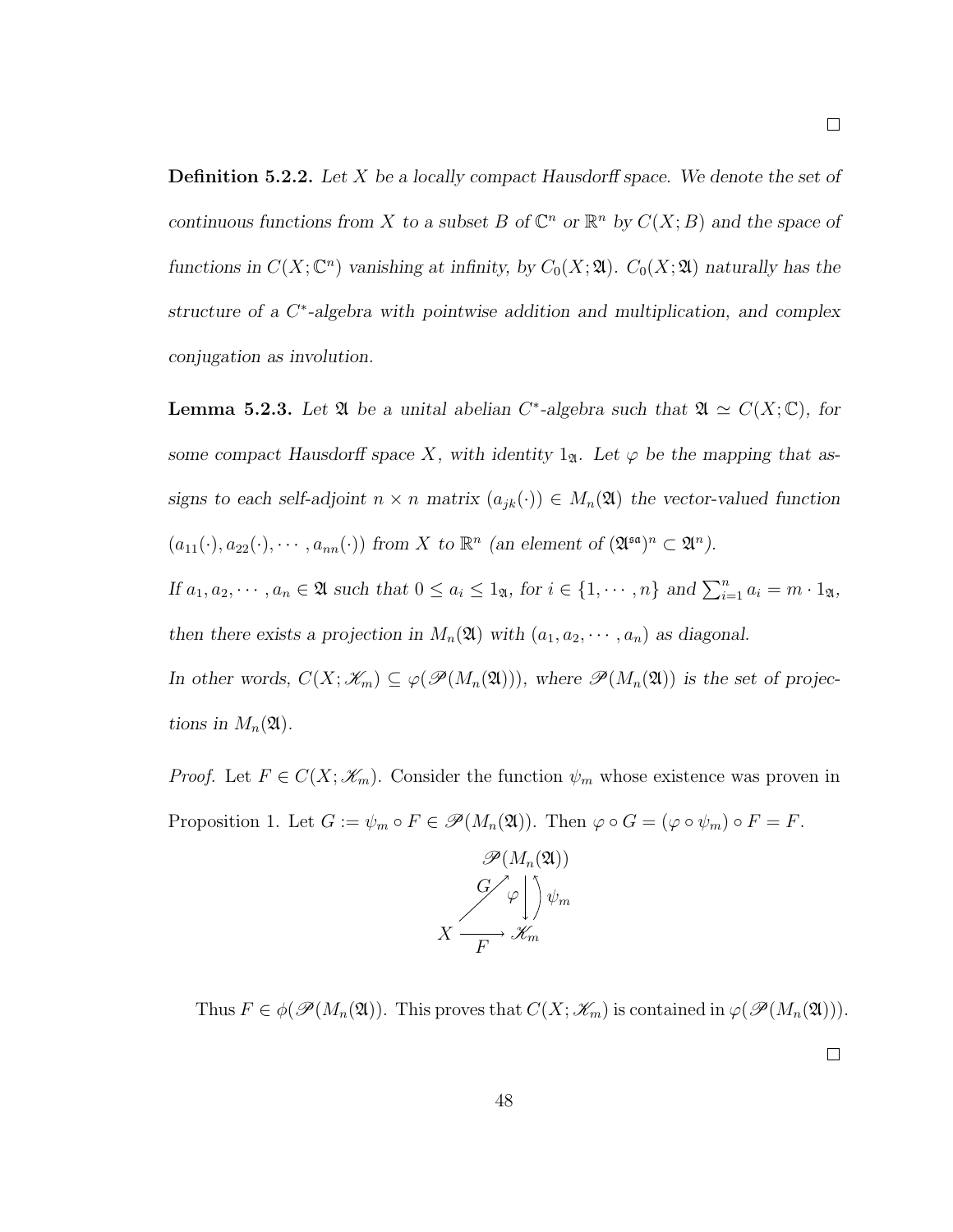Now we are in a position to characterize the diagonals of projections in  $M_n(\mathfrak{A})$ where  $\mathfrak A$  is any abelian  $C^*$ -algebra.

**Theorem 5.2.4.** Let  $\mathfrak{A}$  be an abelian C<sup>\*</sup>-algebra. Let  $a_1, a_2, \dots, a_n \in \mathfrak{A}$ . Then there exists a projection in  $M_n(\mathfrak{A})$  with diagonal  $(a_1, a_2, \dots, a_n)$  if and only if there exist mutually orthogonal projections  $p_i \in \mathfrak{A}, i \in \{1, 2, \cdots, n\}$  such that  $0 \leq a_j \leq$  $\sum_{i=1}^{n} p_i, j \in \{1, 2, \cdots, n\}$  and  $\sum_{i=1}^{n} a_i = \sum_{i=1}^{n} i \cdot p_i$ .

*Proof.* From the Gelfand-Neumark theorem, we know that  $\mathfrak{A} \simeq C_0(X; \mathbb{C})$  for some locally compact Hausdorff space X.

( $\Rightarrow$ ) Let P be the projection in  $M_n(\mathfrak{A}) \simeq C_0(X; M_n(\mathbb{C}))$  with diagonal  $(a_1, a_2, \dots, a_n)$ . We note that  $s := \sum_{i=1}^n a_i$  is a continuous function on X and only attains integral values between 0 and n (both included). This is because, for  $x \in X$ ,  $s(x)$  is the trace of the projection  $P(x)$ . As  $s^{-1}(\{i\}), i \in \{0, 1, \dots, n\}$  are clopen sets of X, the projections  $p_i = \chi_{s^{-1}(\{i\})}$  belong to  $\mathfrak A$  (where  $\chi_A$  denotes the characteristic function of the set A) and are such that  $s = \sum_{i=1}^{n} i \cdot p_i$ . Also the diagonal elements of  $P(x)$ must lie between 0 and 1 for each x. Thus  $0 \le a_j \le \sum_{i=1}^n p_i$  for  $j \in \{1, 2, \dots, n\}$ . This proves that the conditions described are necessary.

(←) Consider the unital abelian C<sup>\*</sup>-algebra  $p_j \mathfrak{A} p_j = p_j \mathfrak{A}$  with unit  $p_j$ . As the  $p_i$ 's are mutually orthogonal,  $\sum_{i=1}^{n} p_j a_i p_j = p_j (\sum_{i=1}^{n} a_i) p_j = p_j (\sum_{i=1}^{n} i \cdot p_i) p_j = j \cdot p_j$ . Now, as  $0 \leq p_j a_i p_j \leq p_j (\sum_{k=1}^n p_k) p_j = p_j$ , by appealing to Lemma 2, we observe that there is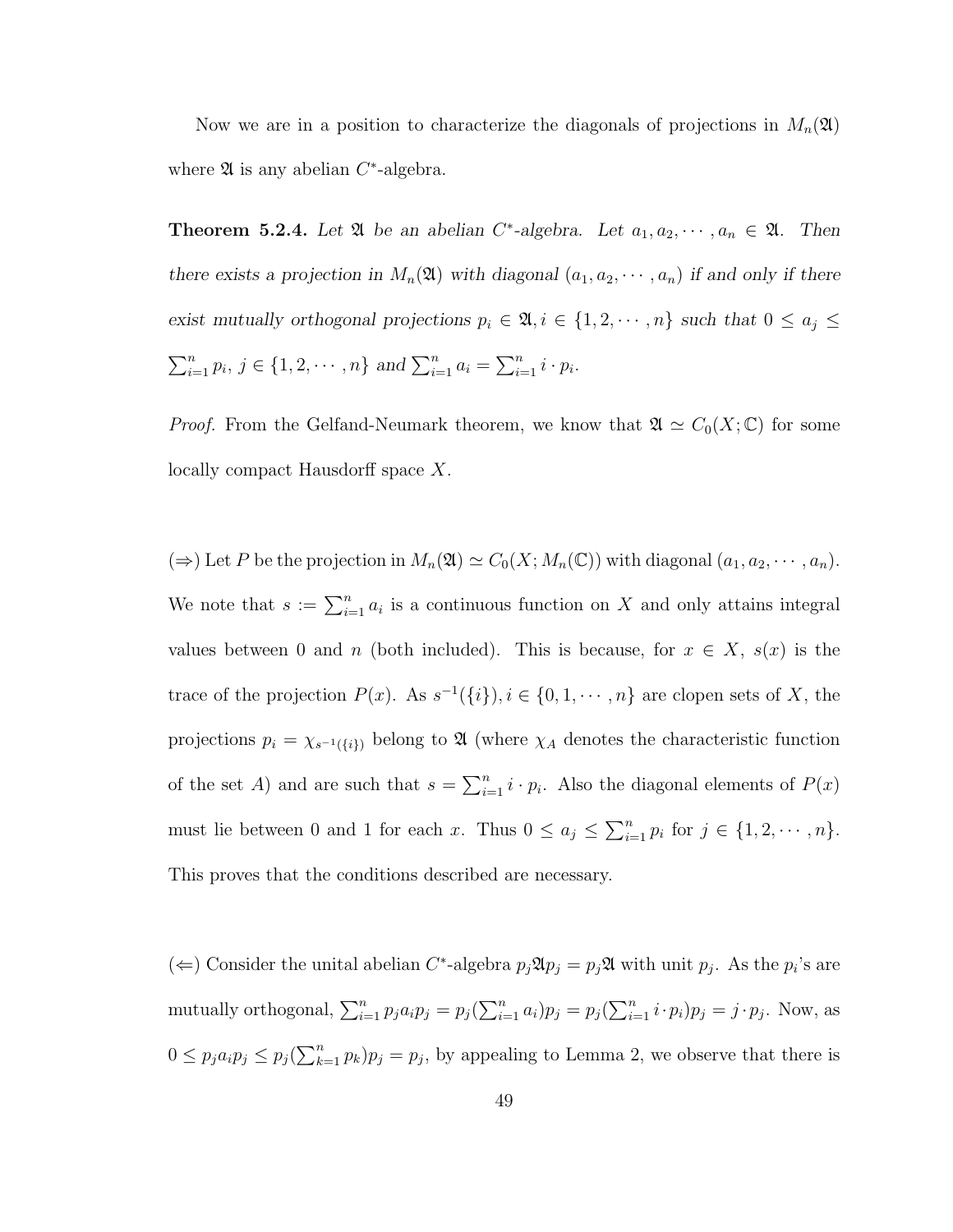a projection  $P_j$  in  $M_n(p_j \mathfrak{A} p_j)$  with diagonal  $(p_j a_1 p_j, p_j a_2 p_j, \cdots, p_j a_n p_j)$ .  $\sum_{i=1}^n p_i P_i p_i$ is a projection in  $M_n({\mathfrak{A}})$  satisfying the given conditions.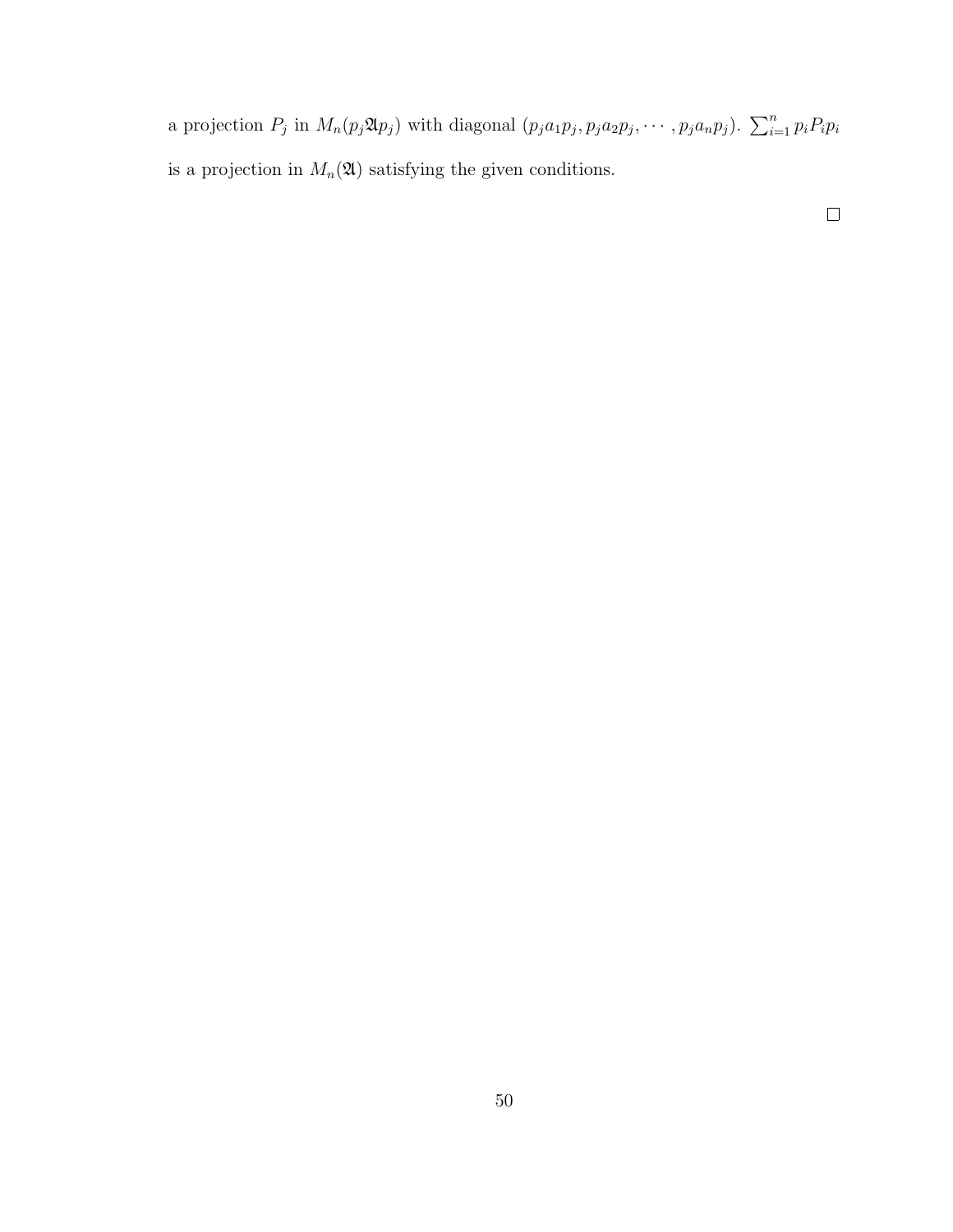# Chapter 6

# The Non-commutative Case

### 6.1 Diagonals of Projections in  $M_2(M_n(\mathbb{C}))$

Let  $M_n(\mathbb{C})$  denote the set of  $n \times n$  complex matrices. For a Hermitian matrix A in  $M_n(\mathbb{C})$ , the vector in  $\mathbb{R}^n$  whose entries are the eigenvalues of A (counted with multiplicity) arranged in decreasing order, is called the spectral distribution of A. We denote it by  $m(A)$ .

**Proposition 6.1.1.** Let  $A_1, A_2$  be Hermitian matrices in  $M_{k_1}(\mathbb{C}), M_{k_2}(\mathbb{C})$  respectively, with eigenvalues in the open interval  $(0, 1)$ . There is an orthogonal projection P in  $M_{k_1+k_2}(\mathbb{C})$  such that  $A_1$  and  $A_2$  form the diagonal blocks of P if and only if  $k_1 = k_2 (=: n)$  and  $m(A_1) = m(I_n - A_2)$ .

*Proof.* Let P be a Hermitian matrix with diagonal blocks  $A_1$ ,  $A_2$  in block matrix form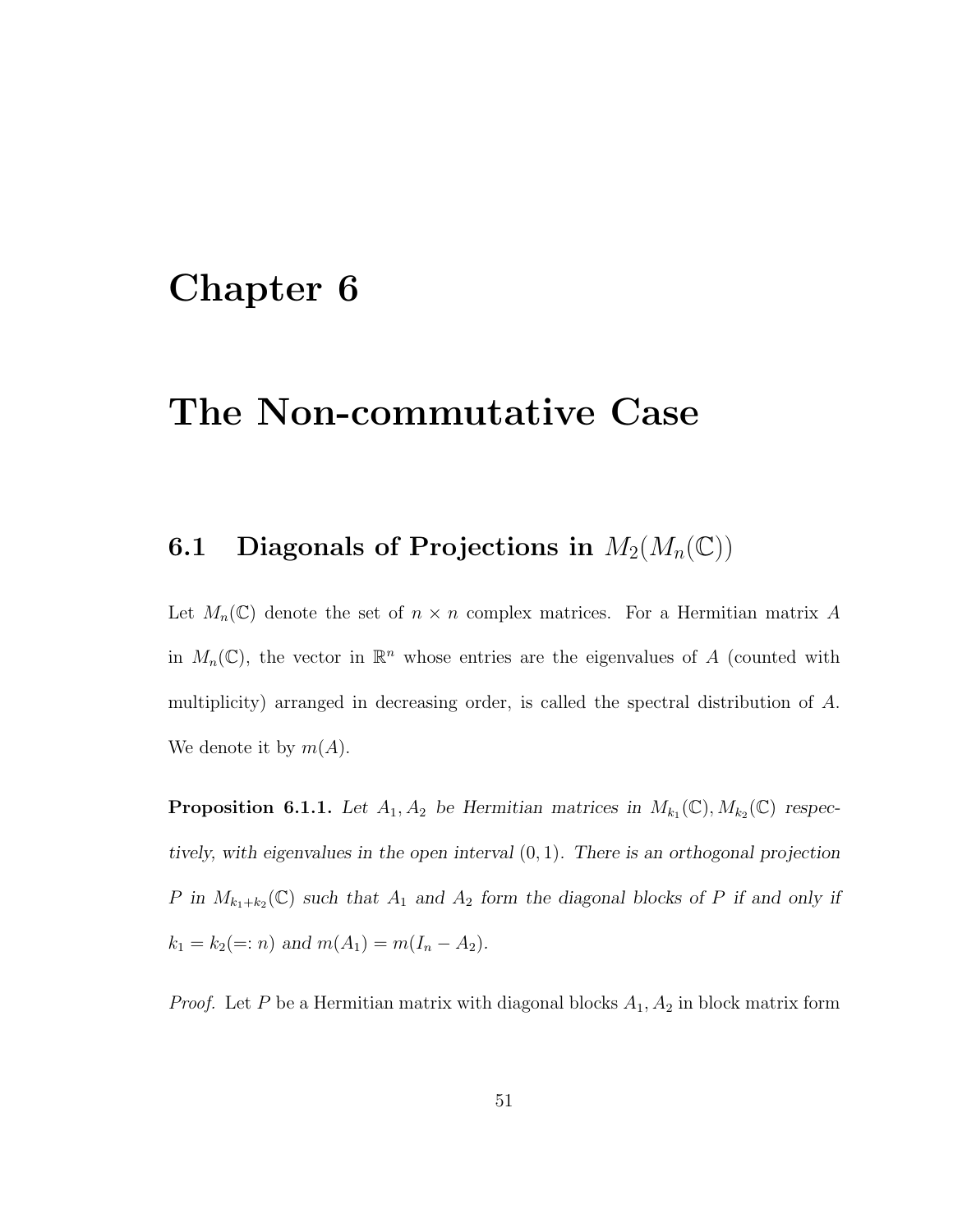as below,

$$
\begin{pmatrix} A_1 & B^* \\ B & A_2 \end{pmatrix}
$$

where B is a  $k_2 \times k_1$  matrix.

The matrix P is an orthogonal projection iff there exists a B such that  $P^2 = P$ . More explicitly, if and only if for some B

$$
\begin{pmatrix} A_1^2 + B^*B & A_1B^* + B^*A_2 \ B A_1 + A_2B & A_2^2 + BB^* \end{pmatrix} = \begin{pmatrix} A_1 & B^* \ B & A_2 \end{pmatrix}.
$$

The above expression essentially gives us three equations.

$$
B^*B = A_1 - A_1^2,
$$
  
\n
$$
BB^* = A_2 - A_2^2,
$$
  
\n
$$
BA_1 = (I_{k_2} - A_2)B.
$$

First, we prove the necessity of the given conditions in the statement of the proposition. As the matrices  $A_1, A_2$  have eigenvalues in the open interval  $(0, 1)$ , by the spectral mapping theorem we observe that  $A_1 - A_1^2$ ,  $A_2 - A_2^2$  must have eigenvalues in  $(0, \frac{1}{4})$  $\frac{1}{4}$  and hence they are invertible. From the preceding set of equations, we have that  $BB^*$  and  $B^*B$  are invertible. As in general,  $rank(BB^*) = rank(B^*B)$ , we conclude that  $k_1 = k_2$  and B must be an invertible matrix.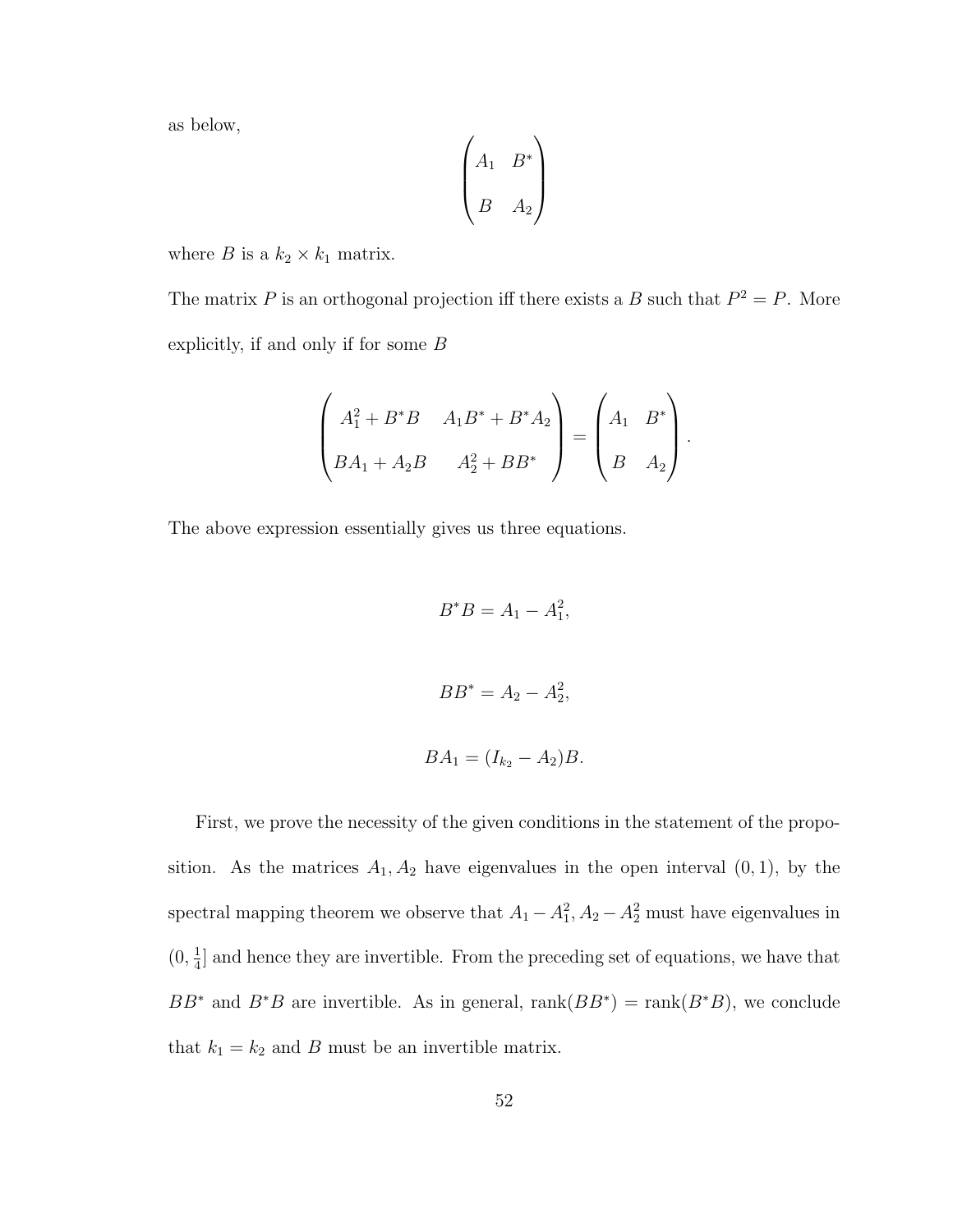The third equation may now be rewritten as  $BA_1B^{-1} = I_n - A_2$  where  $n := k_1 (=$  $k<sub>2</sub>$ ). Since similar matrices have the same set of eigenvalues counted with multiplicity, we note that  $m(A_1) = m(BA_1B^{-1}) = m(I_n - A_2)$ .

Now we prove the sufficiency of the conditions. Let  $k_1 = k_2 = n$  and  $m(A_1) =$  $m(I_n - A_2)$ . There is a unitary matrix U in  $M_n(\mathbb{C})$  such that  $UA_1U^* = I_n - A_2$ . We define  $B := U\sqrt{A_1 - A_1^2}$ . We just need to check that the three equations above are satisfied by our choice of B. As  $U^*U = UU^* = I_n$ ,  $R^*R$  $\sqrt{4}$  $\overline{A^2}$ 

$$
B^*B = \sqrt{A_1 - A_1^2}U^*U\sqrt{A_1 - A_1^2} = A_1 - A_1^2,
$$
  
\n
$$
BB^* = U(A_1 - A_1^2)U^* = UD_1U^* - (UD_1U^*)^2 = (I_n - A_2) - (I_n - A_2)^2 = A_2 - A_2^2,
$$
  
\n
$$
BA_1B^{-1} = U(A_1 - A_1^2)^{1/2}A_1(A_1 - A_1^2)^{-1/2}U^* = UA_1U^* = I_n - A_2.
$$

 $\Box$ 

Let  $\mathscr{K}_n$  denote the compact convex subset of  $\mathbb{R}^n$  consisting of vectors  $\tilde{v} :=$  $(\lambda_1, \dots, \lambda_n)$  such that  $1 \geq \lambda_1 \geq \lambda_2 \geq \dots \geq \lambda_n \geq 0$ . The sum of the entries of  $\tilde{v}$  is called the *trace* of  $\tilde{v}$  and denoted by  $\tau(\tilde{v})$ . As will be clearer later, we deliberately use the same notation for the trace of a matrix. In fact, for a Hermitian matrix  $A \in M_n(\mathbb{C}), \tau(A) := \text{trace of } A = \tau(m(A)).$ 

We denote the vector  $(1, \dots, 1, 0, \dots, 0)$  in  $\mathcal{K}_n$  with trace k by  $\widetilde{e}_k$  (n will be clear from the context). We call the vector obtained by truncation after removing the entries 1,0 from  $\tilde{v}$  in  $\mathscr{K}_n$  as the *nucleus* of  $\tilde{v}$  and denote it by  $\tilde{v}^{\circ}$ . Note that the nucleus of  $\tilde{v}$  has entries strictly between 0 and 1 arranged in decreasing order and is empty iff  $\widetilde{v}=\widetilde{e}_k$  for some non-negative integer  $k.$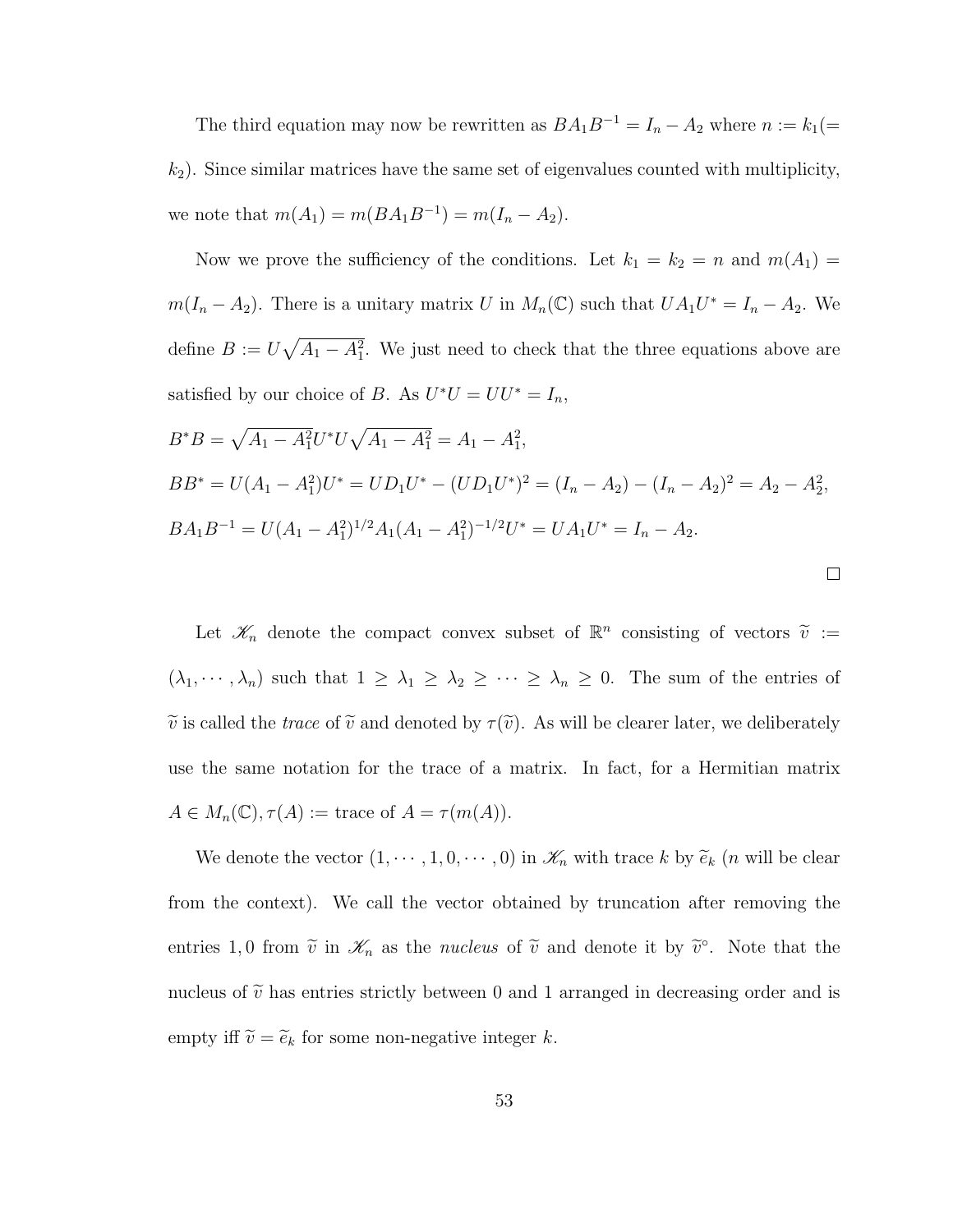**Lemma 6.1.2.** Let  $A_1, A_2$  be positive contractions in  $M_n(\mathbb{C})$  such that  $m(A_1) =$  $m(I_n - A_2)$ . Then  $(m(A_1), m(A_2))$  is in the convex hull of  $\{(\tilde{e}_k, \tilde{e}_{n-k}) : 0 \le k \le n, k \in \mathbb{Z}\}$  $\mathbb{Z}\}\subset\mathscr{K}_n\times\mathscr{K}_n$ .

*Proof.* Let  $m(A_1) = (\mu_1, \dots, \mu_n)$ . As  $m(A_1) = m(I_n - A_2)$ , we have that  $m(A_2) =$  $m(I_n - A_1) = (1 - \mu_n, \dots, 1 - \mu_1)$ . We may write  $m(A_1)$  as a convex combination of  $\widetilde{e}_k$ 's as follows :

$$
m(A_1) = (\mu_1, \cdots, \mu_n) = (1 - \mu_1)\widetilde{e}_0 + (\mu_1 - \mu_2)\widetilde{e}_1 + \cdots + (\mu_{n-1} - \mu_n)\widetilde{e}_{n-1} + \mu_n\widetilde{e}_n.
$$

It follows that,

$$
(1 - \mu_1, \cdots, 1 - \mu_n) = \tilde{e}_n - (\mu_1, \cdots, \mu_n) = (1 - \mu_1)(\tilde{e}_n - \tilde{e}_0) + (\mu_1 - \mu_2)(\tilde{e}_n - \tilde{e}_1) + \cdots + (\mu_{n-1} - \mu_n)(\tilde{e}_n - \tilde{e}_{n-1}) + \mu_n(\tilde{e}_n - \tilde{e}_n)
$$
  
\n
$$
\Rightarrow (1 - \mu_n, \cdots, 1 - \mu_1) = (1 - \mu_1)\tilde{e}_n + (\mu_1 - \mu_2)\tilde{e}_{n-1} + \cdots + (\mu_{n-1} - \mu_n)\tilde{e}_1 + \mu_n\tilde{e}_0.
$$
  
\nThus  $(m(A_1), m(A_2)) = (1 - \mu_1) \cdot (\tilde{e}_0, \tilde{e}_n) + \cdots + (\mu_i - \mu_{i-1}) \cdot (\tilde{e}_i, \tilde{e}_{i-1}) + \cdots + \mu_n.$   
\n $(\tilde{e}_n, \tilde{e}_0).$ 

**Remark 6.1.3.** If  $(\widetilde{v}, \widetilde{w}) = t_0(\widetilde{e}_0, \widetilde{e}_n) + t_1(\widetilde{e}_1, \widetilde{e}_{n-1}) + \cdots + t_n(\widetilde{e}_n, \widetilde{e}_0) \in \mathscr{K}_n \times \mathscr{K}_n$  where  $0 < t_0, t_n < 1$ , then  $\tilde{v} = \tilde{v}^{\circ}$  and  $\tilde{w} = \tilde{w}^{\circ}$ . In this case, we may note a partial converse to Lemma 6.1.2 using Proposition 6.1.1, that there is a orthogonal projection with diagonal blocks diag( $\widetilde{v}$ ), diag( $\widetilde{w}$ ).

**Remark 6.1.4.** Let  $A_1, A_2$  be the diagonal blocks of an orthogonal projection given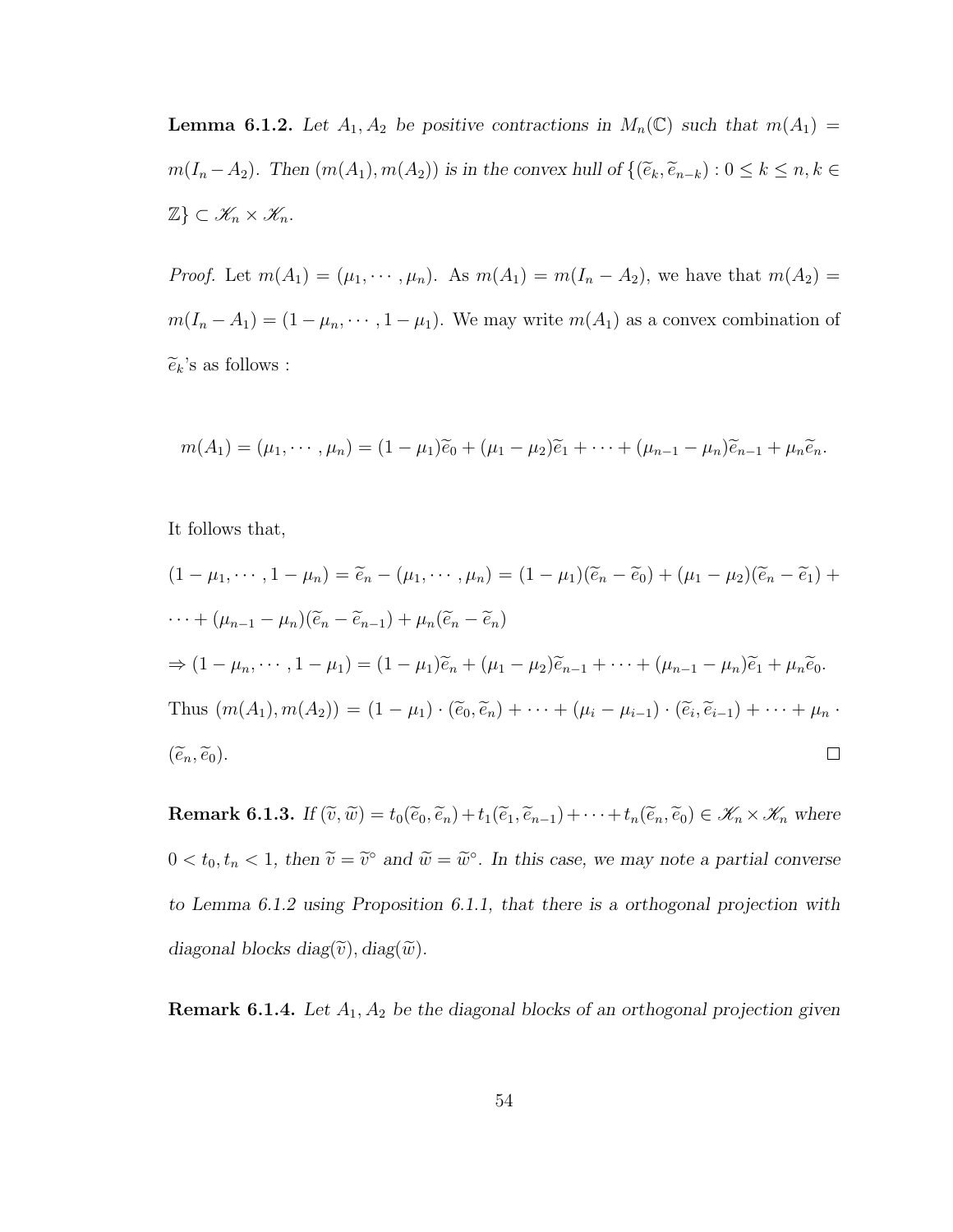as follows :

$$
\begin{pmatrix} A_1 & B^* \\ B & A_2 \end{pmatrix}
$$

From the computations in the proof of Proposition 6.1.1, we have that  $A_1 - A_1^2 =$  $B^*B$ ,  $A_2 - A_2^2 = BB^*$ . Since  $B^*B = 0$  if and only if  $BB^* = 0$ , we see that  $A_1$  is an orthogonal projection if and only if  $A_2$  is an orthogonal projection.

For a positive contraction  $A \in M_n(\mathbb{C})$ , the nucleus of  $m(A)$  is empty if and only if A is a projection. Thus, we may reformulate the above observation in the following manner : if  $A_1, A_2$  are the diagonal blocks of an orthogonal projection, then the nucleus of  $m(A_1)$  is empty if and only if the nucleus of  $m(A_2)$  is empty.

<span id="page-63-0"></span>**Lemma 6.1.5.** Let  $A_1, A_2$  be positive contractions in  $M_{k_1}(\mathbb{C}), M_{k_2}(\mathbb{C})$  respectively. Then  $A_1, A_2$  form the principal diagonal blocks of some orthogonal projection in  $M_{k_1+k_2}(\mathbb{C})$  if and only if  $diag(m(A_1)^{\circ}), diag(m(A_2)^{\circ})$  form the diagonal blocks of some orthogonal projection matrix or the nucleus of both  $m(A_1), m(A_2)$  are empty.

*Proof.* As  $A_1, A_2$  are Hermitian, for  $i = 1, 2$ , there exist unitary matrices  $U_i$  in  $M_{k_i \times k_i}(\mathbb{C})$  such that  $U_i A_i U_i^*$  are diagonal matrices with diagonal vector given by  $m(A_i)$ . Let U be the unitary matrix in  $M_{k_1+k_2}(\mathbb{C})$  given by,

$$
\begin{pmatrix} U_1 & 0 \\ 0 & U_2 \end{pmatrix}
$$

If P is an orthogonal projection with diagonal blocks  $A_1, A_2$ , then  $UPU^*$  is an orthog-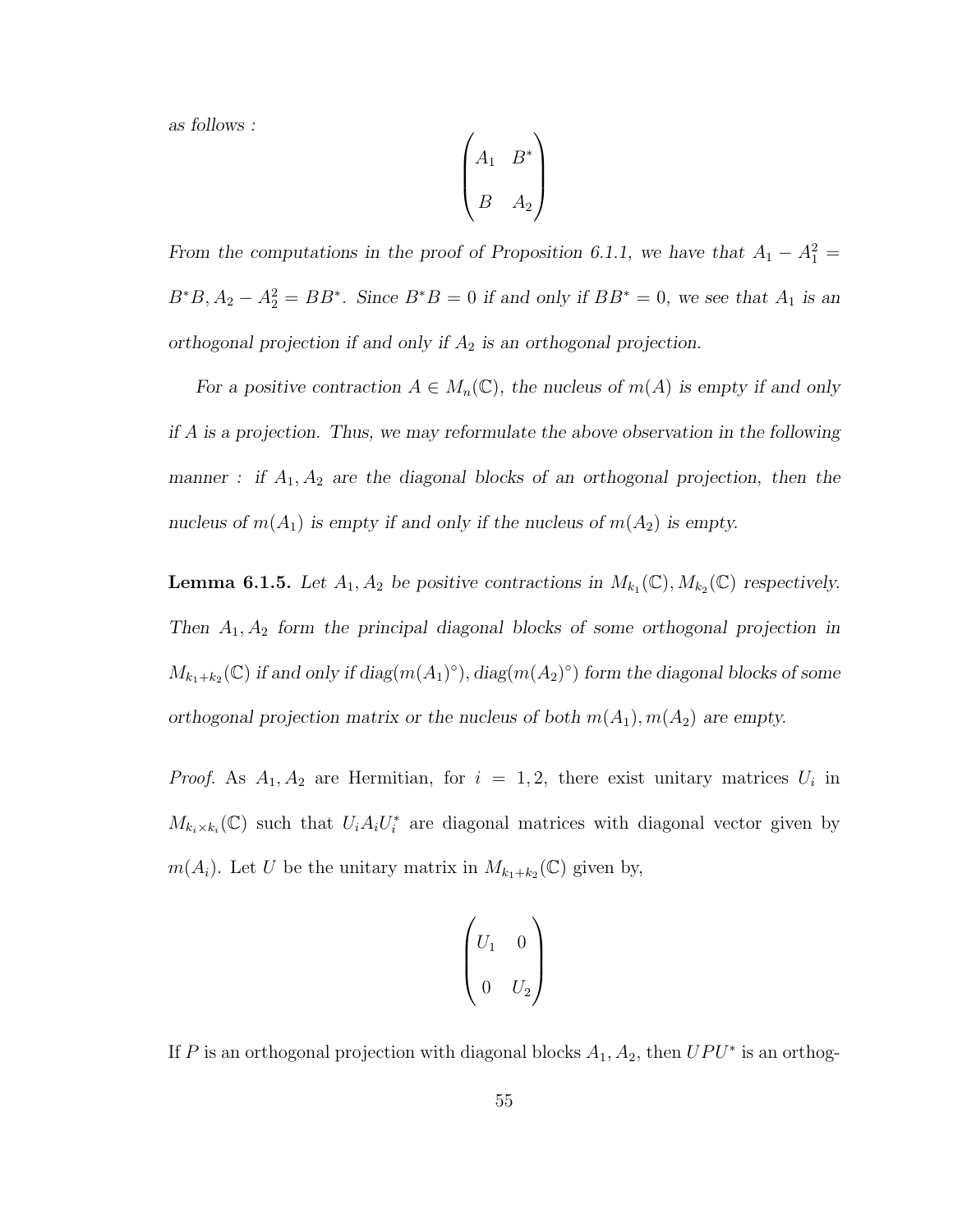onal projection with diagonal blocks diag $(m(A_1))$ , diag $(m(A_2))$ . Conversely, if Q is an orthogonal projection with diagonal blocks  $diag(m(A_1))$ ,  $diag(m(A_2))$ , then  $U^*QU$ is an orthogonal projection with diagonal blocks  $A_1, A_2$ . This shows that  $A_1, A_2$  form the principal diagonal blocks of some orthogonal projection in  $M_{k_1+k_2}(\mathbb{C})$  if and only if diag $(m(A_1))$ , diag $(m(A_2))$  form the diagonal blocks of some orthogonal projection matrix in  $M_{k_1+k_2}(\mathbb{C})$ .

We recall that for  $i = 1, 2, m(A_i)$  is of the form  $(1, \dots, 1, m(A_i)^{\circ}, 0, \dots, 0)$ . From Remark 6.1.5 and Remark 6.1.6, it follows that if  $diag(m(A_1))$ ,  $diag(m(A_2))$  form the diagonal blocks of some orthogonal projection matrix in  $M_{k_1+k_2}(\mathbb{C})$ , then either the nucleus of both  $m(A_1), m(A_2)$  are empty or  $\text{diag}(m(A_1)^\circ)$ ,  $\text{diag}(m(A_2)^\circ)$  form the diagonal blocks of some orthogonal projection matrix.

For the converse, if the nucleus of both  $m(A_1), m(A_2)$  are empty i.e.  $A_1, A_2$  are projections, then the required orthogonal projection is given by :

$$
\begin{pmatrix} A_1 & 0 \\ 0 & A_2 \end{pmatrix}
$$

If not, and if we have that  $diag(m(A_1)^{\circ})$ ,  $diag(m(A_2)^{\circ})$  form the diagonal blocks of some orthogonal projection  $P$ , we may form an orthogonal projection with diagonal blocks diag $(m(A_1))$ , diag $(m(A_2))$  by extending P and filling in 0's in the rows and  $\Box$ the columns corresponding to the diagonal entries 0, 1.

<span id="page-64-0"></span>**Theorem 6.1.6.** Let  $A_1, A_2$  be two Hermitian matrices in  $M_{k_1}(\mathbb{C}), M_{k_2}(\mathbb{C})$  respec-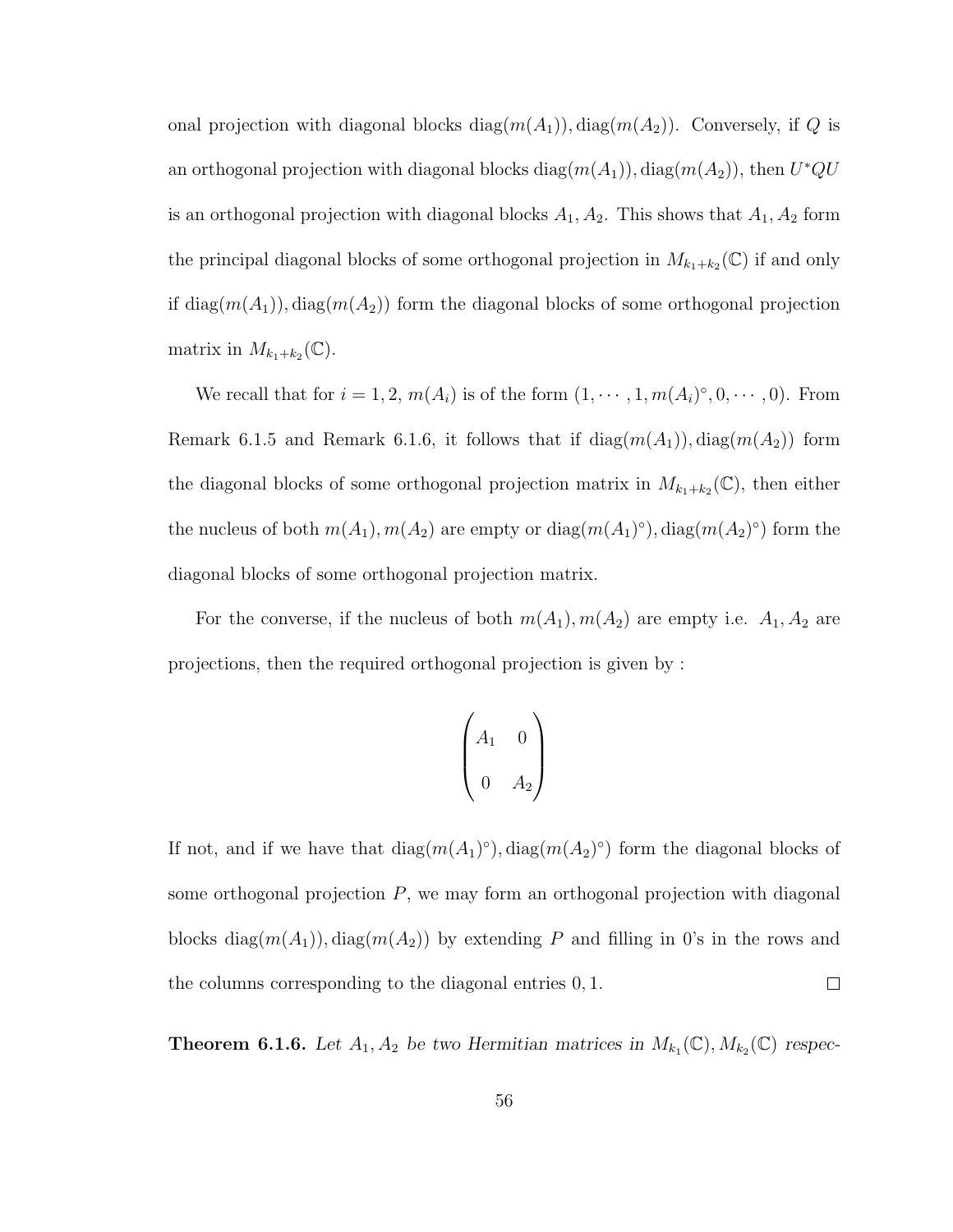tively. Then  $A_1, A_2$  appear as the principal diagonal blocks of a rank n orthogonal projection P in  $M_{k_1+k_2}(\mathbb{C})$  if and only if  $(m(A_1), m(A_2))$  is in the convex hull of  $\{(\widetilde{e}_r, \widetilde{e}_s) : 0 \le r \le k_1, 0 \le s \le k_2, r + s = n\} \subset \mathscr{K}_{k_1} \times \mathscr{K}_{k_2}.$ 

*Proof.* Let P be an orthogonal projection with principal diagonal blocks  $A_1, A_2$ . If the nucleus of both  $m(A_1), m(A_2)$  are empty, then  $(m(A_1), m(A_2)) = (\tilde{e}_r, \tilde{e}_s)$  and  $n = \text{rank}(P) = \tau(P) = \tau(A_1) + \tau(A_2) = \tau(\tilde{e}_r) + \tau(\tilde{e}_s) = r + s.$ 

Next we may assume that the nucleus of neither of neither  $m(A_1)$  nor  $m(A_2)$  are empty. Let  $m(A_1) = (1, \dots, 1, \lambda_1, \dots, \lambda_p, 0, \dots, 0)$  and  $m(A_2) = (1, \dots, 1, \mu_1, \dots, \mu_q,$  $(0, \dots, 0)$  where  $m(A_1)^{\circ} = (\lambda_1, \dots, \lambda_p), m(A_2)^{\circ} = (\mu_1, \dots, \mu_q)$ . From Lemma [6.1.5,](#page-63-0) diag $(m(A_1)^\circ)$ , diag $(m(A_2)^\circ)$  must also be the diagonal blocks of an orthogonal projection. Then Proposition 6.1.1 tells us that  $p = q$  and  $\mu_i = 1 - \lambda_{p-i+1}, 1 \leq i \leq p$ . By Lemma 7.1.2,  $(m(A_1)^\circ, m(A_2)^\circ)$  is in the convex hull of  $\{(\tilde{e}_k, \tilde{e}_{p-k}) : 0 \le k \le p\} \subset$  $\mathscr{K}_{p}\times\mathscr{K}_{p}$ . Thus  $(m(A_1), m(A_2))$  is in the convex hull of  $\{(\tilde{e}_r, \tilde{e}_s): 0 \leq r \leq k_1, 0 \leq s_1\}$  $s \leq k_2, r + s = n$   $\subset \mathscr{K}_{k_1} \times \mathscr{K}_{k_2}$ .

We prove the sufficiency of the condition below. Without loss of generality, we may assume that  $k_1 \geq k_2$ . Let  $(\tilde{v}, \tilde{w})$  belong to the convex hull of  $\{(\tilde{e}_r, \tilde{e}_s) : 0 \leq$  $r \leq k_1, 0 \leq s \leq k_2, r + s = n$ . We may write it as a convex combination in the following manner  $t_1(\tilde{e}_{r_1}, \tilde{e}_{n-r_1}) + t_2(\tilde{e}_{r_2}, \tilde{e}_{n-r_2}) + \cdots + t_m(\tilde{e}_{r_m}, \tilde{e}_{n-r_m})$  such that  $0 \le r_1 \le \cdots \le r_m \le \min(k_1, n)$  and  $0 < t_i < 1, i \in \{1, 2, \cdots, m\}$ . In this case we note that  $\tilde{v}^{\circ}$  is in  $\mathscr{K}_{r_m-r_1}$ , and  $\tilde{w}^{\circ} \in \mathscr{K}_{(n-r_1)-(n-r_m)} = \mathscr{K}_{r_m-r_1}$ . In fact  $(\tilde{v}^{\circ}, \tilde{w}^{\circ}) =$  $t_1(\widetilde{e}_0, \widetilde{e}_{r_m-r_1}) + t_2(\widetilde{e}_{r_2-r_1}, \widetilde{e}_{r_m-r_2}) + \cdots + t_m(\widetilde{e}_{r_m}, \widetilde{e}_0) \in \mathscr{K}_{r_m-r_1} \times \mathscr{K}_{r_m-r_1}$ . As  $0 <$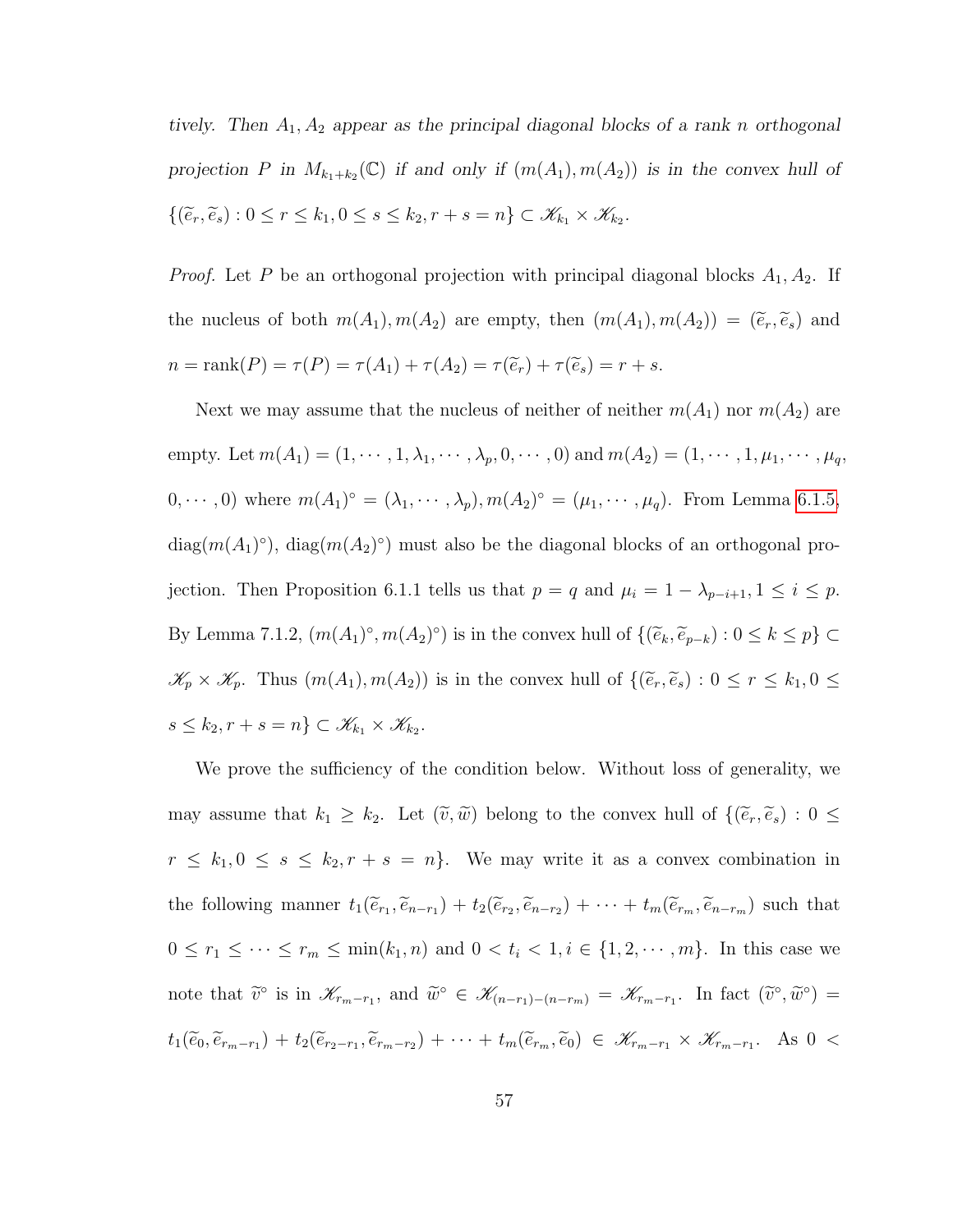$t_1, t_m < 1$ , by Remark 6.1.3, there is an orthogonal projection with diagonal blocks  $diag(\tilde{v}^{\circ})$ ,  $diag(\tilde{w}^{\circ})$ . Thus from Lemma [6.1.5,](#page-63-0) we conclude that there is an orthogonal projection with diagonal blocks  $A_1, A_2$  such that  $m(A_1) = \tilde{v}, m(A_2) = \tilde{w}$ .

 $\Box$ 

### 6.2 Operator Inequalities

Let  $\mathscr R$  be a von Neumann algebra and A in  $M_n(\mathscr R)$  be a self-adjoint element. By Kadison's diagonalization theorem ( [\[9\]](#page-73-3)), there exists a unitary U in  $M_n(\mathscr{R})$  such that  $UAU^*$  is in diagonal form  $D := diag(D_1, D_2, \dots, D_n)$  where  $D_i$ 's are self-adjoint elements in  $\mathscr{R}$ .

<span id="page-66-1"></span>**Proposition 6.2.1.** Let the diagonal of A in  $M_n(\mathcal{R})$  be  $(A_{11}, \dots, A_{nn})$ . Then each of the diagonal elements  $A_{ii}$ ,  $1 \le i \le n$  is in the C\*-polytope generated by  $(D_1, \dots, D_n)$ .

*Proof.* From the choice of U, we see that  $A = U^*$  diag $(D_1, D_2, \dots, D_n)U$ . Thus  $A_{jj} = \sum_{i=1}^{n} U_{ij}^* D_i U_{ij}$  and as U is unitary,  $U^*U = I$  which yields  $\sum_{i=1}^{n} U_{ij}^* U_{ij} = I \in$  $\mathscr{R}, \forall j, 1 \leq j \leq n$ . This proves that  $A_{jj}$  is in the C\*-polytope generated by the  $D_i$ 's.

 $\Box$ 

<span id="page-66-0"></span>**Lemma 6.2.2.** Let  $A_1, \dots, A_n$  be self-adjoint elements in  $\mathcal{R}$  with spectrum in the interval [a, b]  $\subset \mathbb{R}$ . Then any C<sup>\*</sup>-convex combination of the  $A_i$ 's also has spectrum in  $[a, b]$ .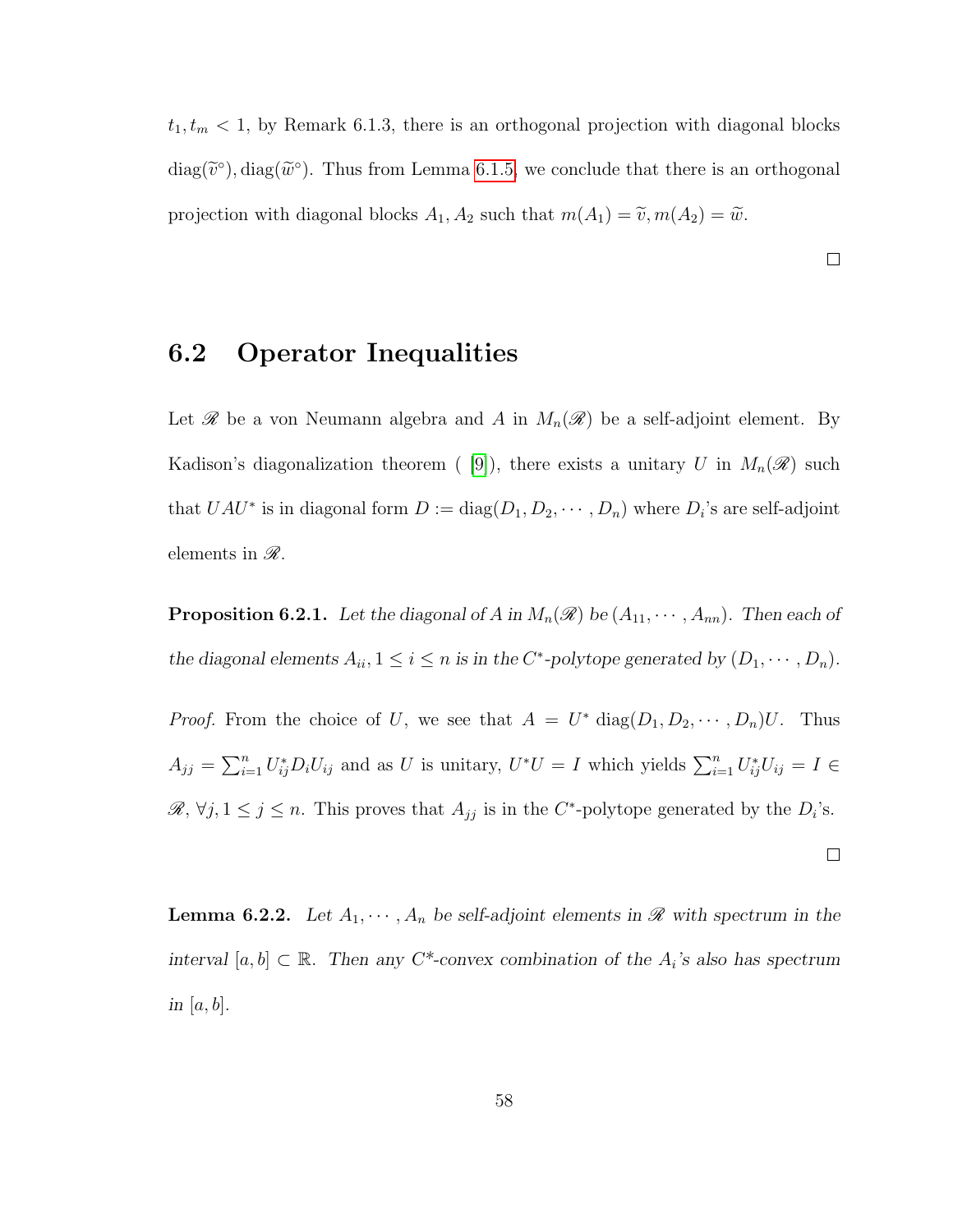*Proof.* Let  $U_1, \dots, U_n$  be elements in  $\mathscr R$  such that  $\sum_{i=1}^n U_i^* U_i = I$ . As the  $A_i$ 's have spectrum in [a, b], we have that  $aI \leq A_i \leq bI$  for  $i \in \{1, 2, \dots, n\}$ . Thus  $aU_i^*U_i \leq$  $U_i^* A_i U_i \leq b U_i^* U_i$  for all i and adding the inequalities we get that  $aI \leq \sum_{i=1}^n U_i^* A_i U_i \leq$ bI. From this, we conclude that  $\sum_{i=1}^{n} U_i^* A_i U_i$  has spectrum in [a, b].  $\Box$ 

**Theorem 6.2.3.** Let  $\mathcal{R}$  be a von Neumann algebra which contains a copy of  $M_m(\mathbb{C})$ for all m in N. Let  $\Phi : M_n(\mathcal{R}) \to M_n(\mathcal{R})$  be the diagonal mapping which takes an operator in  $M_n(\mathscr{R})$  to its diagonal by changing the off-diagonal entries to 0. Let f be a continuous function on the interval  $[a, b] \subset \mathbb{R}$ . Then f is operator-convex if and only if  $f(\Phi(A)) \leq \Phi(f(A))$  for all self-adjoint operators A in  $M_n(\mathscr{R})$  with spectrum in  $[a, b]$ .

*Proof.* Let A be a self-adjoint element in  $M_n(\mathcal{R})$ ,  $n \geq 2$  wih spectrum in I. By Kadison's diagonalization theorem ( [\[9\]](#page-73-3)), there is a unitary operator U in  $M_n(\mathscr{R})$ such that  $D := UAU^*$  is diagonal. Let  $D = diag(D_1, \dots, D_n)$  where  $D_i$ s are self-adjoint elements in  $\mathscr R$ . As the spectrum of D lies in [a, b], the spectrum of  $D_i$  for each i in  $\{1, 2, \dots, n\}$  lies in [a, b]. We have that  $\Phi(A) = \Phi(U^*DU)$  =  $diag(\sum_{i=1}^n U_{1i}^* D_i U_{1i}, \cdots, \sum_{i=1}^n U_{ni}^* D_i U_{ni}).$  Thus using Lemma [6.2.2,](#page-66-0) we conclude that the spectrum of  $\Phi(A)$  also lies in [a, b] and we can define  $f(\Phi(A))$  using the continuous functional calculus.

 $(\Rightarrow)$  Let f be operator-convex. Then by a non-commutative version of Jensen's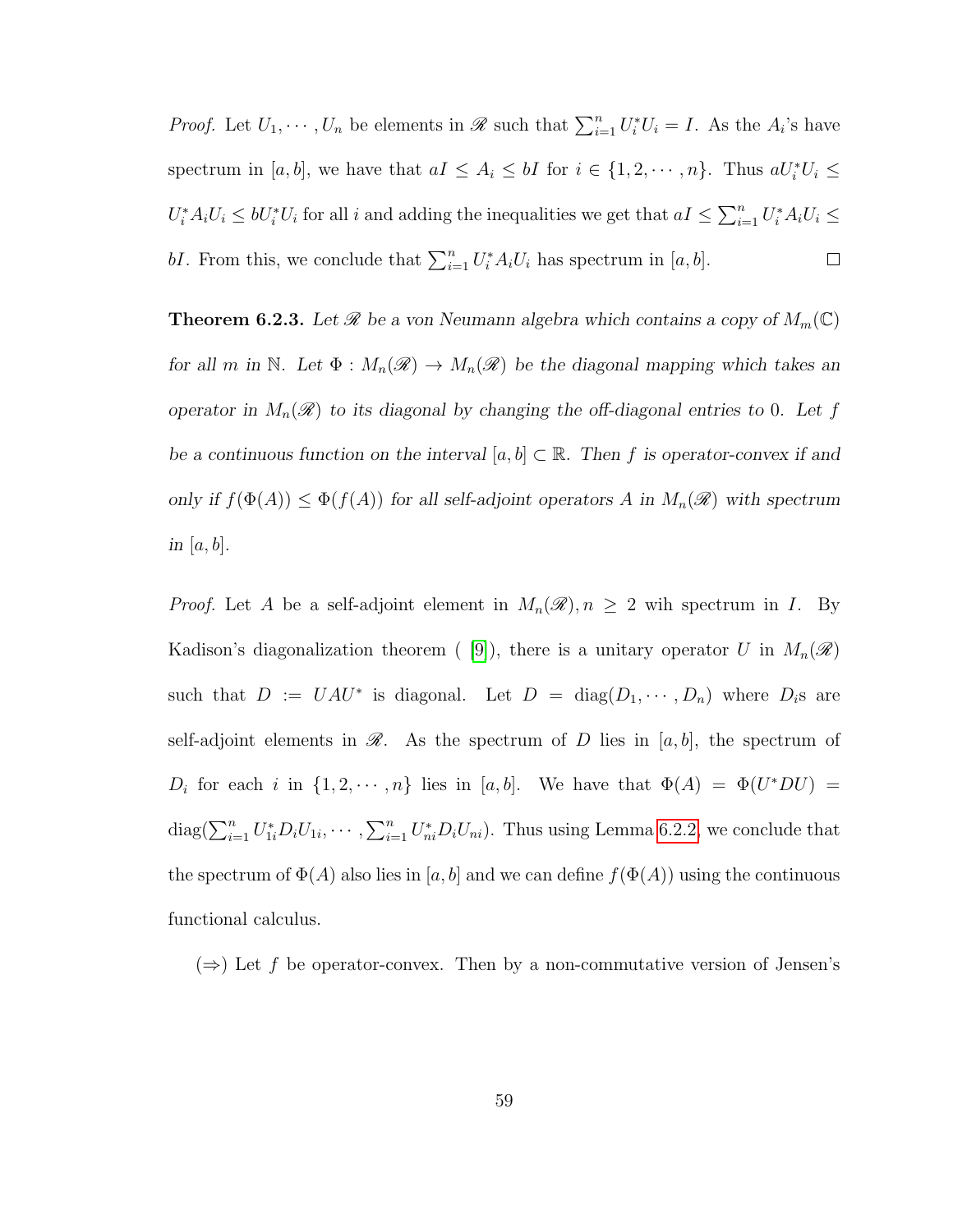inequality (in [\[5\]](#page-72-2)) we have that,

$$
f(\sum_{i=1}^n U_{ji}^* D_i U_{ji}) \le \sum_{i=1}^n U_{ji}^* f(D_i) U_{ji}, \text{ for all } j \in \{1, 2, \cdots, n\}.
$$

Note that  $f(\Phi(A)) = \text{diag}(f(\sum_{i=1}^n U_{1i}^* D_i U_{1i}), \cdots, f(\sum_{i=1}^n U_{ni}^* D_i U_{ni}))$  and  $\Phi(f(A)) =$  $\Phi(f(U^*DU)) = \Phi(U^*f(D)U) = \text{diag}(\sum_{i=1}^n U^*_{1i}f(D_i)U_{1i}, \cdots, \sum_{i=1}^n U^*_{ni}f(D_i)U_{ni}).$  From the preceding Jensen's inequality we have that  $f(\Phi(A)) \leq \Phi(f(A)).$ 

( $\Leftarrow$ ) Let  $f(\Phi(A)) \leq \Phi(f(A))$  for all self-adjoint elements A in  $M_n(\mathscr{R})$  with spectrum in [a, b]. Let  $D_1, D_2$  be two self-adjoint elements in  $\mathscr R$  and  $t \in [0, 1]$ . We may construct a unitary element V in  $M_n(\mathscr{R})$  whose first row is  $\lfloor \sqrt{t}I \rfloor$  (-√  $(1-t)I \hspace{0.1cm} 0 \hspace{0.1cm} \cdots \hspace{0.1cm} 0]$ and second row is  $[\sqrt{1-tI} \quad \sqrt{tI} \quad 0 \quad \cdots \quad 0]$ . Let D be the diagonal element  $diag(D_1, D_2, 0, \cdots, 0)$  in  $M_n(\mathscr{R})$  and A be defined by  $V^*DV$ . Then as  $f(\Phi(A)) \leq$  $\Phi(f(A))$ , we have that  $f(\Phi(A))_{11} \leq \Phi(f(A))_{11}$  (the  $(1,1)$  entry of corresponding matrices). Thus  $f(tD_1 + (1-t)D_2) \le tf(D_1) + (1-t)f(D_2)$  for any self-adjoint elements  $D_1, D_2$  in  $\mathscr{R}$ . As  $M_m(\mathbb{C}) \hookrightarrow \mathscr{R}$  for any natural number  $m$ , f must be m-convex. Thus f is operator convex.

 $\Box$ 

**Remark 6.2.4.** Note that a  $II_1$  factor  $M$  has copies of  $M_m(\mathbb{C})$  for all m in  $\mathbb{N}$ . We may make this observation by choosing m equivalent orthogonal projections, each with trace  $\frac{1}{m}$ , and considering the algebra generated by all possible complex linear combinations. The results we have discussed thus hold true in this particular case.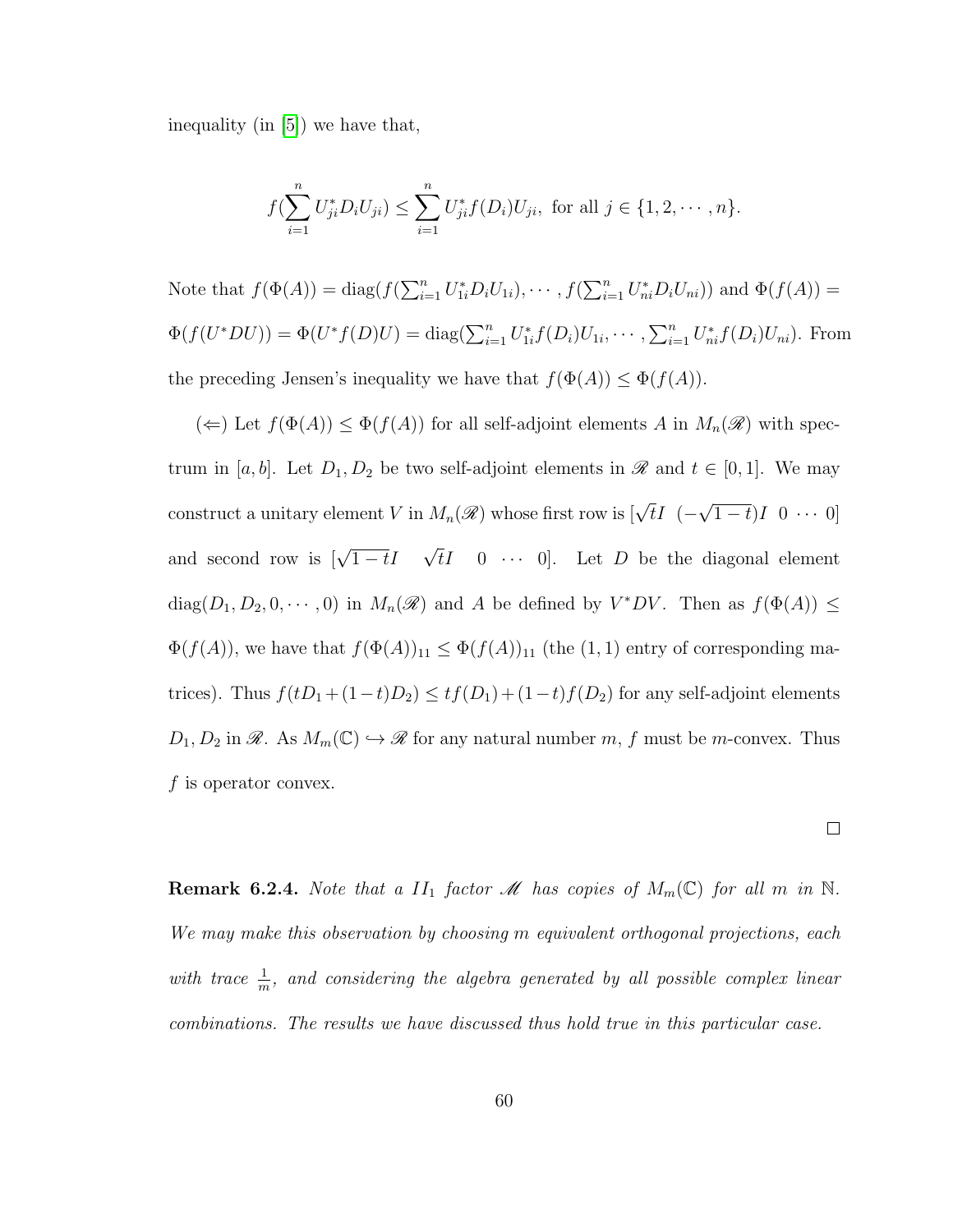**Theorem 6.2.5.** Let  $\mathcal{M}$  be a finite factor with trace  $\tau$ , and  $n \geq 3$  be a natural number. Then a positive contraction A in  $\mathcal M$  occurs as a diagonal entry of a trace a projection E in  $M_n(\mathcal{M})$  if and only if it is in the C<sup>\*</sup>-polytope generated by 0, I,  $P_a$ where  $P_a$  is a projection in M such that  $\tau(P_a) = \frac{\{na\}}{n}$  ( $\{x\} = x - \lfloor x \rfloor$  denotes the fractional part of  $x$ ).

*Proof.* We diagonalize E so that its diagonal form is  $D = diag(I, I, \dots, I, P_a, 0, \dots, 0)$  $(= U E U^*$ , for some unitary U) where the number of I's is  $k := |na|$ . This is possible as all projections with a given trace are unitarily equivalent in a finite factor  $(M_n(\mathscr{M}))$ is also a finite factor.)

By Proposition [6.2.1,](#page-66-1) a diagonal element A, of E is equal to  $\sum_{i=1}^{n} U_1^* U_1 + \cdots$  $U_k^*U_k+U_{k+1}^*P_aU_{k+1}$  where  $U_1,\cdots,U_n$  are operators in  $\mathscr M$  such that  $U_1^*U_1+\cdots U_n^*U_n=$ I. As  $U_1^*U_1 + \cdots U_k^*U_k \geq 0$ , there is an operator V such that  $U_1^*U_1 + \cdots U_k^*U_k = V^*V$ . Similarly there is an operator W such that  $U_{k+2}^*U_{k+2} + \cdots U_nU_n^* = W^*W$ . We may rewrite A as  $V^*V + U_k^*P_aU_k + W^* \cdot 0 \cdot W$ ,  $V^*V + U_k^*U_k + W^*W = I$ . This proves one direction.

Let  $A = V_1^* \cdot I \cdot V_1 + V_2^* P_a V_2 + V_3^* \cdot 0 \cdot V_3$  where  $V_1^* V_1 + V_2^* V_2 + V_3^* V_3 = I$ . As  $n \ge 3$ , we may split the term  $V_1^*V_1$  into  $n-2$  parts *i.e.*  $V_1^*V_1 = (\frac{V_1}{\sqrt{n}})$  $\frac{V_1}{n-2}$ <sup>\*</sup> $\frac{V_1}{\sqrt{n-1}}$  $\frac{V_1}{n-2} + \cdots + (\frac{V_1}{\sqrt{n-1}})$  $\frac{V_1}{n-2}$ <sup>\*</sup> $\frac{V_1}{\sqrt{n-1}}$  $n-2$  $(n-2 \text{ times})$ . By Theorem [3.3.3,](#page-30-0) there is a unitary operator V in  $M_n(\mathscr{M})$  with first row as  $\left[\left(\frac{V_1}{\sqrt{n}}\right)\right]$  $\frac{V_1}{n-2}$ <sup>\*</sup>  $\cdots$   $\left(\frac{V_1}{\sqrt{n-1}}\right)$  $\frac{V_1}{n-2}$ <sup>\*</sup>  $V_2^*$   $V_3^*$ . The operator A occurs in the diagonal of  $VDV^*$  which is a trace a projection.

 $\Box$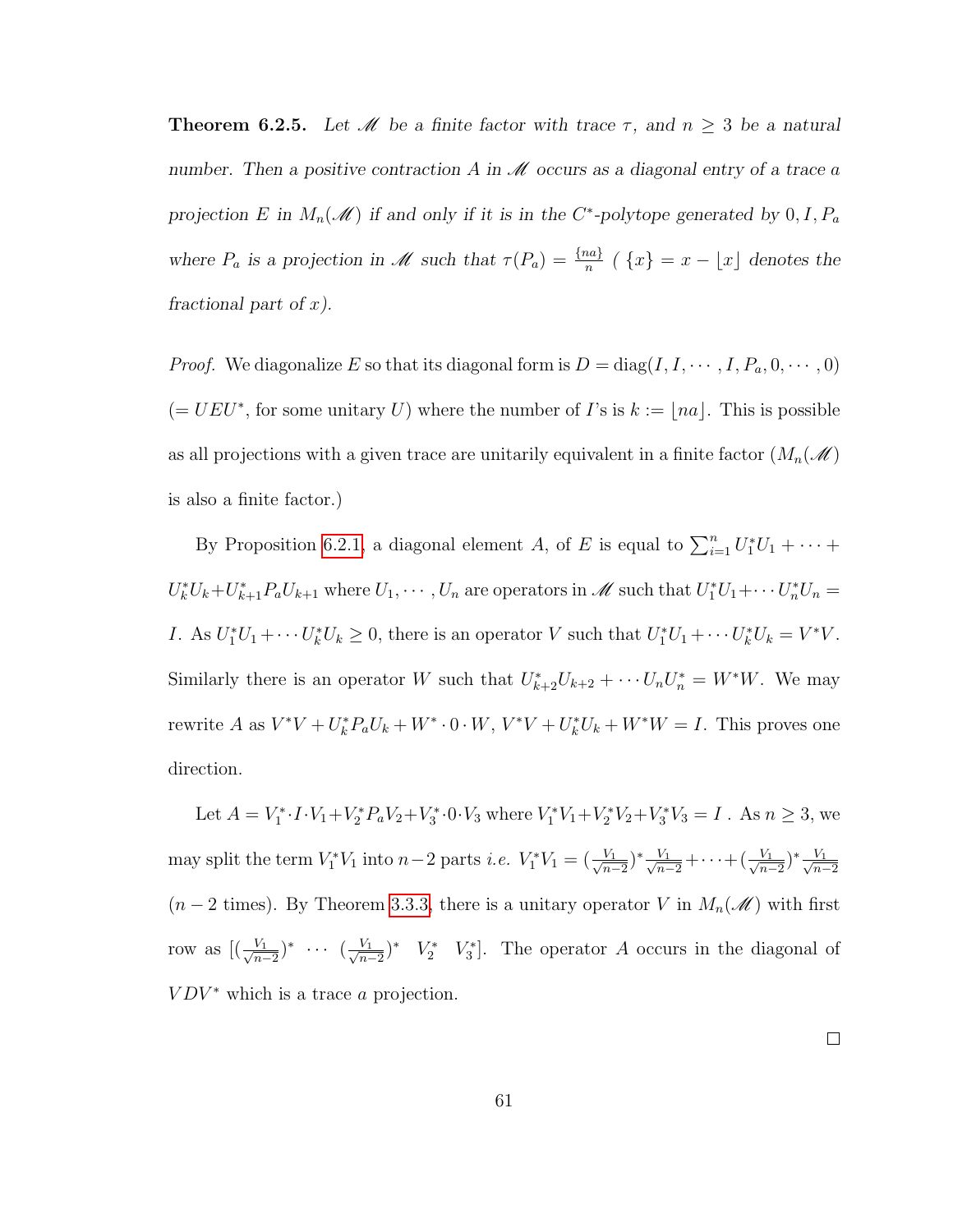**Remark 6.2.6.** When  $n = 2$ , we have explicitly found the diagonal blocks of projections in the case of  $\mathcal{M} = M_k(\mathbb{C})$ . In fact, we may conclude from Theorem [6.1.6](#page-64-0) and the proof of the above theorem that although a  $C^*$ -segment joining two projections need not be convex, but the set of spectral distributions of elements in the  $C^*$ -segment is a convex set.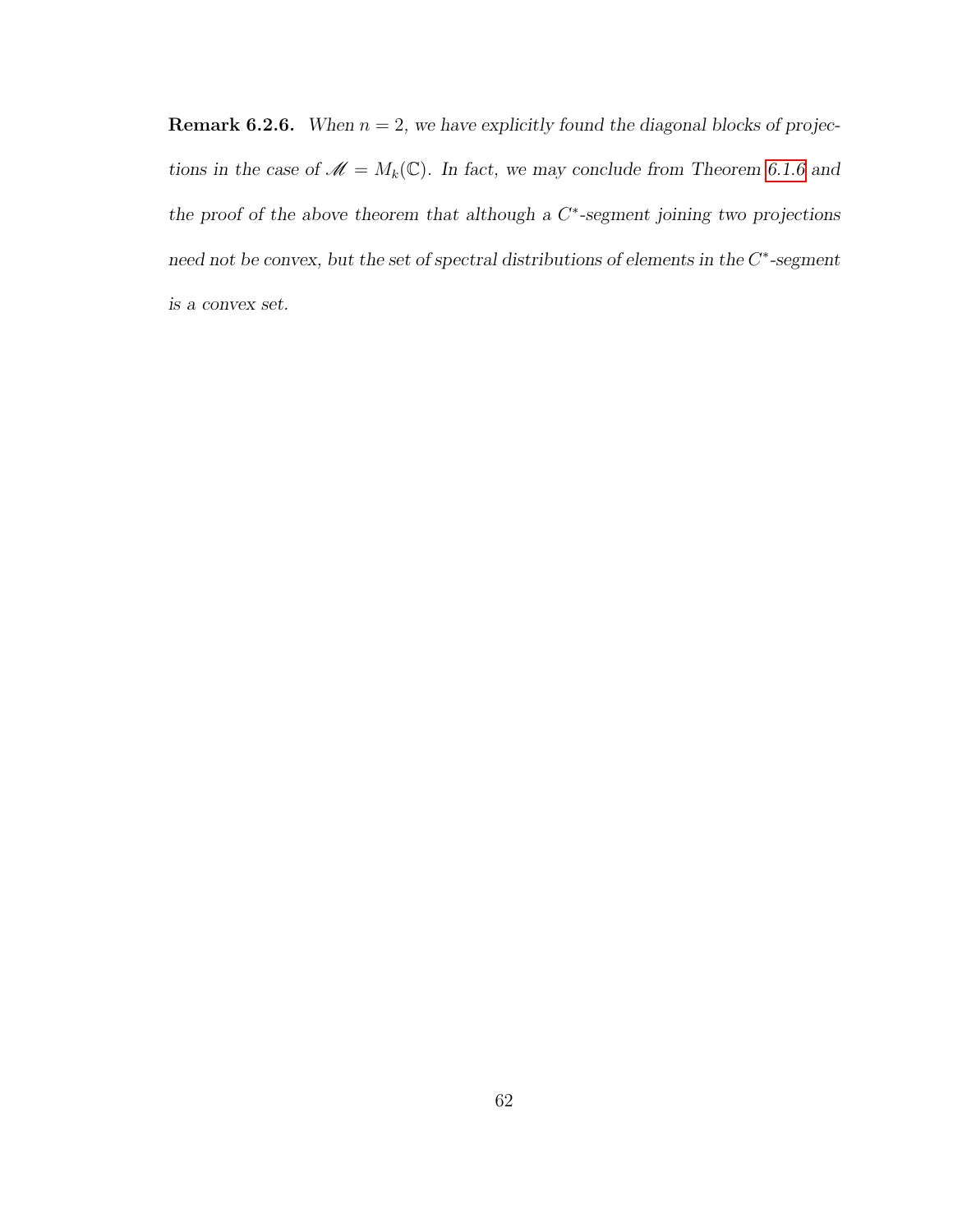[]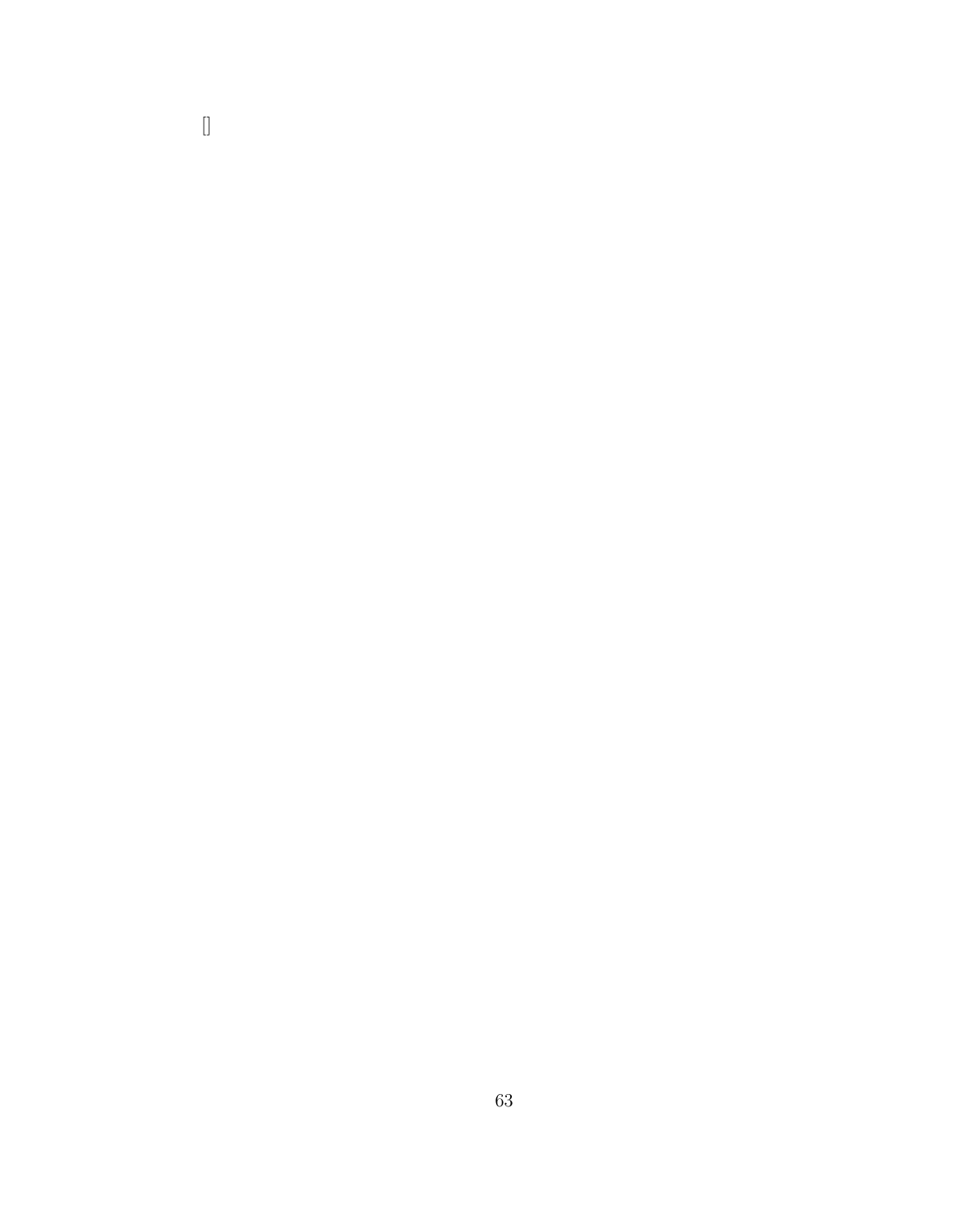## Bibliography

- [1] R. G. Douglas. On majorization, factorization, and range inclusion of operators on Hilbert space. Proc. Amer. Math. Soc., 17:413–415, 1966.
- [2] James G. Glimm. On a certain class of operator algebras. Trans. Amer. Math. Soc., 95:318–340, 1960.
- [3] Karsten Grove and Gert Kjærgård Pedersen. Diagonalizing matrices over  $C(X)$ . J. Funct. Anal., 59(1):65–89, 1984.
- [4] Karsten Grove and Gert Kjærgård Pedersen. Sub-Stonean spaces and corona sets. J. Funct. Anal., 56(1):124–143, 1984.
- [5] Frank Hansen and Gert K. Pedersen. Jensen's operator inequality. Bull. London Math. Soc., 35(4):553–564, 2003.
- [6] Felix Hausdorff. Der Wertvorrat einer Bilinearform. Math. Z., 3(1):314–316, 1919.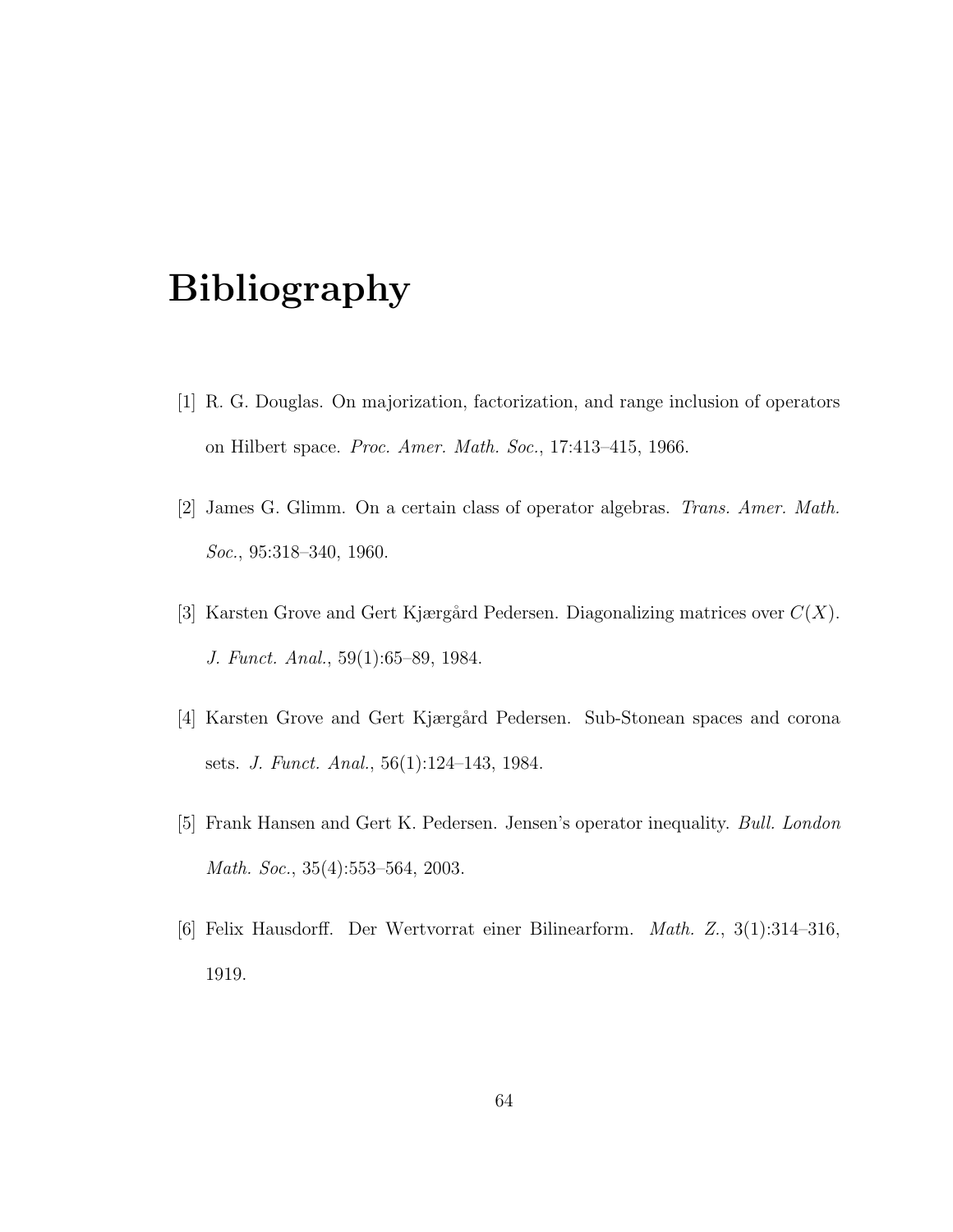- [7] Alfred Horn. Doubly stochastic matrices and the diagonal of a rotation matrix. Amer. J. Math., 76:620–630, 1954.
- [8] Richard V. Kadison. Irreducible operator algebras. Proc. Nat. Acad. Sci. U.S.A., 43:273–276, 1957.
- [9] Richard V. Kadison. Diagonalizing matrices. Amer. J. Math., 106(6):1451–1468, 1984.
- [10] Richard V. Kadison. The Pythagorean theorem. I. The finite case. Proc. Natl. Acad. Sci. USA, 99(7):4178–4184 (electronic), 2002.
- [11] Richard V. Kadison. The Pythagorean theorem. II. The infinite discrete case. Proc. Natl. Acad. Sci. USA, 99(8):5217–5222 (electronic), 2002.
- [12] Richard V. Kadison and John R. Ringrose. Fundamentals of the theory of operator algebras. Vol. III. Birkhäuser Boston, Inc., Boston, MA, 1991. Special topics, Elementary theory—an exercise approach.
- [13] Richard V. Kadison and John R. Ringrose. Fundamentals of the theory of operator algebras. Vol. I, volume 15 of Graduate Studies in Mathematics. American Mathematical Society, Providence, RI, 1997. Elementary theory, Reprint of the 1983 original.
- [14] Richard I. Loebl and Vern I. Paulsen. Some remarks on  $C^*$ -convexity. Linear Algebra Appl., 35:63–78, 1981.